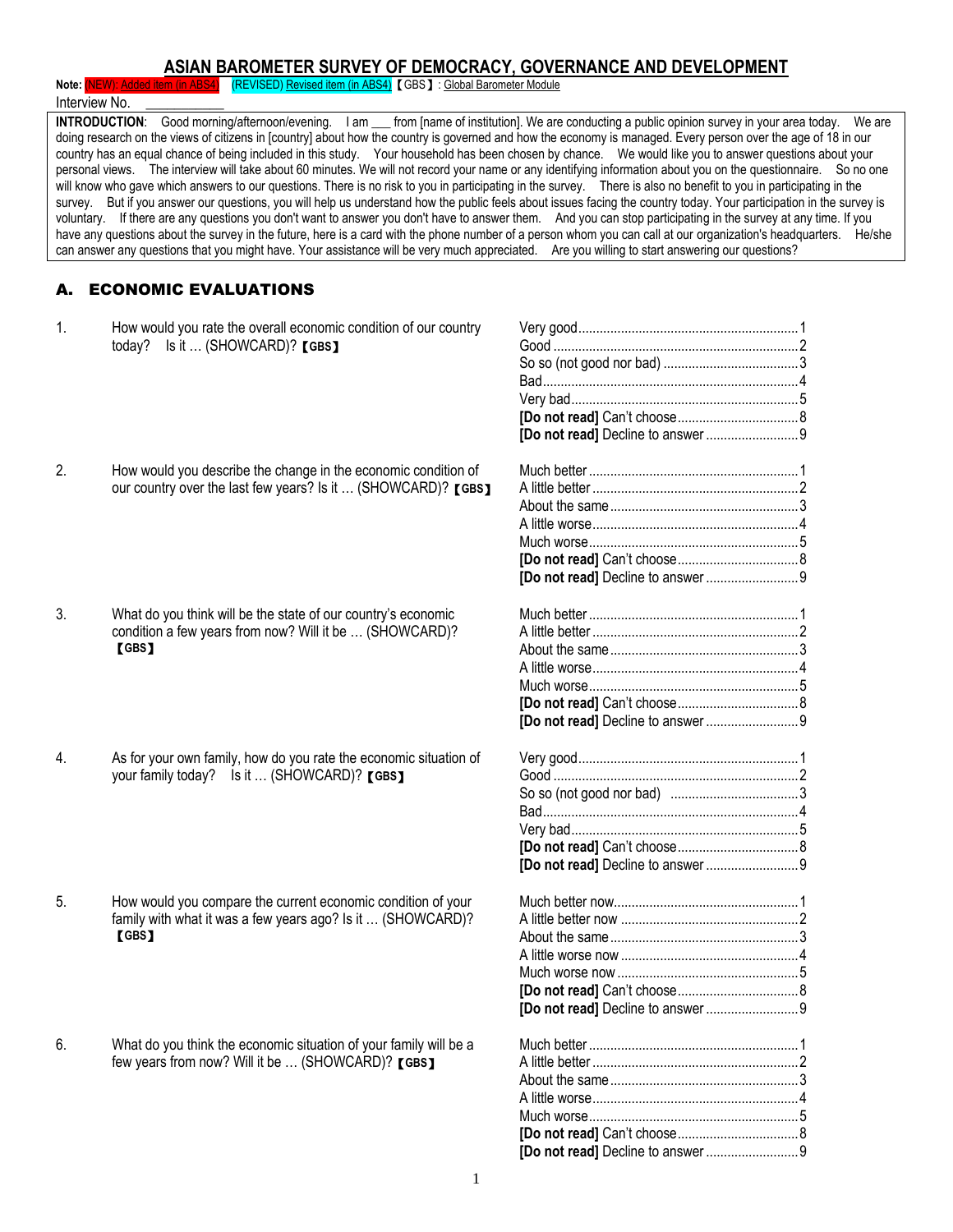# B. TRUST IN INSTITUTIONS

7-19 I'm going to name a number of institutions. For each one, please tell me how much trust do you have in them? Is it **a great deal of trust, quite a lot of trust, not very much trust not very much trust,** or **none at all**? (**Do not read:** Do not understand the question, Can't choose & Decline to answer)

|     | (SHOWCARD)                                                                                          | A Great<br><b>Deal</b><br>of Trust | Quite a<br>Lot of<br>Trust | <b>Not Very</b><br>Much<br><b>Trust</b> | <b>None</b><br>At All | Do not<br>understand<br>the<br>question | Can't<br>choose | <b>Decline</b><br><u>to</u><br>answer |
|-----|-----------------------------------------------------------------------------------------------------|------------------------------------|----------------------------|-----------------------------------------|-----------------------|-----------------------------------------|-----------------|---------------------------------------|
| 7.  | (for presidential system)<br>The president<br>or Prime Minister (for parliamentary system)<br>[GBS] |                                    | $\overline{2}$             | 3                                       | 4                     | 7                                       | 8               | 9                                     |
| 8.  | The courts [GBS]                                                                                    |                                    | $\overline{2}$             | 3                                       | 4                     | 7                                       | 8               | 9                                     |
| 9.  | The national government [in capital city]<br><b>[GBS]</b>                                           |                                    | 2                          | 3                                       | 4                     | 7                                       | 8               | 9                                     |
| 10. | Political parties [not any specific party] [GBS]                                                    |                                    | $\overline{2}$             | 3                                       | 4                     | 7                                       | 8               | 9                                     |
| 11. | Parliament [GBS]                                                                                    |                                    | $\overline{2}$             | 3                                       | 4                     | 7                                       | 8               | 9                                     |
| 12. | Civil service [GBS]                                                                                 |                                    | $\overline{2}$             | 3                                       | 4                     | 7                                       | 8               | 9                                     |
| 13. | The military (or armed forces) [GBS]                                                                |                                    | $\overline{2}$             | 3                                       | 4                     | 7                                       | 8               | 9                                     |
| 14. | The police [GBS]                                                                                    |                                    | $\overline{2}$             | 3                                       | 4                     | 7                                       | 8               | 9                                     |
| 15. | Local government [GBS]                                                                              |                                    | 2                          | 3                                       | 4                     | 7                                       | 8               | 9                                     |
| 16. | Newspapers [GBS]                                                                                    |                                    | 2                          | 3                                       | 4                     | 7                                       | 8               | 9                                     |
| 17. | Television [GBS]                                                                                    |                                    | $\overline{2}$             | 3                                       | 4                     | 7                                       | 8               | 9                                     |
| 18. | The election commission [specify institution<br><optional><br/>by name]</optional>                  |                                    | $\overline{2}$             | 3                                       | 4                     | 7                                       | 8               | 9                                     |
| 19. | Non-governmental organizations or NGOs<br><optional></optional>                                     |                                    | $\mathbf{2}$               | 3                                       | 4                     | 7                                       | 8               | 9                                     |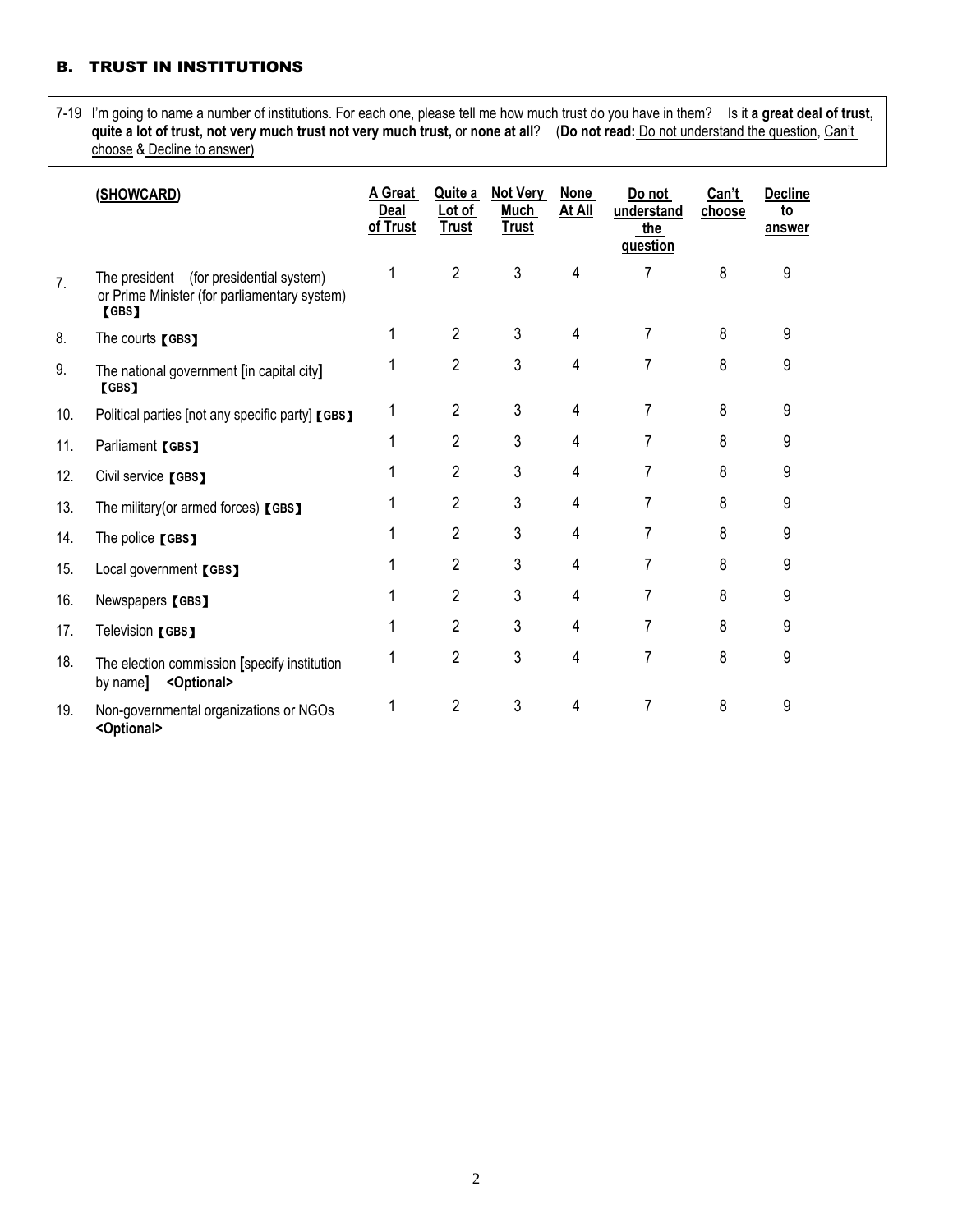# C. SOCIAL CAPITAL

20-22. On the following card, we have listed various types of organizations that many people belong to. Could you identity the three most important organizations or formal groups you belong to. You can also tell us the name the organizations that you belong to and we can identify the appropriate categories for you.

 $\_$  , and the set of the set of the set of the set of the set of the set of the set of the set of the set of the set of the set of the set of the set of the set of the set of the set of the set of the set of the set of th

| 20. First Organization:  | Code: $(01~19)$ |  |
|--------------------------|-----------------|--|
| 21. Second Organization: | Code: $(01~19)$ |  |
| 22. Third Organization:  | Code: $(01~19)$ |  |

| 23.               | General speaking, would you say that "Most<br>people can be trusted" or "that you must be<br>very careful in dealing with people"? [GBS]                                                                          |                                                                       |  |
|-------------------|-------------------------------------------------------------------------------------------------------------------------------------------------------------------------------------------------------------------|-----------------------------------------------------------------------|--|
| $\overline{24}$ . | General Speaking, would you say you strongly<br>agree, somewhat agree, somewhat disagree,<br>or strongly disagree with the statement that<br>"most people are trustworthy"? (REVISED)<br>[Moved from Q49 in ABS3] |                                                                       |  |
| 25.               | Do you think most people would try to take<br>advantage of you if they got a chance, or<br>would they try to be fair? (REVISED)<br>(OPTIONAL)                                                                     | Most people would try to take advantage of you if they got a chance 1 |  |

**[Do not read]** Decline to answer .......................................................................9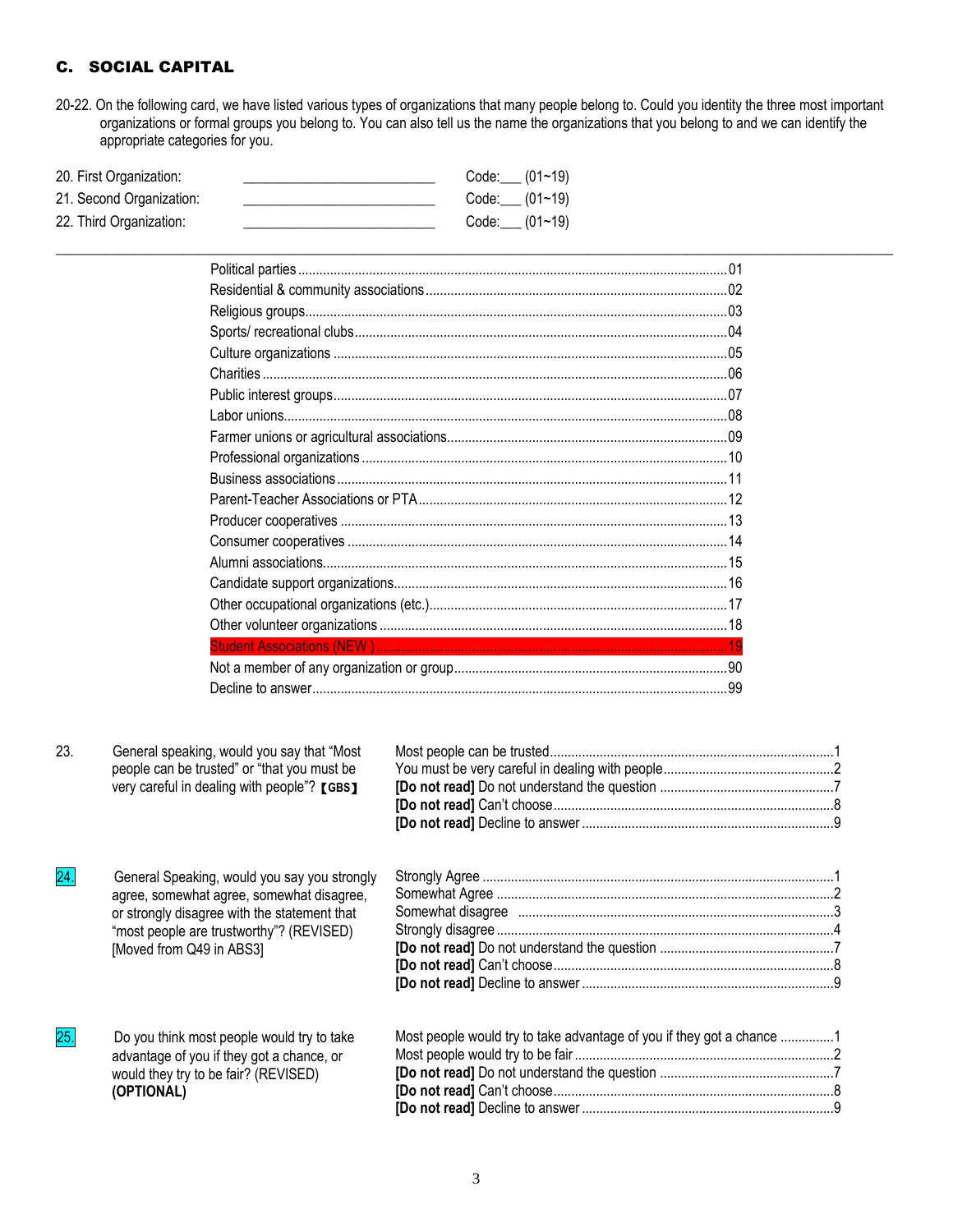26-28. How much trust do you have in each of the following types of people? (**Do not read:** Do not understand the question, Can't choose & Decline to answer)

|     | (SHOWCARD)                              | A great<br><u>deal</u><br>of Trust | Quite a<br>lot of<br>Trust | Not very<br>much<br><u>Trust</u> | None at<br>$all$ | Do not<br>understand<br>the<br>question | <u>Can't</u><br>choose | <b>Decline</b><br>to answer |
|-----|-----------------------------------------|------------------------------------|----------------------------|----------------------------------|------------------|-----------------------------------------|------------------------|-----------------------------|
| 26. | Your relatives [GBS]                    |                                    |                            |                                  | 4                |                                         | 8                      | 9                           |
| 27. | Your neighbors [GBS]                    |                                    |                            |                                  | 4                |                                         | 8                      | 9                           |
| 28. | Other people you interact with<br>(GBS) |                                    | 2                          | 3                                | 4                |                                         | 8                      | 9                           |

- 29. On average, about how many people do you have contact with in a typical week day? We are interested in contact on a one-on-one basis, including everyone with whom you chat, talk, or discuss matters. This can be face to face, by telephone, by mail, or on the internet. Please include only people you know.
- 30. If you have a difficult problem to manage, are there people outside your household you can ask for help?
- 31. When people outside your household have problems, do they come to you for help?
- 32. If you had friends or co-workers whose opinions on politics differed from yours, would you have a hard time conversing with them? **[Note**: If the respondent indicates that he/she does not have any friends or co-workers holding differing views, then explain: **"Even if the person listed does not actually exist, please answer how you imagine you would feel."]**

| [Do not read] Do not understand the question7 |  |
|-----------------------------------------------|--|
|                                               |  |
|                                               |  |
|                                               |  |
| [Do not read] Do not understand the question7 |  |
|                                               |  |
|                                               |  |
|                                               |  |
|                                               |  |
| [Do not read] Do not understand the question7 |  |
|                                               |  |
|                                               |  |

**[Do not read]** Don't respond ................................9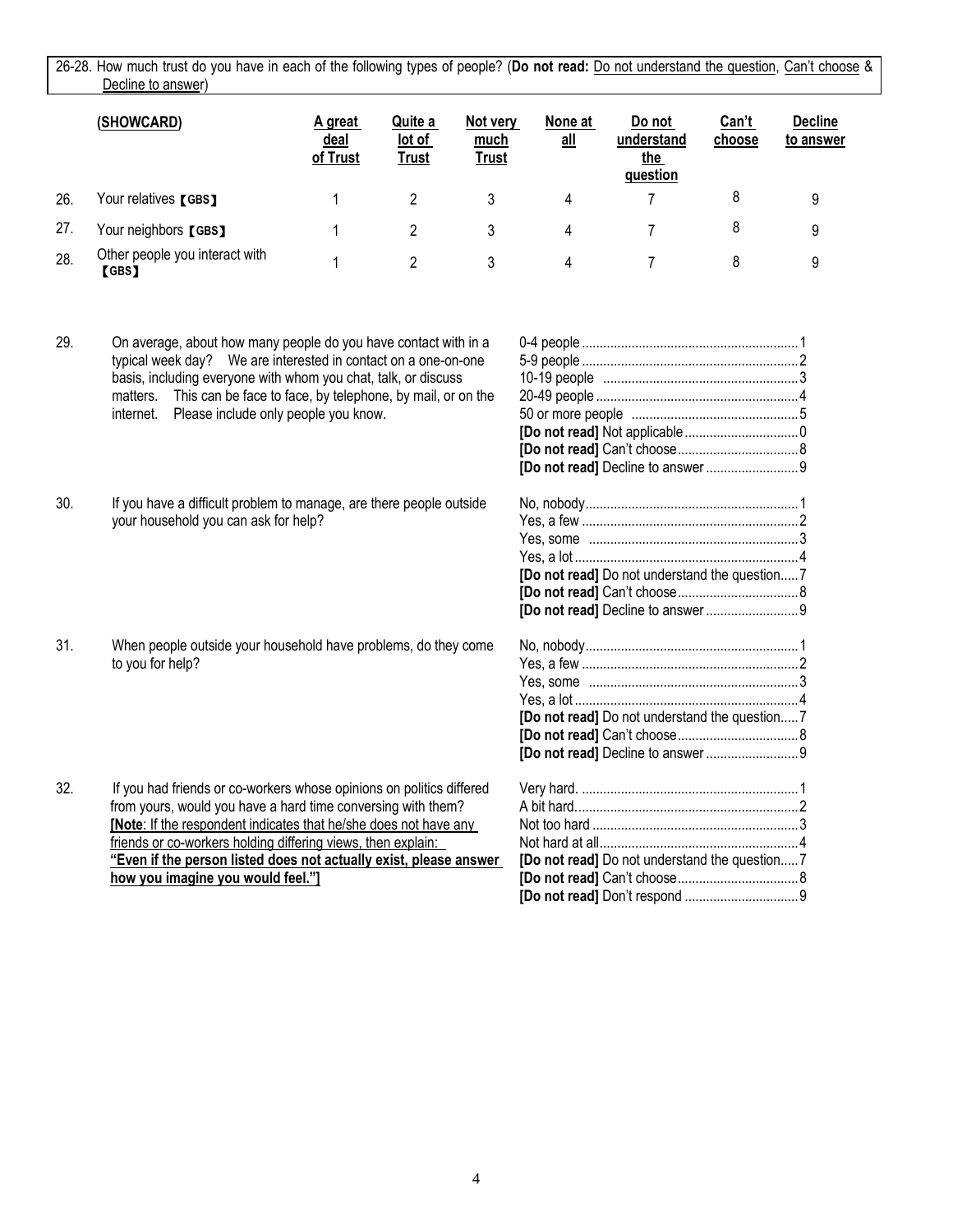# D. PARTICIPATION IN ELECTIONS

33. In talking to people about elections, we often find that a lot of people were not able to vote because they were away from home, they were sick or they just didn't have time. How about you? Did you vote in the election **[**the most recent national election, parliamentary or presidential**]** held in **[**year**]**?【**GBS**】

34. Which parties (or candidates for president if it was presidential race) did you vote for? [country-specific response grid] 【**GBS**】

\_\_\_\_\_\_\_\_\_\_\_\_\_\_\_\_\_\_\_\_\_\_\_\_\_\_\_\_\_\_\_\_\_\_\_\_\_\_\_\_\_\_\_\_\_\_\_\_\_\_\_\_\_\_\_\_\_\_\_\_\_\_\_\_\_\_\_\_

**[DO NOT READ. Instruction**: In a parliamentary election, if the respondent cannot associate the candidate he or she voted for with a particular party, the interviewer should take note and fill in the party for the respondent later.

34a. [**DO NOT READ. Instruction**: Based on the answer to Q34, please construct a new variable indicating if the respondent voted for the winning camp or losing camp. 1: Voted for the winning camp; 2: voted for the losing camp; 0: not applicable]

| $35-37.$ | Thinking about the national election in [year], did you                  |                                         |
|----------|--------------------------------------------------------------------------|-----------------------------------------|
|          |                                                                          |                                         |
| 35.      | attend a campaign meeting or rally? [GBS]                                |                                         |
|          |                                                                          |                                         |
|          |                                                                          |                                         |
|          |                                                                          |                                         |
|          |                                                                          |                                         |
| 36.      | try to persuade others to vote for a certain candidate or party? [GBS]   |                                         |
|          |                                                                          |                                         |
|          |                                                                          |                                         |
|          |                                                                          |                                         |
|          |                                                                          |                                         |
|          |                                                                          |                                         |
| 37.      | Did you do anything else to help out or work for a party or candidate    |                                         |
|          | running in the election?                                                 |                                         |
|          |                                                                          |                                         |
|          |                                                                          |                                         |
|          |                                                                          |                                         |
|          |                                                                          |                                         |
| 38.      | On the whole, how free and fair would you say the last national election |                                         |
|          | was? [GBS]                                                               | Free and fair, but with minor problems2 |
|          |                                                                          | Free and fair, with major problems3     |
|          |                                                                          |                                         |
|          |                                                                          |                                         |
|          |                                                                          |                                         |
|          |                                                                          |                                         |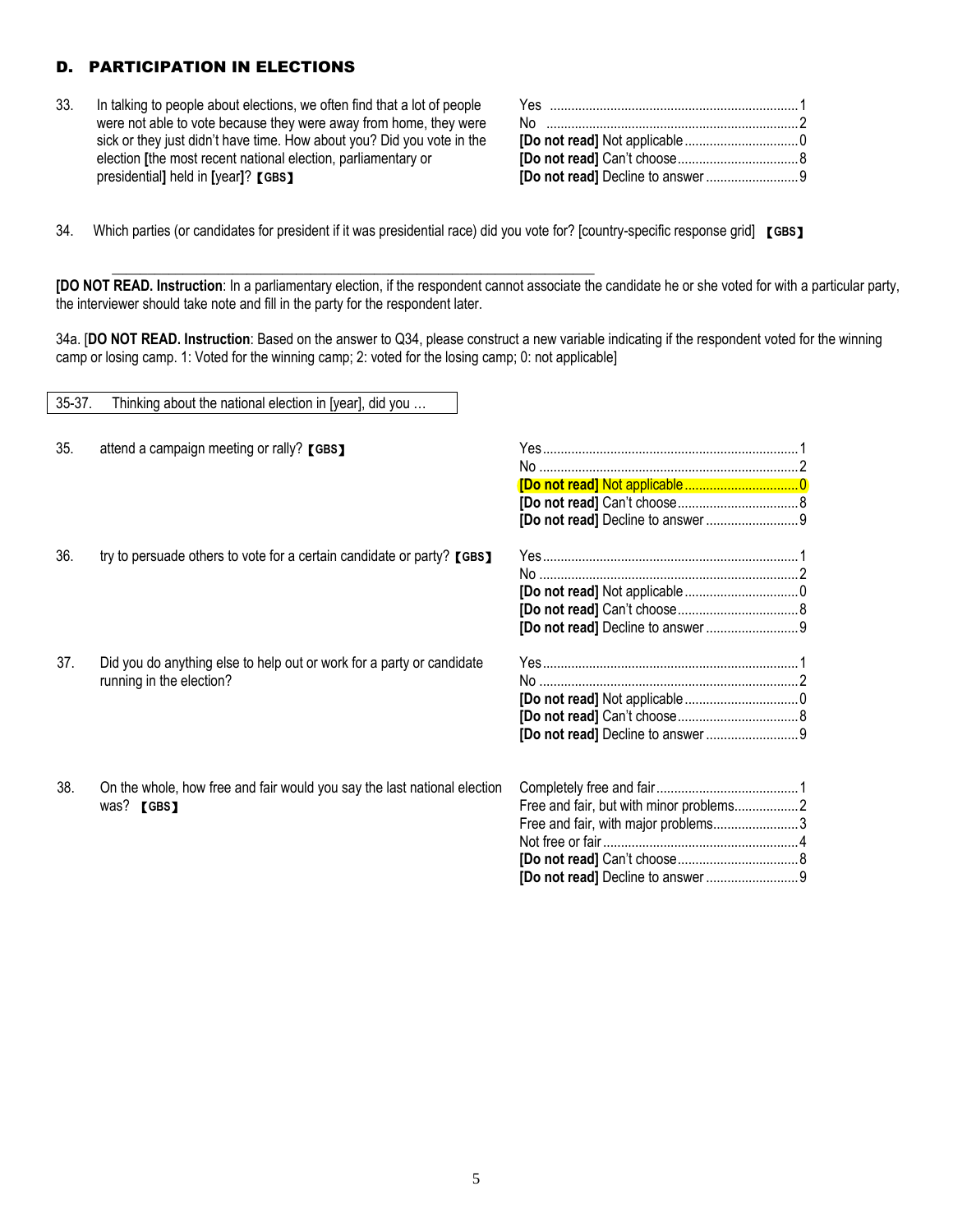# E. ACCESS TO PUBLIC SERVICE

39-42. Based on your experience, how easy or difficult is it to obtain the following services? Or have you never tried to get these services from government? (**Do not read:** Can't choose & Decline to answer)

|                                                                         | <b>Very Easy</b> | Easy | <b>Difficult</b> | Very<br><b>Difficult</b> | Never<br><b>Tried</b> | Can't<br>choose | <b>Decline</b><br>to answer |
|-------------------------------------------------------------------------|------------------|------|------------------|--------------------------|-----------------------|-----------------|-----------------------------|
| 39. An identity document (such as a birth certificate or passport)[GBS] | 4                |      |                  |                          |                       |                 | y                           |
| 40. A place in a public primary school for a child [GBS]                | 4                |      | - 2              |                          | 5                     |                 | 9                           |
| 41. Medical treatment at a nearby clinic [GBS]                          | 4                |      |                  |                          | $\mathfrak{b}$        |                 | 9                           |
| 42. Help from the police when you need it [GBS]                         | 4                |      |                  |                          | $5 -$                 |                 | 9                           |

43. Generally speaking, how safe is living in this city/ town/ village – very safe, safe, unsafe or very unsafe?

# F. PSYCHOLOGICAL INVOLVEMENT

| 44. | How interested would you say you are in politics?           |  |
|-----|-------------------------------------------------------------|--|
|     | (SHOWCARD) [GBS]                                            |  |
|     |                                                             |  |
|     |                                                             |  |
|     |                                                             |  |
|     |                                                             |  |
|     |                                                             |  |
| 45. | How often do you follow news about politics and government? |  |
|     | (SHOWCARD) [GBS]                                            |  |
|     |                                                             |  |
|     |                                                             |  |
|     |                                                             |  |
|     |                                                             |  |
|     |                                                             |  |

46. When you get together with your family members or friends, how often do you discuss political matters?【**GBS**】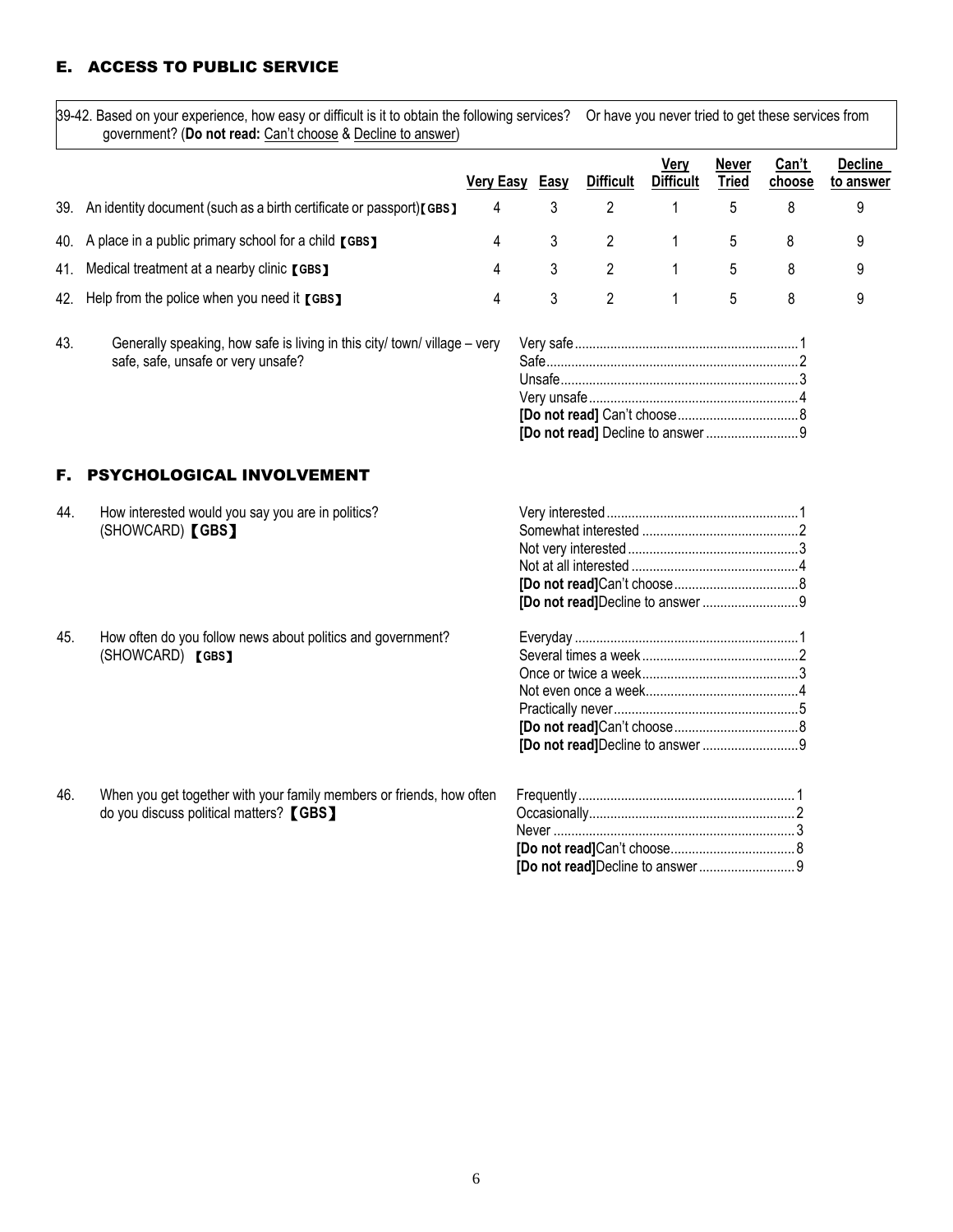# G. Internet and Social Media

| 47. Do you have Internet access at home? (NEW)                                                                                                                                                               |  |
|--------------------------------------------------------------------------------------------------------------------------------------------------------------------------------------------------------------|--|
|                                                                                                                                                                                                              |  |
|                                                                                                                                                                                                              |  |
|                                                                                                                                                                                                              |  |
| 48. Do you have Internet access on a mobile phone? (NEW)                                                                                                                                                     |  |
|                                                                                                                                                                                                              |  |
|                                                                                                                                                                                                              |  |
|                                                                                                                                                                                                              |  |
|                                                                                                                                                                                                              |  |
| 49.<br>How often do you use the internet? (REVISED: Scale                                                                                                                                                    |  |
| Changed)                                                                                                                                                                                                     |  |
| 【 Skip to Q53 if "Hardly ever" or "Never" is chosen. 】                                                                                                                                                       |  |
|                                                                                                                                                                                                              |  |
|                                                                                                                                                                                                              |  |
|                                                                                                                                                                                                              |  |
|                                                                                                                                                                                                              |  |
|                                                                                                                                                                                                              |  |
|                                                                                                                                                                                                              |  |
|                                                                                                                                                                                                              |  |
| 50. Do you currently use any of the following social media<br>networks? (provide the three most popular examples in a given<br>country context) (NEW)                                                        |  |
| 51. How often do you use the Internet including social media<br>networks to find information about politics and government?<br>(provide the three most popular examples in a given country<br>context) (NEW) |  |
| 52. How often do you use the Internet including social media<br>networks to express your opinion about politics and<br>government? (NEW)                                                                     |  |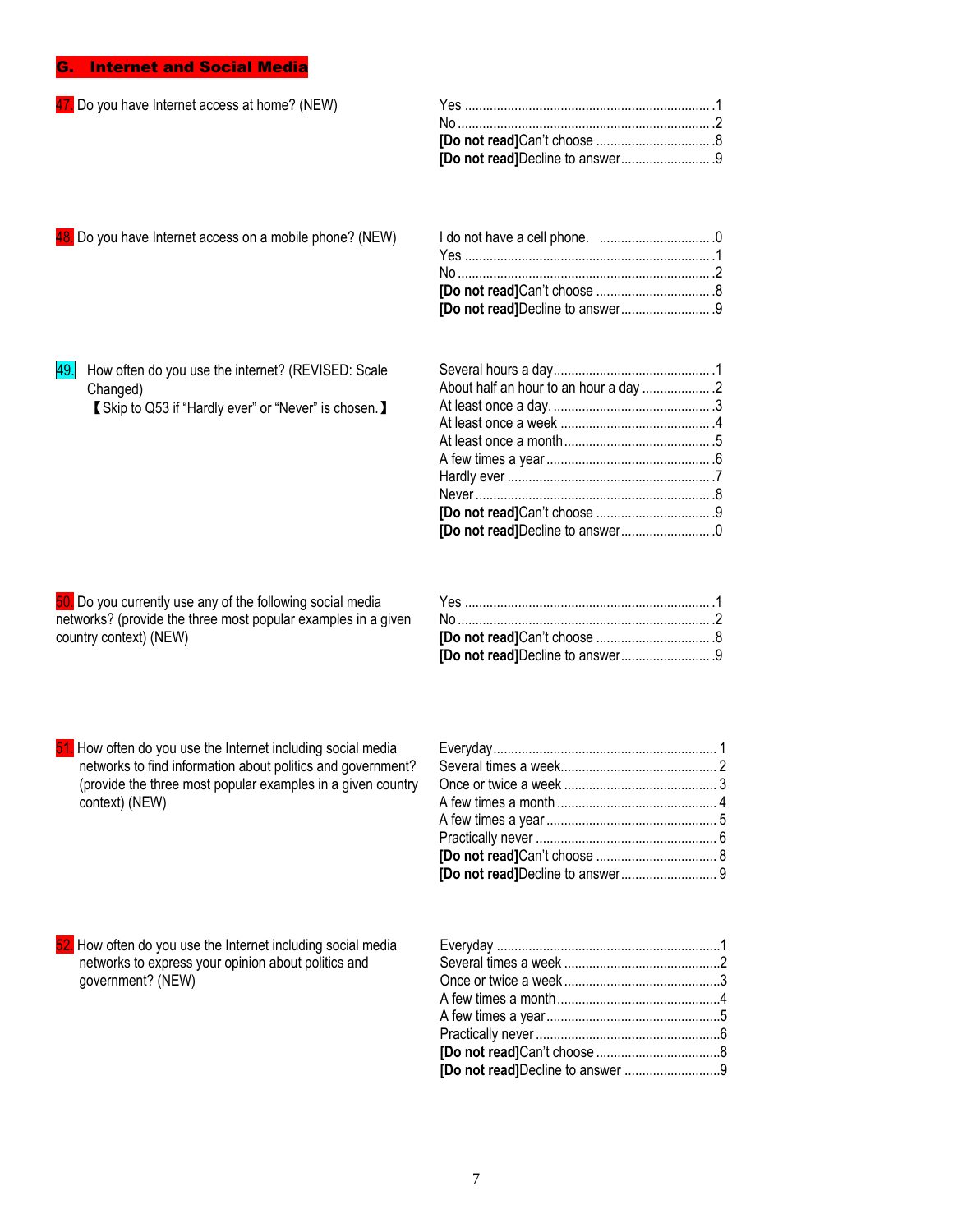## H. PARTISANSHIP

| 53. | Among the political parties listed here, which party if          |                            |  |
|-----|------------------------------------------------------------------|----------------------------|--|
|     | any do you feel closest to? [GBS]                                |                            |  |
|     | (ONE ANSWER ONLY& SHOWCARD)                                      |                            |  |
|     |                                                                  |                            |  |
|     | [Use two-digit code to cover all major parties in your country.] | <b>○GO TO INTRO OF Q55</b> |  |
| 54. | How close do you feel to $(answer in Q53)$ ? Is it very          |                            |  |

close, somewhat close, or just a little close? 【**GBS**】

# I. TRADITIONALISM

55-68. Please tell me how you feel about the following statements. Would you say you **strongly agree**, **somewhat agree**, **somewhat disagree**, or **strongly disagree**? **(SHOWCARD)** (**Do not read:** Do not understand the question, Can't choose & Decline to answer)

|     |                                                                                                                                                                                | <b>SA</b> | <b>SWA</b>     | <b>SWD</b> | <b>SD</b> | <b>DU</b>      | cc | <u>DA</u> |
|-----|--------------------------------------------------------------------------------------------------------------------------------------------------------------------------------|-----------|----------------|------------|-----------|----------------|----|-----------|
| 55. | For the sake of the family, the individual should put his personal interests<br>second.                                                                                        |           | $\overline{2}$ | 3          | 4         | $\overline{7}$ | 8  | 9         |
| 56. | In a group, we should sacrifice our individual interest for the sake of the<br>group's collective interest.                                                                    | 1         | $\overline{2}$ | 3          | 4         | 7              | 8  | 9         |
| 57. | For the sake of national interest, individual interest could be sacrificed.                                                                                                    |           | $\overline{2}$ | 3          | 4         | 7              | 8  | 9         |
| 58. | When dealing with others, developing a long-term relationship is more<br>important than securing one's immediate interest.                                                     | 1         | $\overline{2}$ | 3          | 4         | 7              | 8  | 9         |
| 59. | When dealing with others, one should not only focus on immediate interest<br>but also plan for future.                                                                         | 1         | 2              | 3          | 4         | 7              | 8  | 9         |
| 60. | Even if parents' demands are unreasonable, children still should do what<br>they ask.                                                                                          | 1         | 2              | 3          | 4         | $\overline{7}$ | 8  | 9         |
| 61. | When a mother-in-law and a daughter-in-law come into conflict, even if the<br>mother-in-law is in the wrong, the husband should still persuade his wife to<br>obey his mother. | 1         | $\overline{2}$ | 3          | 4         | 7              | 8  | 9         |
| 62. | Being a student, one should not question the authority of their teacher.                                                                                                       | 1         | 2              | 3          | 4         | 7              | 8  | 9         |
| 63. | In a group, we should avoid open quarrel to preserve the harmony of the<br>group.                                                                                              | 1         | $\overline{2}$ | 3          | 4         | $\overline{7}$ | 8  | 9         |
| 64. | Even if there is some disagreement with others, one should avoid the<br>conflict.                                                                                              |           | $\overline{2}$ | 3          | 4         | 7              | 8  | 9         |
| 65. | A person should not insist on his own opinion if his co-workers disagree with<br>him.                                                                                          | 1         | $\overline{2}$ | 3          | 4         | $\overline{7}$ | 8  | 9         |
| 66. | Wealth and poverty, success and failure are all determined by fate.                                                                                                            | 1         | $\overline{2}$ | 3          | 4         | 7              | 8  | 9         |
| 67. | If one could have only one child, it is more preferable to have a boy than a<br>girl.                                                                                          | 1         | $\overline{2}$ | 3          | 4         | 7              | 8  | 9         |
| 68. | When dealing with others, one should not be preoccupied with temporary<br>gains and losses.                                                                                    | 1         | $\overline{2}$ | 3          | 4         | 7              | 8  | 9         |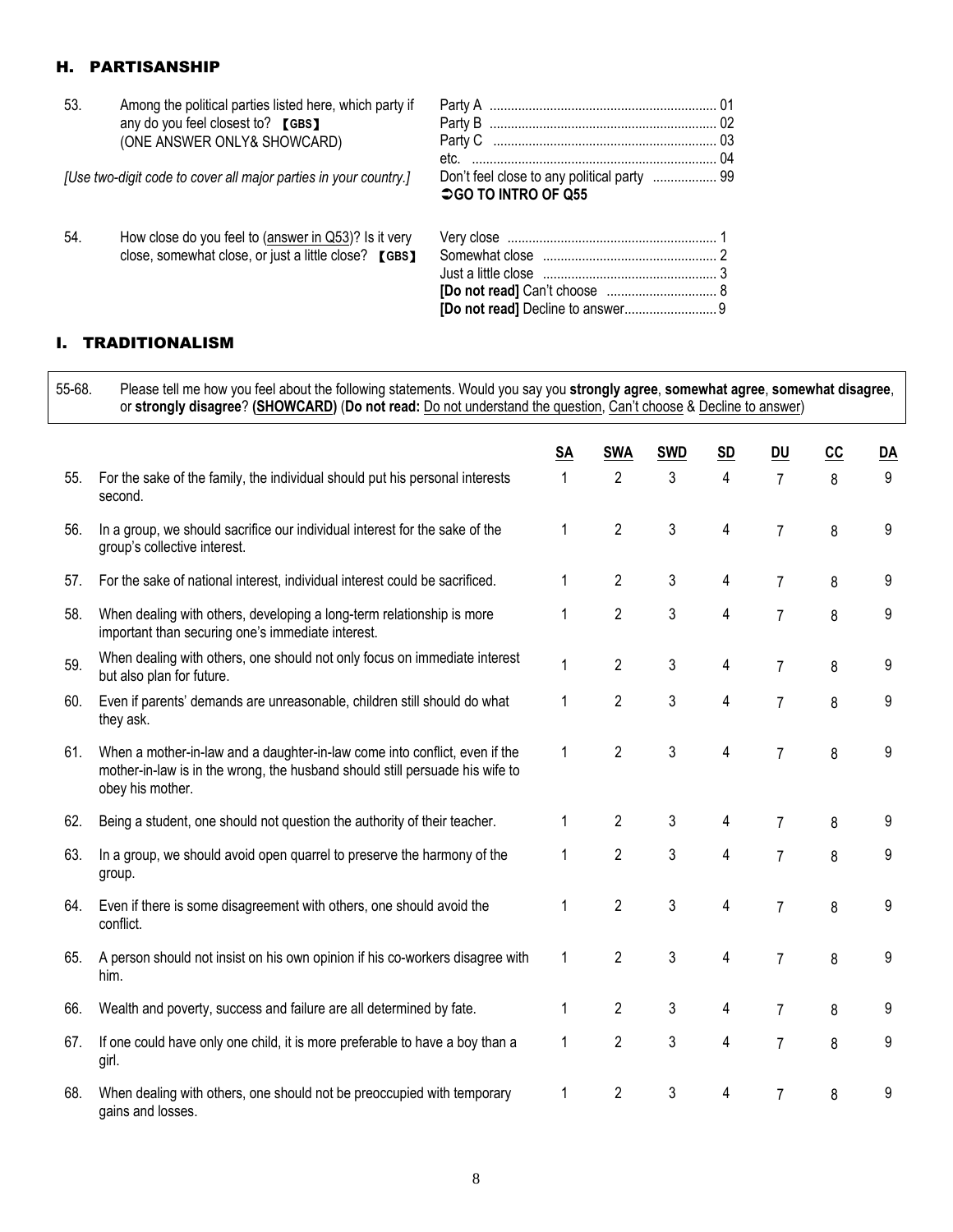# J. POLITICAL PARTICIPATION

69-73. In the past three (3) years, have you **never, once,** or **more than once** done the following because of personal, family, or neighborhood problems, or problems with government officials and policies? (REVISED) (**Do not read:** Can't choose & Decline to answer)

| 69. | Contacted elected<br>officials or legislative<br>representatives at any<br>level.(REVISED) [GBS]<br>(SHOWCARD)) | I have not done this, but I might do it if something important happens in the future3 |  |
|-----|-----------------------------------------------------------------------------------------------------------------|---------------------------------------------------------------------------------------|--|
| 70. | Contacted officials at<br>higher level. < Optional><br>[GBS] (SHOWCARD)<br>(REVISED)                            | I have not done this, but I might do it if something important happens in the future3 |  |
| 71. | Contacted traditional<br>leaders/community<br>leaders. < Optional><br>(REVISED) [GBS]<br>(SHOWCARD)             | I have not done this, but I might do it if something important happens in the future3 |  |
| 72. | Contacted other<br>influential people outside<br>the government.<br>(REVISED)<br>(SHOWCARD)                     | I have not done this, but I might do it if something important happens in the future3 |  |
| 73. | Contacted news media.<br>(REVISED) [GBS]<br>(SHOWCARD)                                                          | I have not done this, but I might do it if something important happens in the future3 |  |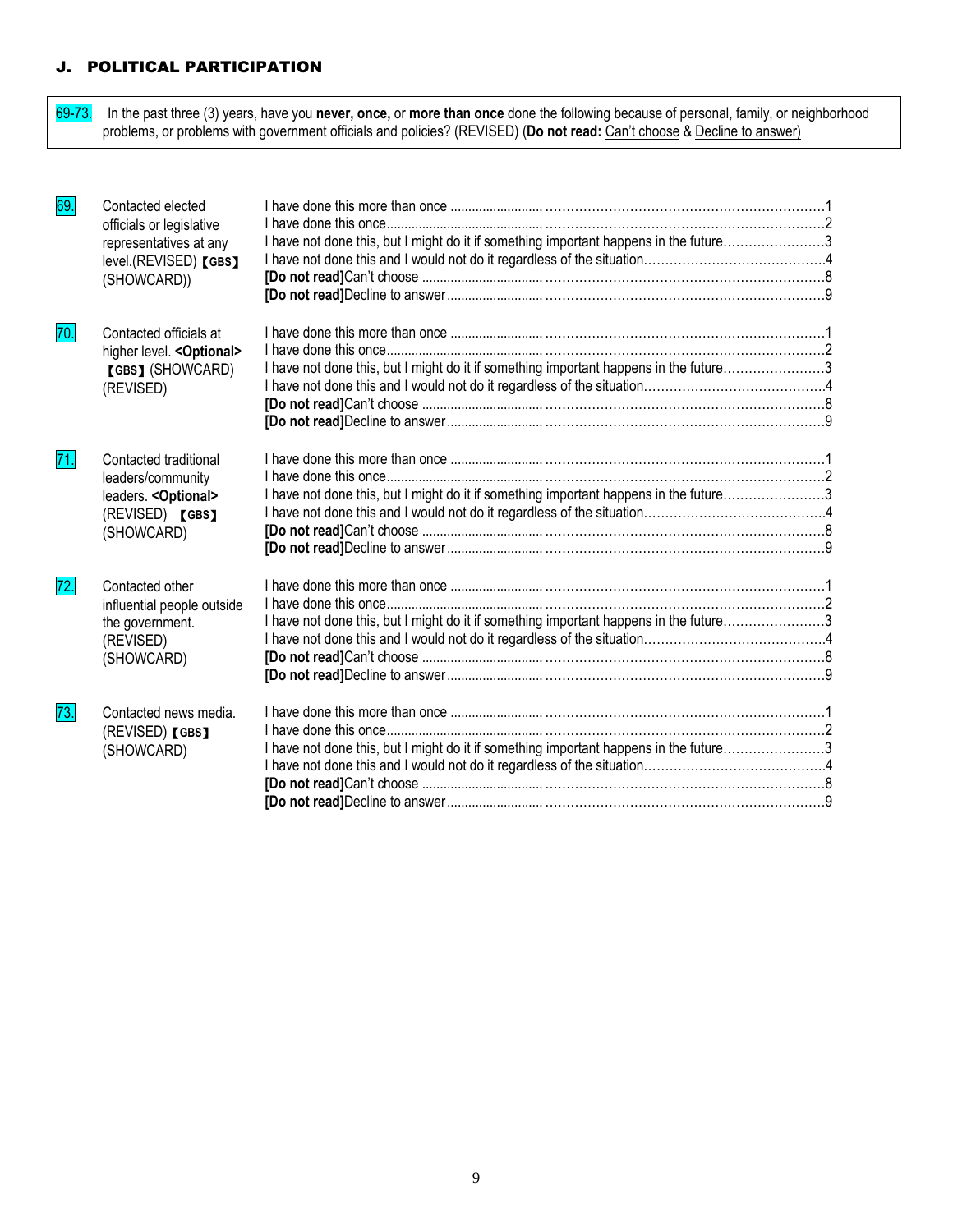74-77. Here is a list of actions that people sometimes take as citizens. For each of these, please tell me whether you, personally, have **never, once,** or **more than once** done any of these things during the past three years. (**Do not read:** Can't choose & Decline to answer)

| 74. | Got together with others<br>to try to resolve local<br>problems <b>[GBS]</b><br>(REVISED)<br>(SHOWCARD)     | I have not done this, but I might do it if something important happens in the future3 |  |
|-----|-------------------------------------------------------------------------------------------------------------|---------------------------------------------------------------------------------------|--|
| 75. | Got together with others<br>to raise an issue or sign a<br>petition <b>[GBS]</b><br>(REVISED)<br>(SHOWCARD) | I have not done this, but I might do it if something important happens in the future3 |  |
| 76. | Attended a demonstration<br>or protest march [GBS]<br>(REVISED)<br>(SHOWCARD)                               | I have not done this, but I might do it if something important happens in the future3 |  |
| 77. | Used force or violence for<br>a political cause [GBS]<br>(REVISED)<br>(SHOWCARD)                            | I have not done this, but I might do it if something important happens in the future3 |  |

78. Thinking of whether you voted or not ever since you became eligible for voting, how would you describe yourself –have you voted in every election, voted in most elections, voted in some elections or hardly ever voted? (SHOWCARD)

| <b>[Do not read]</b> Not applicable (eligible only once)0 |  |
|-----------------------------------------------------------|--|
|                                                           |  |
|                                                           |  |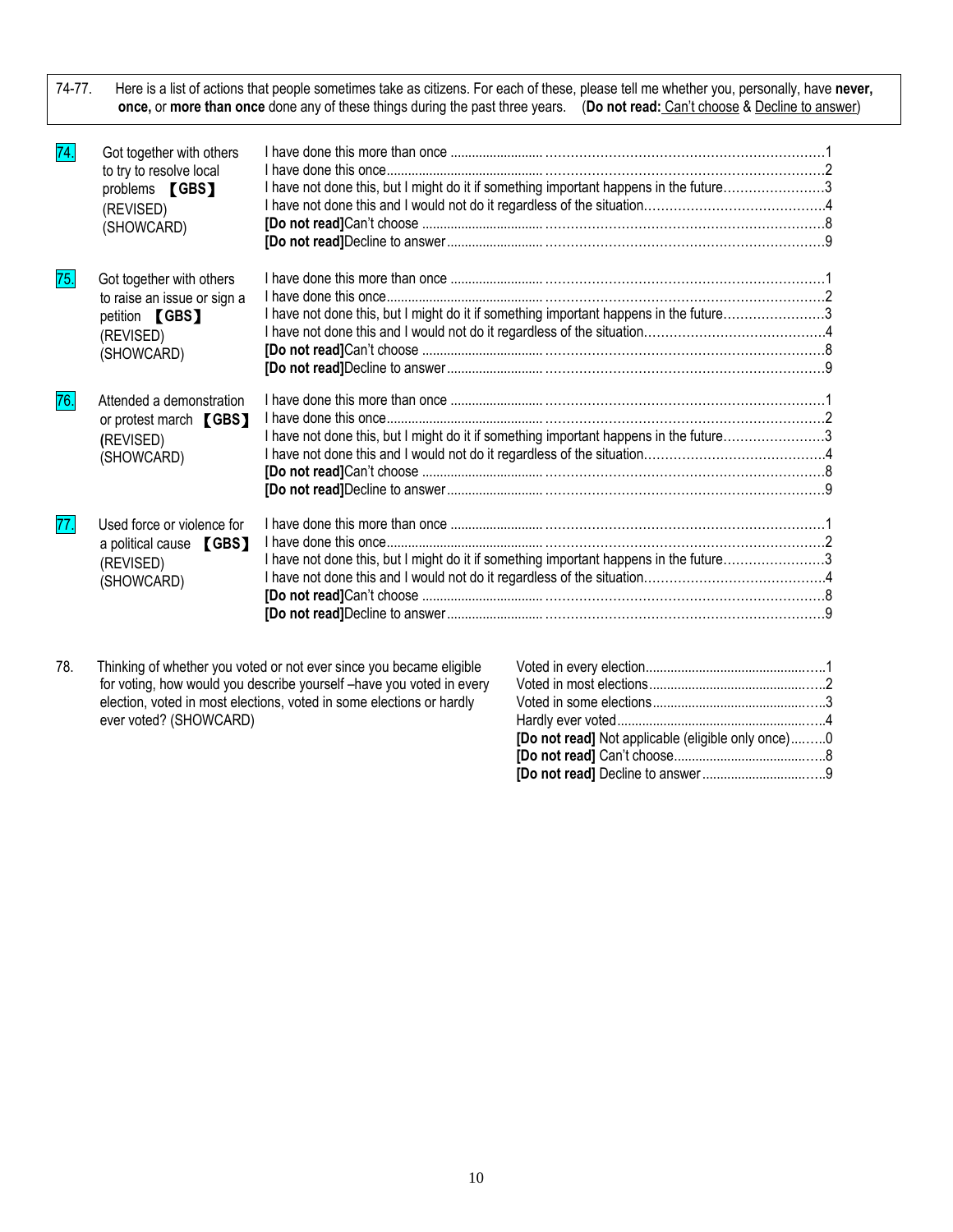# K. REGIME PREFERENCE

79-82. Let's talk for a moment about the kind of government you would like to have in this country, which of the followings statements do you agree with most? Choose the first or the second statement. [*Interviewer: Probe whether respondent strongly agrees or just agrees the chosen statement*] (SHOWCARD) (Do not read: Do not understand the question, Can't choose & Decline to answer) 79. Statement 1. Government leaders implement what voters want. 【**GBS**】 Statement 2. Government leaders do what they think is best for the people. (Code 7: Do not understand the question, Code 8: Can't choose, Code 9: Decline to answer) 79a. Do you **strongly agree** or just **agree** with the chosen statement? 1. Strongly agree 2. Agree 80. Statement 1. Government is our employee, the people should tell government what needs to be done. 【**GBS**】 Statement 2. The government is like parent, it should decide what is good for us. (Code 7: Do not understand the question, Code 8: Can't choose, Code 9: Decline to answer) 80a. Do you **strongly agree** or just **agree** with the chosen statement? 1. Strongly agree 2. Agree 81. Statement 1. The media should have the right to publish news and ideas without government control. 【**GBS**】 Statement 2. The government should have the right to prevent the media from publishing things that might be politically destabilizing. (Code 7: Do not understand the question, Code 8: Can't choose, Code 9: Decline to answer) 81a. Do you **strongly agree** or just **agree** with the chosen statement? 1. Strongly agree 2. Agree 82. Statement 1. Political leaders are chosen by the people through open and competitive elections. Statement 2. Political leaders are chosen on the basis on their virtue and capability even without election. (Code 7: Do not understand the question, Code 8: Can't choose, Code 9: Decline to answer) 82a. Do you **strongly agree** or just **agree** with the chosen statement? 1. Strongly agree 2. Agree 83-86. Now I'd like to ask you about the kind of government that we have in our country. These questions are not about the current leaders, but about our overall system, the way the government is set up in general, even though leaders might come and go. (This way of setting up the battery is designed to direct respondents' attention to the regime instead of the incumbents.) Agree or disagree. **SA A D SD DU CC DA** 83. Over the long run, our system of government is capable of solving the problems our country faces. 1 2 3 4 7 8 9 84. Thinking in general, I am proud of our system of government. 1 2 3 4 7 8 9 85. A system like ours, even if it runs into problems, deserves the people's support. 1 2 3 4 7 8 9 86. I would rather live under our system of government than any other that I can think of. 1 2 3 4 7 8 9

87. Compared with other systems in the world, would you say our system of government works fine as it is, needs minor change, needs major change, or should be replaced?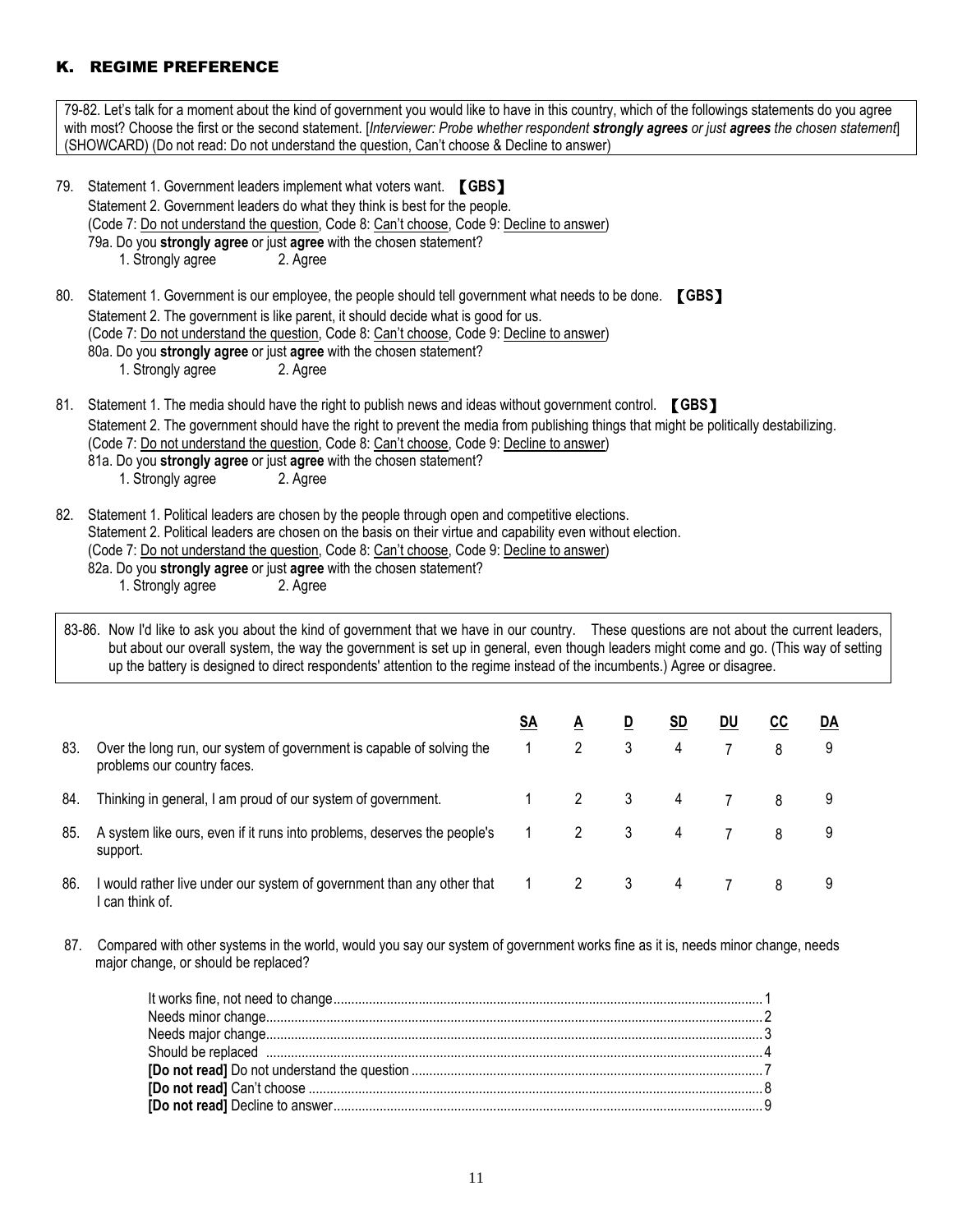# L. MEANING OF DEMOCRACY【**GBS used the original design**】

88-91. Many things may be desirable, but not all of them are essential characteristics of democracy. If you have to choose only one from each four sets of statements that I am going to read, which one would you choose as the most essential characteristics of a democracy? (Please read out options 1 to 4) (SHOWCARD) (Do not read: Do not understand the question, Can't choose & Decline to answer)

#### 88.

89.

- 1. Government narrows the gap between the rich and the poor. **[GBS]**
- 2. People choose the government leaders in free and fair election.
- 3. 3. Government does not waste any public money.
- 4. People are free to express their political views openly.
- (Code 7: Do not understand the question, Code 8: Can't choose, Code 9: Decline to answer)
- 1. The legislature has oversight over the government. 【**GBS**】
	- 2. Basic necessities, like food, clothes and shelter, are provided for all.
	- 3. People are free to organize political groups.
	- 4. Government provides people with quality public services.
	- (Code 7: Do not understand the question, Code 8: Can't choose, Code 9: Decline to answer)
- 90. 1. Government ensures law and order. 【**GBS**】
	- 2. Media is free to criticize the things government does.
	- 3. Government ensures job opportunities for all.
	- 4. Multiple parties compete fairly in the election.

(Code 7: Do not understand the question, Code 8: Can't choose, Code 9: Decline to answer)

- 91. 1. People have the freedom to take part in protests and demonstrations. 【**GBS**】
	- 2. Politics is clean and free of corruption.
	- 3. The court protects the ordinary people from the abuse of government power.
	- 4. People receive state aid if they are unemployed.

(Code 7: Do not understand the question, Code 8: Can't choose, Code 9: Decline to answer)

# M. SATISFACTION WITH GOVERNMENT AND DEMOCRACY

| 92. | On the whole, how satisfied or dissatisfied are you with the way |                                   |  |
|-----|------------------------------------------------------------------|-----------------------------------|--|
|     | democracy works in [Country]. Are you ? (SHOWCARD) [GBS]         |                                   |  |
|     |                                                                  |                                   |  |
|     |                                                                  |                                   |  |
|     |                                                                  |                                   |  |
|     |                                                                  |                                   |  |
| 93. | In your opinion how much of a democracy is [Country Name]?       |                                   |  |
|     | (Read out options. Only one option to be chosen.) [GBS]          |                                   |  |
|     |                                                                  | A democracy, with major problems3 |  |
|     |                                                                  |                                   |  |
|     |                                                                  |                                   |  |
|     |                                                                  |                                   |  |
|     |                                                                  |                                   |  |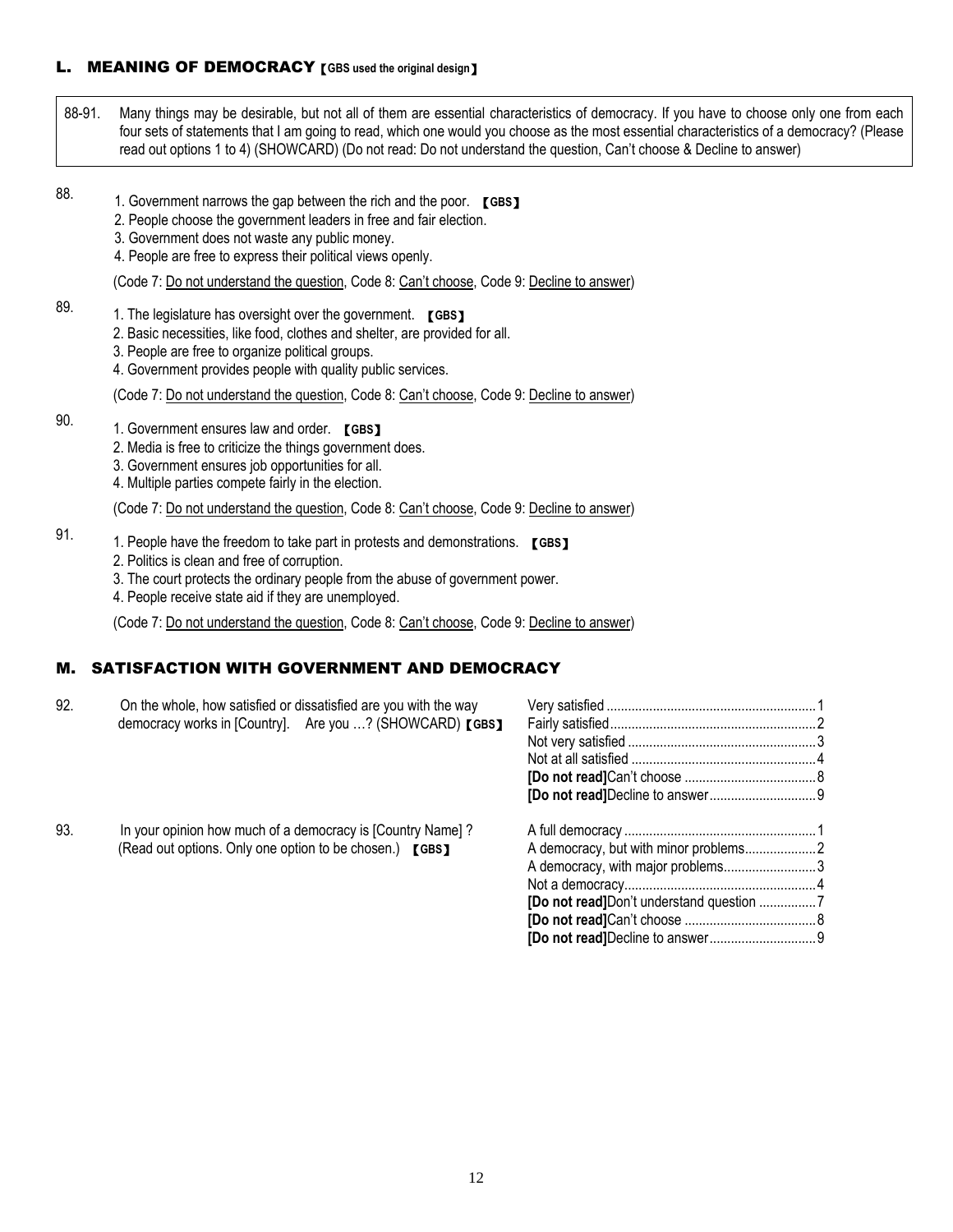



98. How satisfied or dissatisfied are you with the **[**name of president, etc. ruling current**]** government? Are you …? (SHOWCARD) 【**GBS**】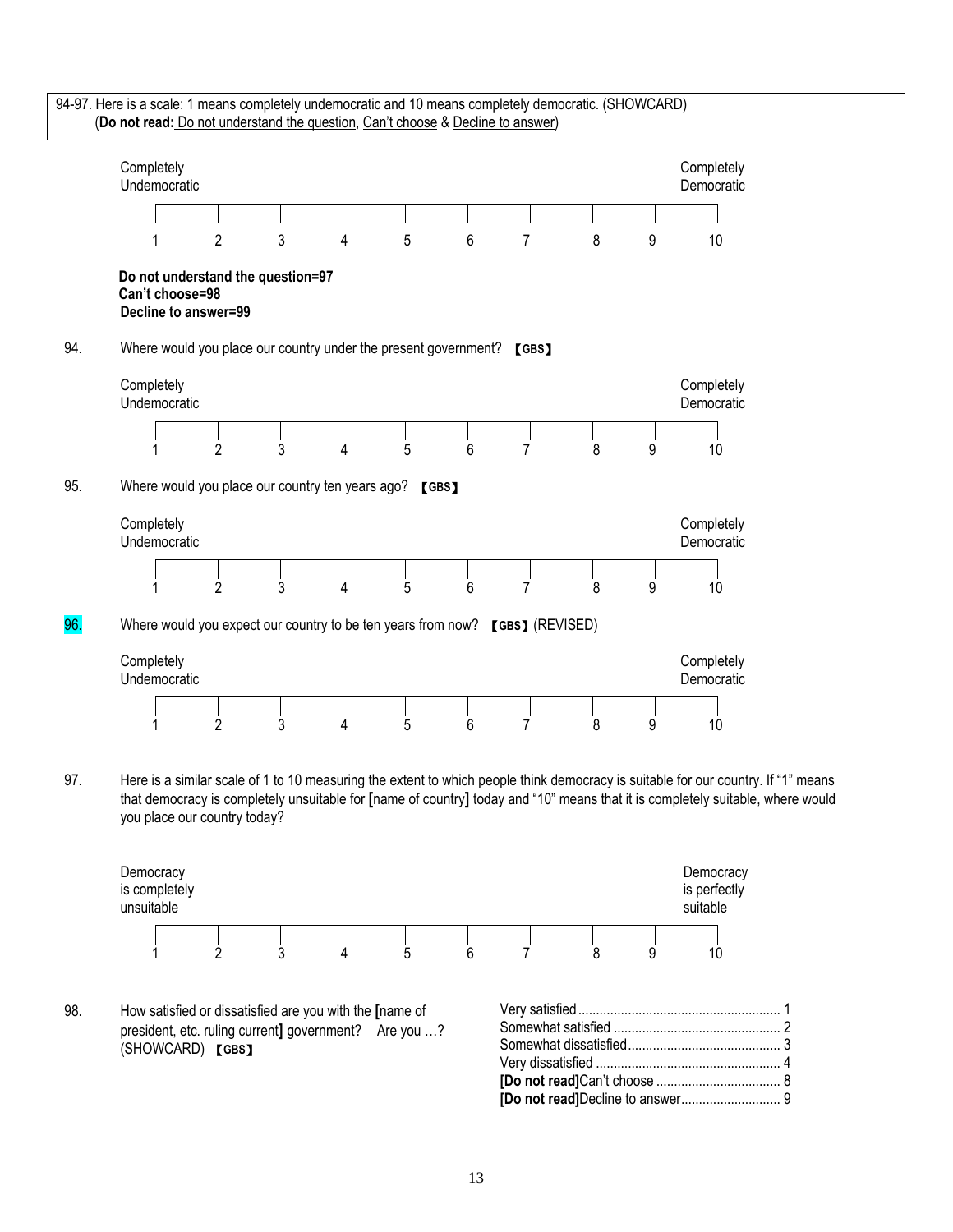## N. MOST IMPORTANT PROBLEMS

99. In your opinion, what are the most important problems facing this country that government should address? *[Do not read options. Code from responses. Accept up to one answer [Country team could collect more than one answer and add extra response categories to fit the local context.]* (REVISED. Add the second and third as optional) **[Record Verbatim Answers and Then Use the Codes Below]** 

| 99.              | First Response: _________________________________          | [GBS]                       |                |
|------------------|------------------------------------------------------------|-----------------------------|----------------|
| 99a.             |                                                            | [GBS] <optional></optional> |                |
| 99b.             |                                                            | [GBS] <optional></optional> |                |
| <b>Economics</b> |                                                            |                             |                |
|                  | Management of the economy                                  |                             | 1              |
|                  | Wages, incomes and salaries                                |                             | $\overline{2}$ |
|                  | Unemployment                                               |                             | 3              |
|                  | Poverty/destitution                                        |                             | 4              |
|                  | Rates and Taxes                                            |                             | 5              |
|                  | Loans / credit                                             |                             | 6              |
|                  | Food / Agriculture                                         |                             |                |
|                  | Farming/agriculture                                        |                             | 7              |
|                  | Food shortage/famine                                       |                             | 8              |
| Drought          |                                                            |                             | 9              |
| Land             |                                                            |                             | 10             |
|                  | <b>Infrastructure</b>                                      |                             |                |
|                  | Transportation                                             |                             | 11             |
|                  | Communications                                             |                             | 12             |
|                  | Infrastructure / roads                                     |                             | 13             |
|                  | <b>Government Services</b>                                 |                             |                |
| Education        |                                                            |                             | 14             |
| Housing          |                                                            |                             | 15             |
| Electricity      |                                                            |                             | 16             |
|                  | Water supply                                               |                             | 17             |
|                  | Orphans/street children/homeless children                  |                             | 18             |
|                  | Services (other)                                           |                             | 19             |
| <b>Health</b>    |                                                            |                             |                |
| Health           |                                                            |                             | 20             |
| <b>AIDS</b>      |                                                            |                             | 21             |
|                  | Sickness / Disease                                         |                             | 22             |
|                  | Governance                                                 |                             |                |
|                  | Crime and Security                                         |                             | 23             |
| Corruption       |                                                            |                             | 24             |
|                  | Political violence                                         |                             | 25             |
|                  | Political instability/political divisions/ ethnic tensions |                             | 26             |
|                  | Discrimination/ inequality                                 |                             | 27             |
|                  | Gender issues/women's rights                               |                             | 28             |
|                  | Democracy/political rights                                 |                             | 29             |
|                  | War (international)                                        |                             | 30             |
| Civil war        |                                                            |                             | 31             |
|                  | Nothing/ no problems                                       |                             | 0              |
|                  | Can't choose                                               |                             | 998            |
|                  | Other, Specify                                             |                             | (Post Code)    |

100. How likely is it that the government will solve the most important problem you identified within the next five years? 【**GBS**】*[Read out options]*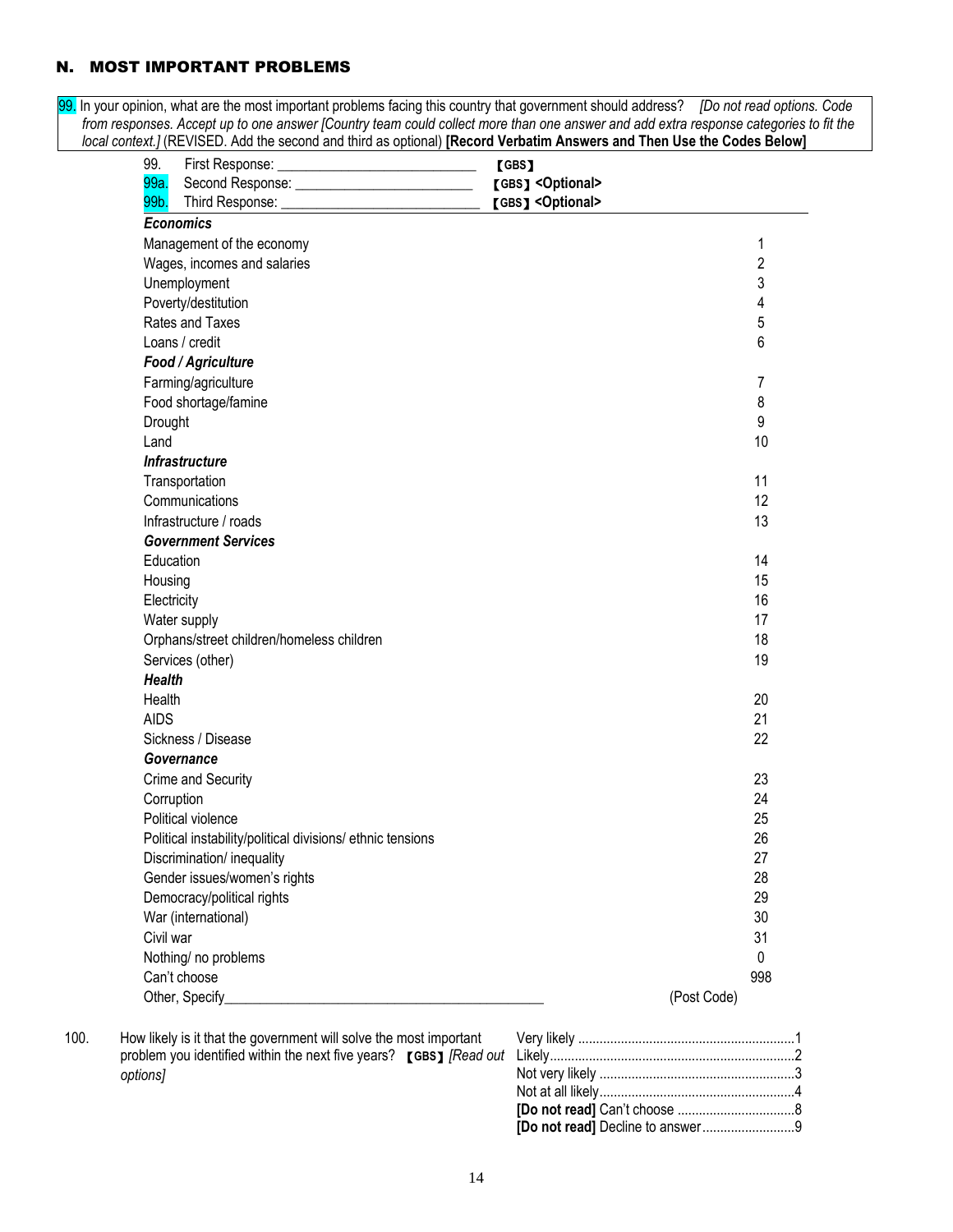# O. QUALITY OF GOVERNANCE

| $101 -$<br>109. | Now I am going to read to you a list of statements that describe how people often feel about the state of affairs in [country name]. Please<br>tell me whether you strongly agree, somewhat agree, somewhat disagree, or strongly disagree with each of these statements.<br>not read: Do not understand the question, Can't choose & Decline to answer ) (SHOWCARD) |           |                |            |           |           |     |    | (Do |
|-----------------|----------------------------------------------------------------------------------------------------------------------------------------------------------------------------------------------------------------------------------------------------------------------------------------------------------------------------------------------------------------------|-----------|----------------|------------|-----------|-----------|-----|----|-----|
|                 |                                                                                                                                                                                                                                                                                                                                                                      | <u>SA</u> | <b>SWA</b>     | <b>SWD</b> | <u>SD</u> | <b>DU</b> | CC. | DA |     |
| 101.            | People have the power to change a government they don't<br>like.                                                                                                                                                                                                                                                                                                     |           | 2              | 3          | 4         | 7         | 8   | 9  |     |
| 102.            | Political parties or candidates in our country have equal<br>access to the mass media during the election period.                                                                                                                                                                                                                                                    |           | $\mathfrak{p}$ | 3          | 4         |           | 8   | 9  |     |
| 103.            | Between elections, the people have no way of holding the<br>government responsible for its actions.                                                                                                                                                                                                                                                                  |           | 2              | 3          | 4         |           | 8   | 9  |     |
| 104.            | When government leaders break the laws, there is nothing<br>the court can do.                                                                                                                                                                                                                                                                                        |           | 2              | 3          | 4         |           | 8   | 9  |     |
| 105.            | All citizens from different ethnic communities in [Country X]<br>are treated equally by the government.                                                                                                                                                                                                                                                              |           | 2              | 3          | 4         |           | 8   | 9  |     |

- 106. Rich and poor people are treated equally by the government. 1 2 3 4 7 8 9
- 107. People have basic necessities like food, clothes, and shelter.  $1 \ 2 \ 3 \ 4 \ 7 \ 8 \ 9$
- 108. People are free to speak what they think without fear. 1 2 3 4 7 8 9
- 109. People can join any organization they like without fear. 1 2 3 4 7 8 9
- 110. Do officials who commit crimes go unpunished? (SHOWCARD) Always ..................................................................1

111. How often do government officials withhold important information

from the public view? (SHOWCARD)

- Most of the time ....................................................2 Sometimes............................................................3 Rarely ...................................................................4 **[Do not read]** Don't understand the question ......7 **[Do not read]** Can't choose .................................8 **[Do not read]** Decline to answer..........................9
- Always ..................................................................1 Most of the time ....................................................2 Sometimes............................................................3 Rarely ...................................................................4 **[Do not read]** Don't understand the question ......7 **[Do not read]** Can't choose .................................8 **[Do not read]** Decline to answer..........................9
- Always ..................................................................1 Most of the time ....................................................2 Sometimes............................................................3 Rarely ...................................................................4 **[Do not read]** Don't understand the question ......7 **[Do not read]** Can't choose .................................8 **[Do not read]** Decline to answer..........................9

| [Do not read] Don't understand the question  7 |
|------------------------------------------------|
|                                                |
|                                                |
|                                                |

- 112. How often do you think government leaders break the law or abuse their power? (SHOWCARD)
- 113. How often do you think our elections offer the voters a real choice between different parties/candidates? (SHOWCARD)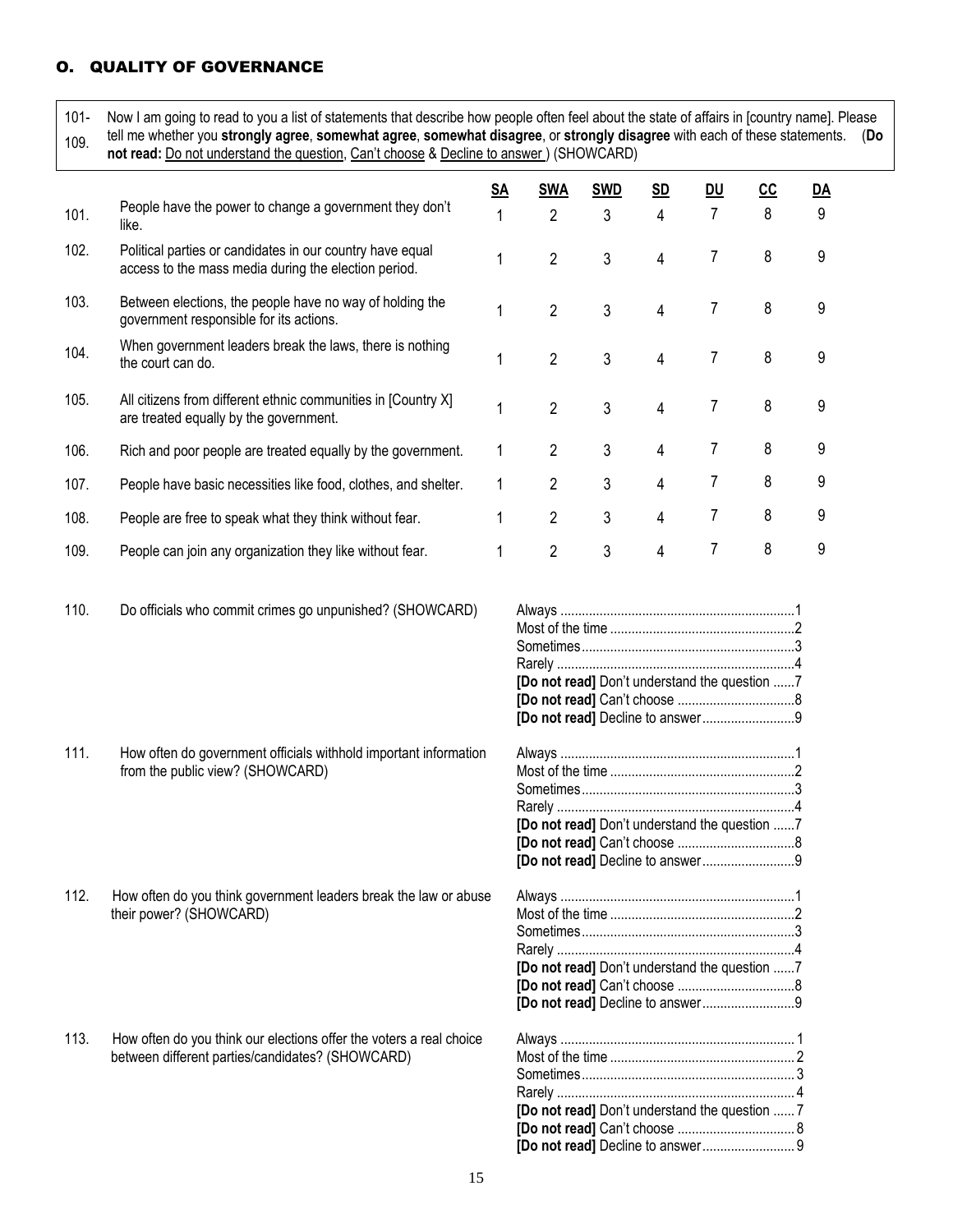| 114. | To what extent is the legislature capable of keeping government<br>leaders in check? (SHOWCARD)                                                                                                                                                                                         |                                                |  |
|------|-----------------------------------------------------------------------------------------------------------------------------------------------------------------------------------------------------------------------------------------------------------------------------------------|------------------------------------------------|--|
|      |                                                                                                                                                                                                                                                                                         |                                                |  |
|      |                                                                                                                                                                                                                                                                                         |                                                |  |
|      |                                                                                                                                                                                                                                                                                         | [Do not read] Don't understand the question  7 |  |
|      |                                                                                                                                                                                                                                                                                         |                                                |  |
|      |                                                                                                                                                                                                                                                                                         |                                                |  |
|      |                                                                                                                                                                                                                                                                                         |                                                |  |
| 115. | How well do you think the government responds to what people want?                                                                                                                                                                                                                      |                                                |  |
|      | (SHOWCARD)                                                                                                                                                                                                                                                                              |                                                |  |
|      |                                                                                                                                                                                                                                                                                         |                                                |  |
|      |                                                                                                                                                                                                                                                                                         |                                                |  |
|      |                                                                                                                                                                                                                                                                                         |                                                |  |
|      |                                                                                                                                                                                                                                                                                         | [Do not read] Don't understand the question  7 |  |
|      |                                                                                                                                                                                                                                                                                         |                                                |  |
|      |                                                                                                                                                                                                                                                                                         |                                                |  |
|      |                                                                                                                                                                                                                                                                                         |                                                |  |
| 116. | How much do you feel that having elections makes the government                                                                                                                                                                                                                         |                                                |  |
|      | pay attention to what the people think? (SHOWCARD)                                                                                                                                                                                                                                      |                                                |  |
|      |                                                                                                                                                                                                                                                                                         |                                                |  |
|      |                                                                                                                                                                                                                                                                                         |                                                |  |
|      |                                                                                                                                                                                                                                                                                         | [Do not read] Don't understand the question  7 |  |
|      |                                                                                                                                                                                                                                                                                         |                                                |  |
|      |                                                                                                                                                                                                                                                                                         |                                                |  |
|      |                                                                                                                                                                                                                                                                                         |                                                |  |
| 117. | How widespread do you think corruption and bribe-taking are in your                                                                                                                                                                                                                     |                                                |  |
|      | local/municipal government? Would you say ? (SHOWCARD)                                                                                                                                                                                                                                  |                                                |  |
|      | 【GBS】                                                                                                                                                                                                                                                                                   |                                                |  |
|      |                                                                                                                                                                                                                                                                                         |                                                |  |
|      |                                                                                                                                                                                                                                                                                         |                                                |  |
|      |                                                                                                                                                                                                                                                                                         |                                                |  |
|      |                                                                                                                                                                                                                                                                                         |                                                |  |
| 118. | How widespread do you think corruption and bribe-taking are in the                                                                                                                                                                                                                      |                                                |  |
|      | national government [in capital city]? Would you say ?                                                                                                                                                                                                                                  |                                                |  |
|      | (SHOWCARD) [GBS]                                                                                                                                                                                                                                                                        |                                                |  |
|      |                                                                                                                                                                                                                                                                                         |                                                |  |
|      |                                                                                                                                                                                                                                                                                         |                                                |  |
|      |                                                                                                                                                                                                                                                                                         |                                                |  |
|      |                                                                                                                                                                                                                                                                                         |                                                |  |
| 119. | In your opinion, is the government working to crack down on corruption and root out bribery?                                                                                                                                                                                            |                                                |  |
|      |                                                                                                                                                                                                                                                                                         |                                                |  |
|      |                                                                                                                                                                                                                                                                                         |                                                |  |
|      |                                                                                                                                                                                                                                                                                         |                                                |  |
|      |                                                                                                                                                                                                                                                                                         |                                                |  |
|      |                                                                                                                                                                                                                                                                                         |                                                |  |
|      |                                                                                                                                                                                                                                                                                         |                                                |  |
|      |                                                                                                                                                                                                                                                                                         |                                                |  |
|      |                                                                                                                                                                                                                                                                                         |                                                |  |
| 120. | Have you or anyone you know personally witnessed an act of corruption or bribe-taking by a politician or government official in the past<br>year? IF WITNESSED: Did you personally witness it or were you told about it by a family member or friend who personally witnessed?<br>[GBS] |                                                |  |
|      |                                                                                                                                                                                                                                                                                         |                                                |  |
|      |                                                                                                                                                                                                                                                                                         |                                                |  |
|      |                                                                                                                                                                                                                                                                                         |                                                |  |
|      |                                                                                                                                                                                                                                                                                         |                                                |  |
|      |                                                                                                                                                                                                                                                                                         |                                                |  |
|      |                                                                                                                                                                                                                                                                                         |                                                |  |
|      |                                                                                                                                                                                                                                                                                         |                                                |  |

**[Do not read]** Decline to answer..................................................................................................................................9 **NOTE:** DO NOT ACCEPT BEING TOLD ABOUT IT BY SOMEONE WHO LEARNED ABOUT AN ACT OF CORRUPTION THROUGH OTHERS OR MASS MEDIA.

**[Do not read]** Can't choose .........................................................................................................................................8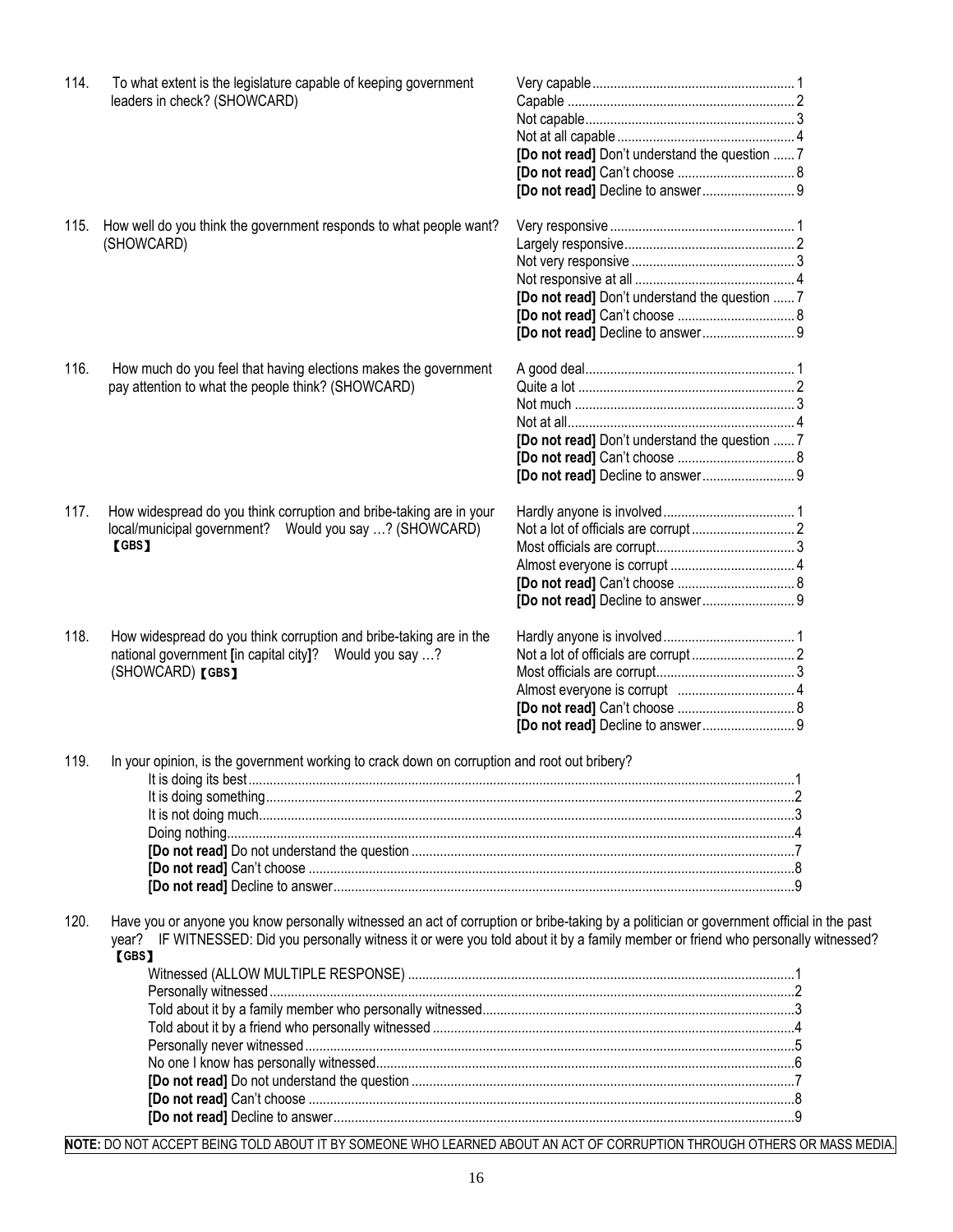# P. REGIME EVALUATION

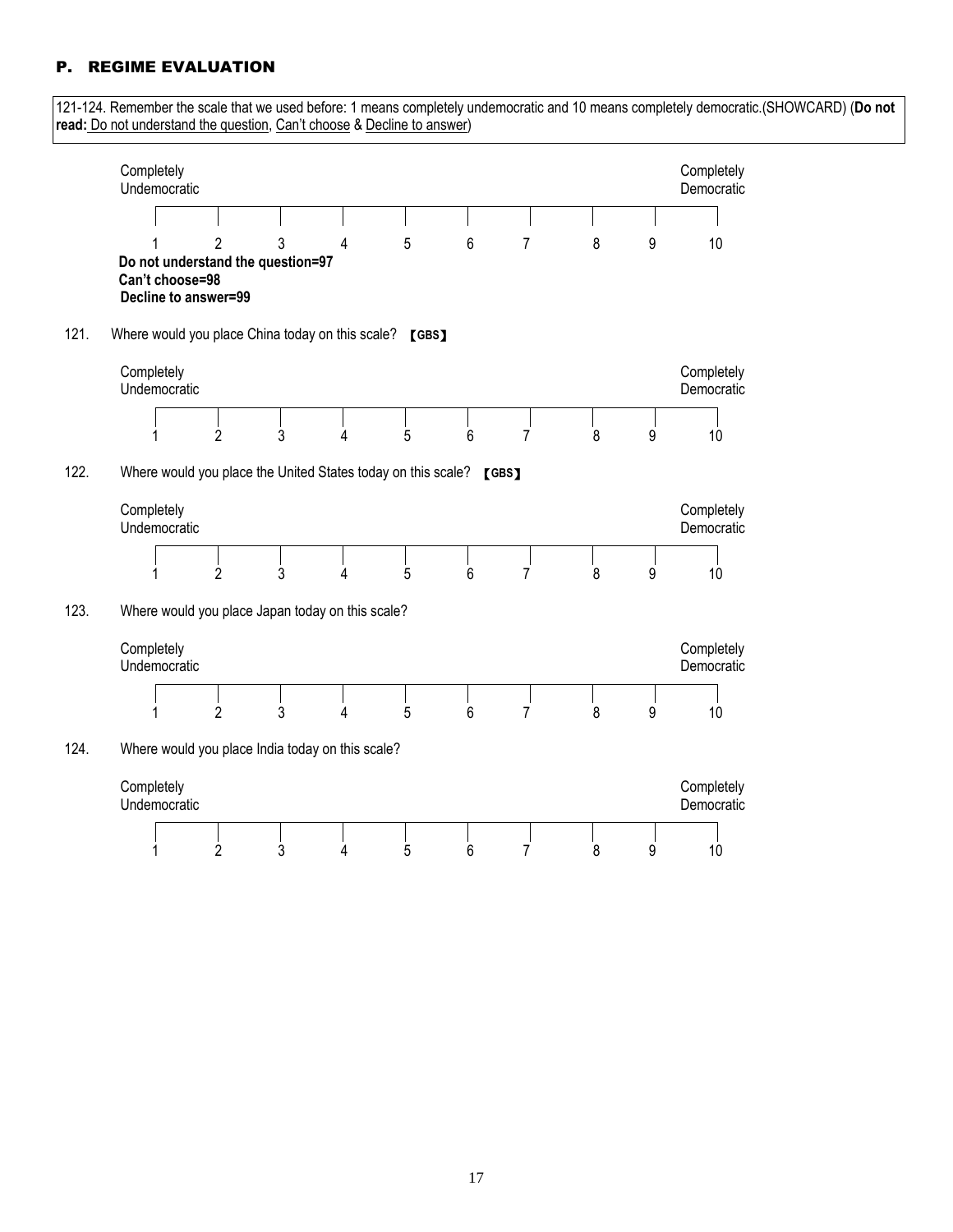# Q. DEMOCRATIC LEGITIMACY AND PREFERENCE FOR DEMOCRACY

| 125. | Which of the following statements comes closest to your own opinion? [GBS] (SHOWCARD)                                                                |  |
|------|------------------------------------------------------------------------------------------------------------------------------------------------------|--|
|      | Under some circumstances, an authoritarian government can be preferable to a democratic one2                                                         |  |
|      | For people like me, it does not matter whether we have a democratic or a nondemocratic regime3                                                       |  |
|      |                                                                                                                                                      |  |
|      |                                                                                                                                                      |  |
|      |                                                                                                                                                      |  |
|      |                                                                                                                                                      |  |
| 126. | Which of the following statements comes closer to your own view? (SHOWCARD)                                                                          |  |
|      |                                                                                                                                                      |  |
|      |                                                                                                                                                      |  |
|      |                                                                                                                                                      |  |
|      |                                                                                                                                                      |  |
|      |                                                                                                                                                      |  |
| 127. | If you had to choose between democracy and economic development, which would you say is more important? (SHOWCARD)                                   |  |
| 128. | If you had to choose between reducing economic inequality and protecting political freedom, which would you say is more<br>important? (SHOWCARD)     |  |
|      |                                                                                                                                                      |  |
|      |                                                                                                                                                      |  |
|      |                                                                                                                                                      |  |
| 129. | Do you agree or disagree with the following statement: "Democracy may have its problems, but it is still the best form of<br>government." (SHOWCARD) |  |
|      |                                                                                                                                                      |  |
|      |                                                                                                                                                      |  |
|      |                                                                                                                                                      |  |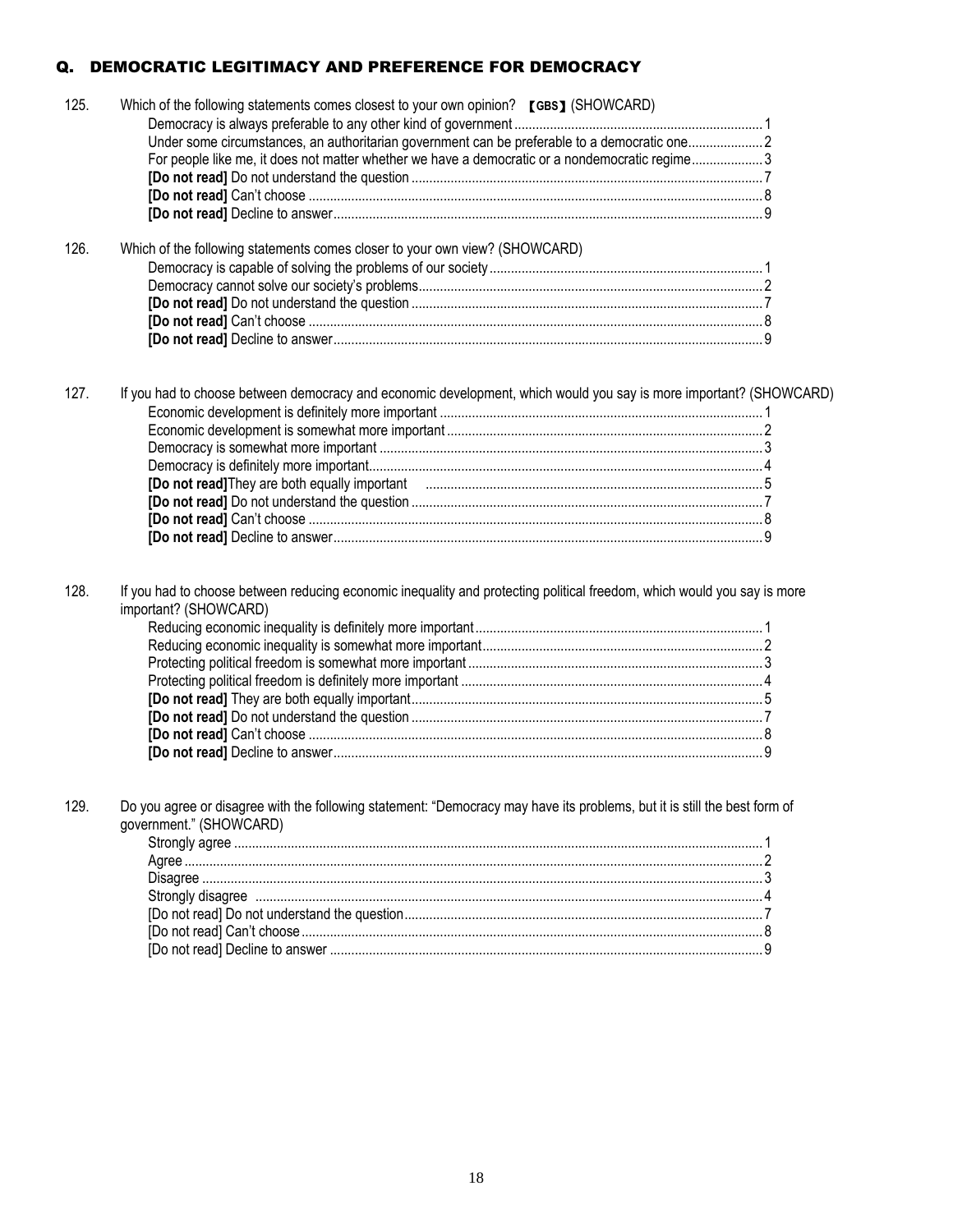# R. AGREEMENT/DISAGREEMENT WITH SPECIFIC STATEMENTS

130- There are many ways to govern a country. Would you disapprove or approve of the following alternatives? For each statement, would

133. you say you **strongly approve, approve, disapprove, or strongly disapprove**? (SHOWCARD) (**Do not read:** Do not understand the question, Can't choose & Decline to answer)

#### **DEMOCRATIC LEGITIMACY AND PREFERENCE FOR DEMOCRACY**

|      |                                                                                                                  | SΑ | <b>SWA</b> | <b>SWD</b> | <b>SD</b> | <u>DU</u> | <u>cc</u> | <u>DA</u> |
|------|------------------------------------------------------------------------------------------------------------------|----|------------|------------|-----------|-----------|-----------|-----------|
| 130. | We should get rid of parliament and elections and have a<br>strong leader decide things. [GBS]                   |    |            |            |           |           | 8         | 9         |
| 131. | Only one political party should be allowed to stand for election<br>and hold office.<br><b>TGBS</b>              |    |            |            | 4         |           |           |           |
| 132. | The army (military) should come in to govern the country.<br><b>L</b> GBS 1                                      |    |            |            | 4         |           |           |           |
| 133. | We should get rid of elections and parliaments and have<br>experts make decisions on behalf of the people. [GBS] |    |            |            | 4         |           |           |           |

134- 138. I have here some statements. For each statement, would you say you **strongly agree**, **somewhat agree**, **somewhat disagree**, or **strongly disagree**? (SHOWCARD) (**Do not read:** Do not understand the question, Can't choose & Decline to answer)

|      | CITIZEN EMPOWERMENT AND POLITICAL SUPPORT                                                                                                 | <u>SA</u> | <b>SWA</b> | <b>SWD</b> | <u>SD</u> | DU | CС | DA |  |
|------|-------------------------------------------------------------------------------------------------------------------------------------------|-----------|------------|------------|-----------|----|----|----|--|
| 134. | I think I have the ability to participate in politics.                                                                                    |           | 2          | 3          | 4         | 7  | 8  | 9  |  |
| 135. | Sometimes politics and government seems so complicated<br>that a person like me can't really understand what is going on.<br><b>[GBS]</b> |           | 2          | 3          | 4         |    | 8  | 9  |  |
| 136. | People like me don't have any influence over what the<br>government does.                                                                 |           |            | 3          | 4         |    | 8  | 9  |  |
| 137. | You can generally trust the people who run our government to<br>do what is right. [GBS]                                                   |           | 2          | 3          | 4         |    | 8  | 9  |  |
| 138. | A citizen should always remain loyal only to his country, no<br>matter how imperfect it is or what wrong it has done.                     |           | 2          | 3          | 4         |    | 8  | 9  |  |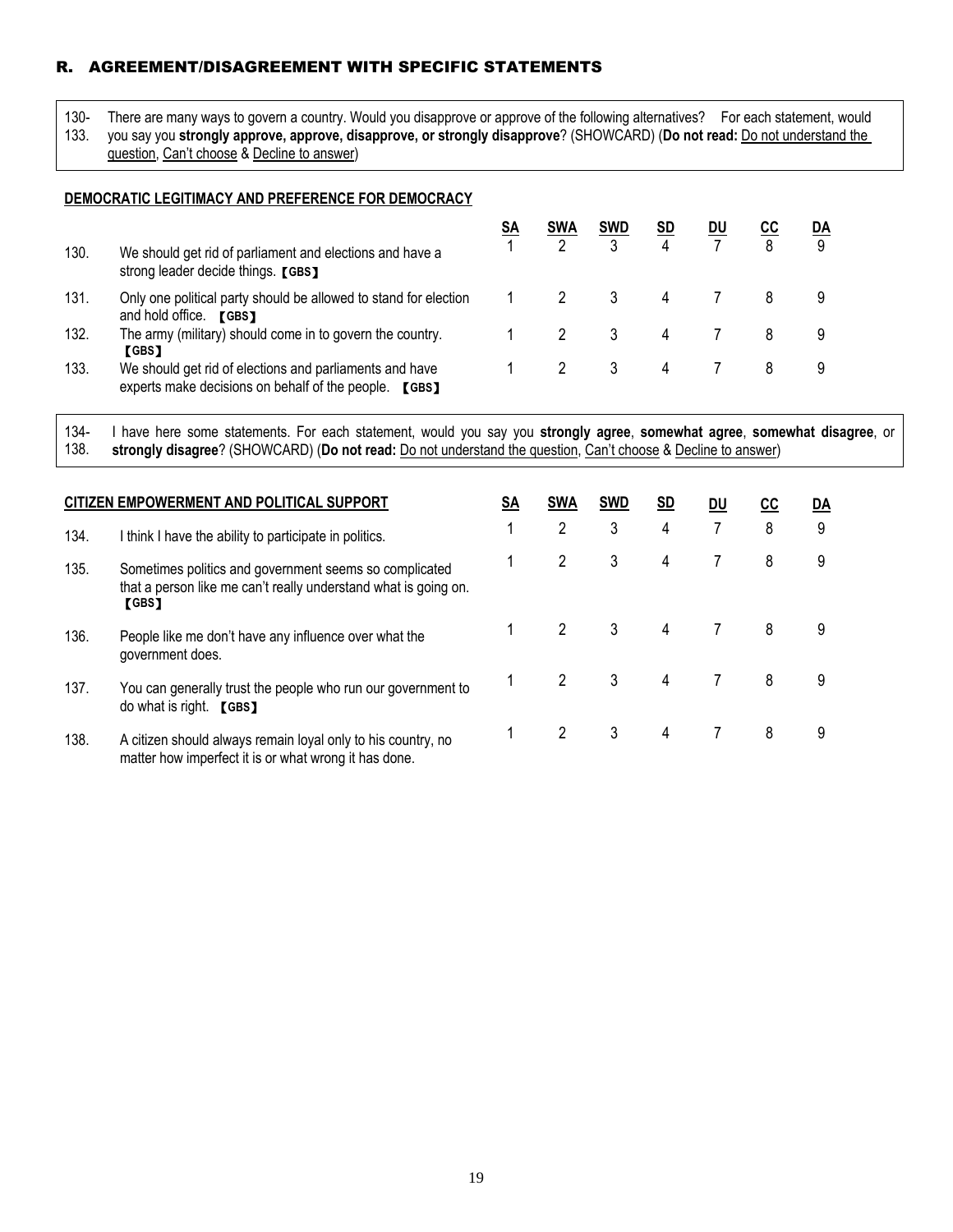# S. AGREEMENT/DISAGREEMENT WITH SPECIFIC STATEMENTS (cont'd)

139-

I have here other statements. For each statement, would you say you **strongly agree**, **somewhat agree**, **somewhat disagree**, or

149. **strongly disagree**? (SHOWCARD) (**Do not read:** Do not understand the question, Can't choose & Decline to answer)

|      | <b>AUTHORITARIAN/DEMOCRATIC VALUES</b>                                                                                                        | <b>SA</b> | <b>SWA</b>     | <b>SWD</b> | <u>SD</u>      | <b>DU</b>      | cc | DA |
|------|-----------------------------------------------------------------------------------------------------------------------------------------------|-----------|----------------|------------|----------------|----------------|----|----|
| 139. | Women should not be involved in politics as much as men.<br>(REVISED: Change question order)                                                  | 1         | $\overline{2}$ | 3          | 4              | 7              | 8  | 9  |
| 140. | The government should consult religious authorities when<br>interpreting the laws. (REVISED: Change question order)                           | 1         | $\overline{2}$ | 3          | 4              | 7              | 8  | 9  |
| 141. | People with little or no education should have as much say in<br>politics as highly-educated people.                                          | 1         | $\overline{2}$ | 3          | 4              | 7              | 8  | 9  |
| 142. | Government leaders are like the head of a family; we should all<br>follow their decisions.                                                    | 1         | $\overline{2}$ | 3          | 4              | $\overline{7}$ | 8  | 9  |
| 143. | The government should decide whether certain ideas should<br>be allowed to be discussed in society.                                           |           | $\overline{2}$ | 3          | $\overline{4}$ | $\overline{7}$ | 8  | 9  |
| 144. | Harmony of the community will be disrupted if people organize<br>lots of groups.                                                              | 1         | $\overline{2}$ | 3          | 4              | $\overline{7}$ | 8  | 9  |
| 145. | When judges decide important cases, they should accept the<br>view of the executive branch.                                                   | 1         | $\overline{2}$ | 3          | 4              | 7              | 8  | 9  |
| 146. | If the government is constantly checked [i.e. monitored and<br>supervised] by the legislature, it cannot possibly accomplish<br>great things. | 1         | $\overline{2}$ | 3          | 4              | 7              | 8  | 9  |
| 147. | If we have political leaders who are morally upright, we can let<br>them decide everything.                                                   | 1         | $\overline{2}$ | 3          | 4              | $\overline{7}$ | 8  | 9  |
| 148. | If people have too many different ways of thinking, society will<br>be chaotic.                                                               | 1         | $\overline{2}$ | 3          | $\overline{4}$ | 7              | 8  | 9  |
| 149. | When the country is facing a difficult situation, it is ok for the<br>government to disregard the law in order to deal with the<br>situation. | 1         | $\overline{2}$ | 3          | $\overline{4}$ | $\overline{7}$ | 8  | 9  |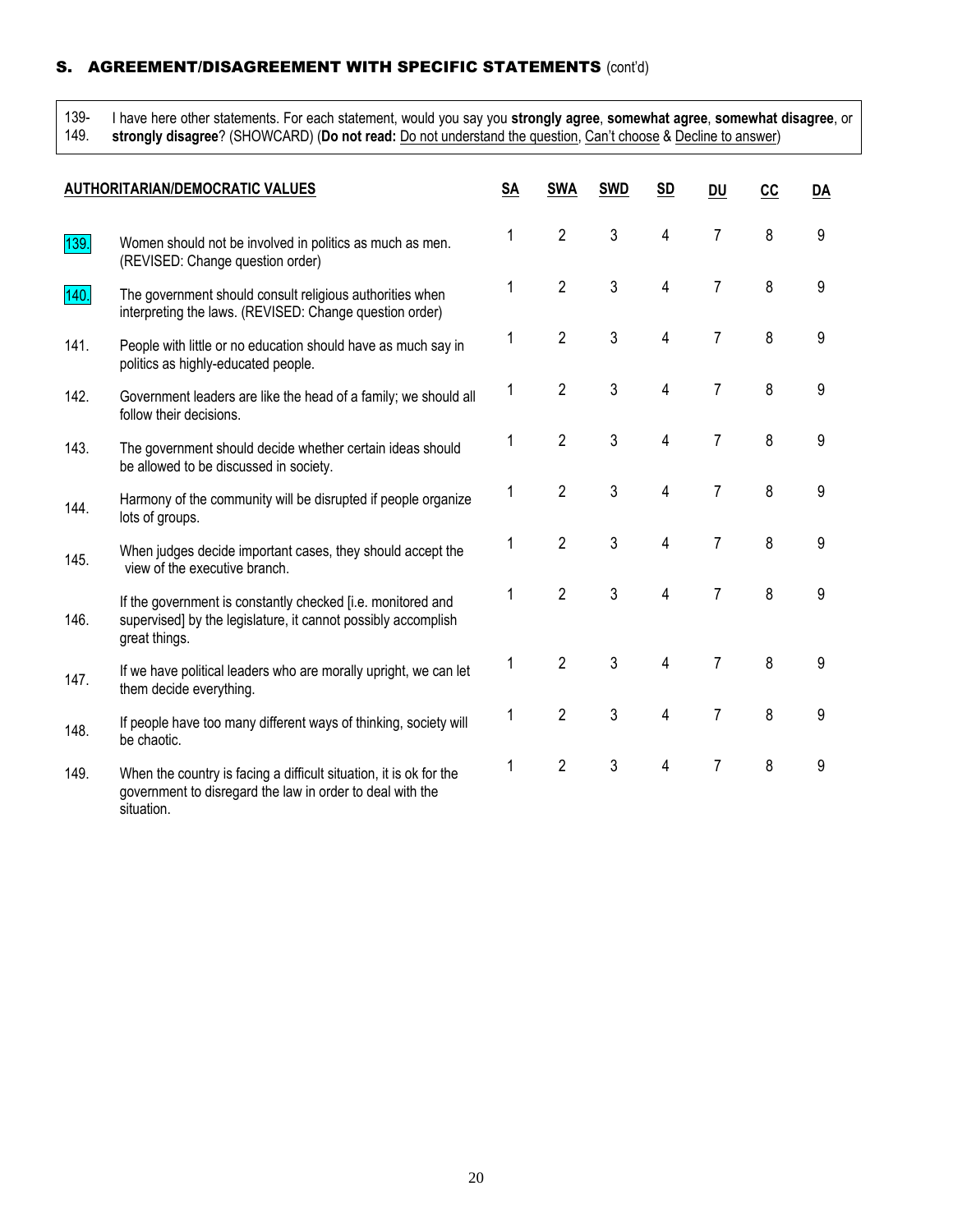# T. GLOBALIZATION

| 150. | How closely do you follow major events in foreign countries / the world?                                                                   |  |
|------|--------------------------------------------------------------------------------------------------------------------------------------------|--|
|      |                                                                                                                                            |  |
|      |                                                                                                                                            |  |
|      |                                                                                                                                            |  |
|      |                                                                                                                                            |  |
|      |                                                                                                                                            |  |
|      |                                                                                                                                            |  |
|      |                                                                                                                                            |  |
|      |                                                                                                                                            |  |
| 151. | Our country should defend our way of life instead of becoming more and more like other countries.                                          |  |
|      |                                                                                                                                            |  |
|      |                                                                                                                                            |  |
|      |                                                                                                                                            |  |
|      |                                                                                                                                            |  |
|      |                                                                                                                                            |  |
|      |                                                                                                                                            |  |
|      |                                                                                                                                            |  |
|      |                                                                                                                                            |  |
|      |                                                                                                                                            |  |
| 152. | Do you agree or disagree with the following statement: "We should protect our farmers and workers by limiting the import of                |  |
|      | foreign goods."                                                                                                                            |  |
|      |                                                                                                                                            |  |
|      |                                                                                                                                            |  |
|      |                                                                                                                                            |  |
|      |                                                                                                                                            |  |
|      |                                                                                                                                            |  |
|      |                                                                                                                                            |  |
|      |                                                                                                                                            |  |
|      |                                                                                                                                            |  |
|      |                                                                                                                                            |  |
| 153  | Do you think the government should increase or decrease the inflow of foreign immigrants into the country? (NEW) <optional></optional>     |  |
|      |                                                                                                                                            |  |
|      |                                                                                                                                            |  |
|      |                                                                                                                                            |  |
|      |                                                                                                                                            |  |
|      |                                                                                                                                            |  |
|      |                                                                                                                                            |  |
|      |                                                                                                                                            |  |
|      |                                                                                                                                            |  |
|      |                                                                                                                                            |  |
| 154. | There are two statements: (1) Protecting the environment should be given priority, even if it causes slower economic growth and some loss  |  |
|      | of jobs; and (2) Creating jobs should be the top priority, even if the environment suffers to some extent. Which of these statements comes |  |
|      | closer to your view? (NEW)                                                                                                                 |  |
|      | Protecting the environment should be given priority, even if it causes slower economic growth and some loss of jobs 1                      |  |
|      |                                                                                                                                            |  |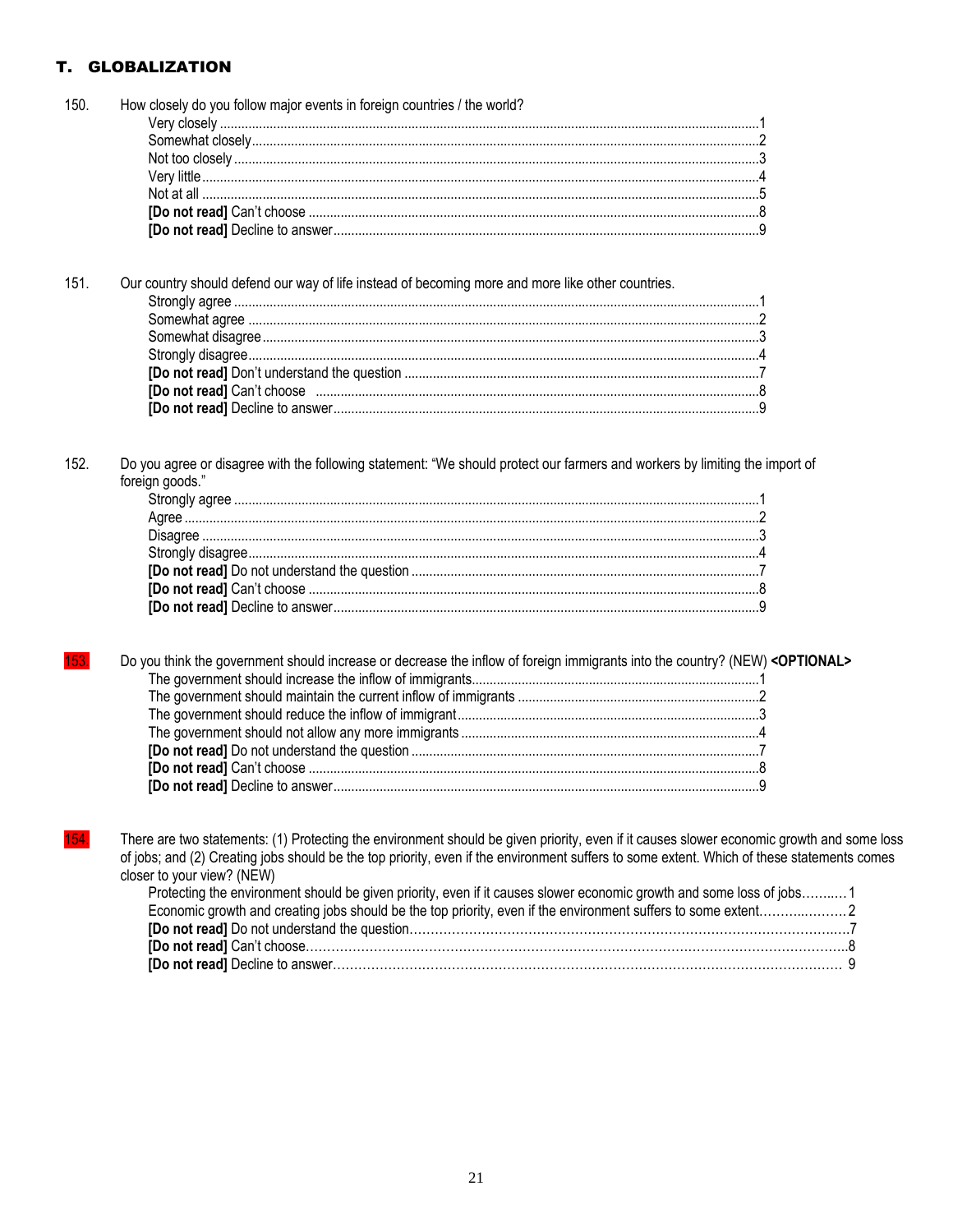#### REDISTRIBUTION U.

| How fair do you think income distribution is in (country)? (NEW)                                                                      |  |
|---------------------------------------------------------------------------------------------------------------------------------------|--|
|                                                                                                                                       |  |
|                                                                                                                                       |  |
|                                                                                                                                       |  |
|                                                                                                                                       |  |
|                                                                                                                                       |  |
|                                                                                                                                       |  |
|                                                                                                                                       |  |
|                                                                                                                                       |  |
| Do you agree or disagree with the following statement: "It is the responsibility of the government to reduce the differences between  |  |
| people with high income and those with low incomes." (NEW)                                                                            |  |
|                                                                                                                                       |  |
|                                                                                                                                       |  |
|                                                                                                                                       |  |
|                                                                                                                                       |  |
|                                                                                                                                       |  |
|                                                                                                                                       |  |
|                                                                                                                                       |  |
|                                                                                                                                       |  |
| How concerned are you about the loss of your or your family's major source of income within the next 12 months? (NEW)                 |  |
|                                                                                                                                       |  |
|                                                                                                                                       |  |
|                                                                                                                                       |  |
|                                                                                                                                       |  |
|                                                                                                                                       |  |
|                                                                                                                                       |  |
|                                                                                                                                       |  |
|                                                                                                                                       |  |
| The following is a hypothetical question: If you were unfortunate enough to lose your main source of income, how serious would it     |  |
| be for you and your family? (NEW)                                                                                                     |  |
|                                                                                                                                       |  |
|                                                                                                                                       |  |
|                                                                                                                                       |  |
|                                                                                                                                       |  |
|                                                                                                                                       |  |
|                                                                                                                                       |  |
|                                                                                                                                       |  |
| Considering all the effort that you and your family members have made in the past, do you think the income that your family currently |  |
| receives is fair or not fair?(NEW)                                                                                                    |  |
|                                                                                                                                       |  |
|                                                                                                                                       |  |
|                                                                                                                                       |  |
|                                                                                                                                       |  |
|                                                                                                                                       |  |
|                                                                                                                                       |  |
|                                                                                                                                       |  |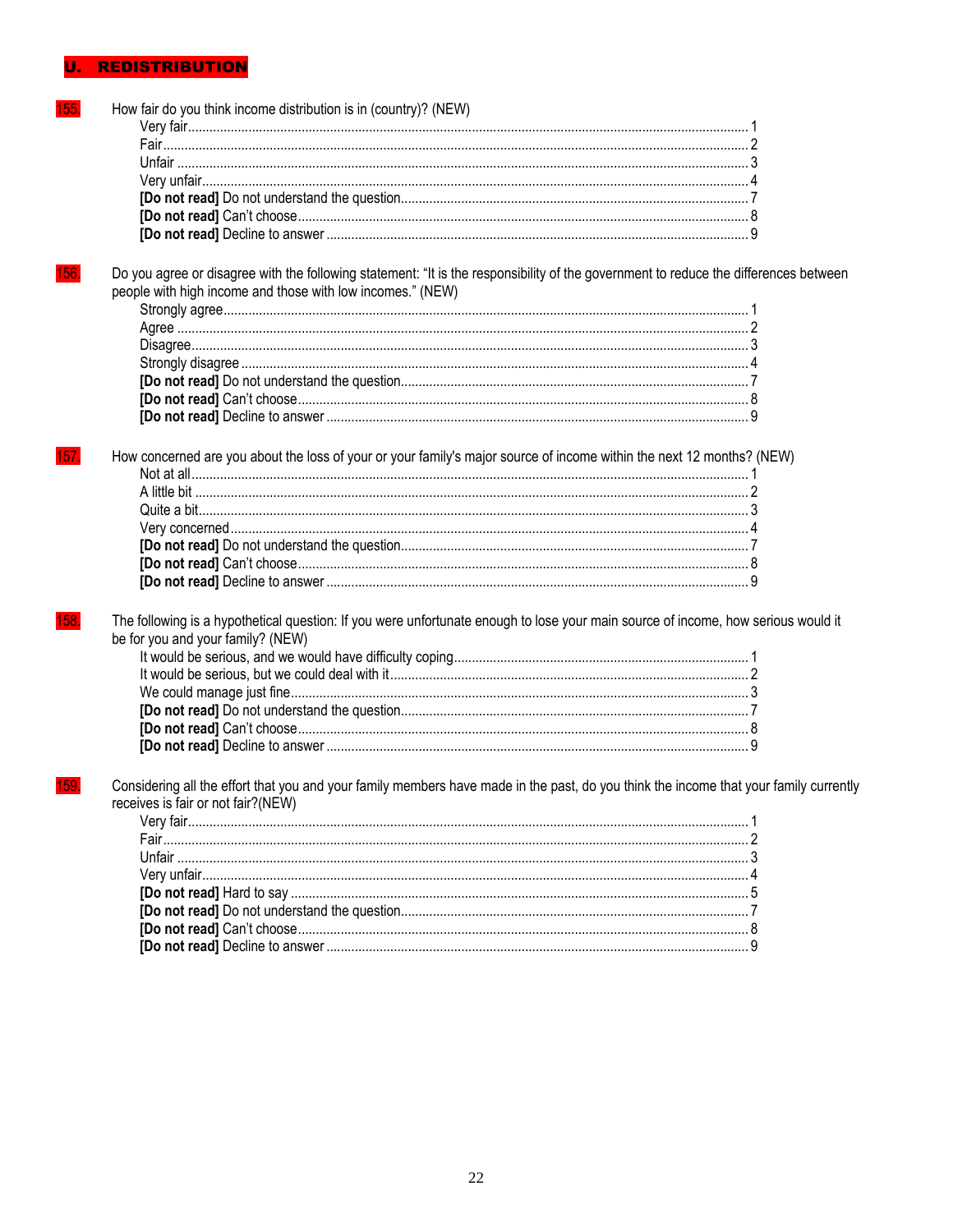162.

As compared to my parent's generation, my generation has more or fewer opportunities to improve one's standard of living or social status? (SHOWCARD) (NEW)

# V. CITIZENSHIP

country?

How proud are you to be a citizen of (COUNTRY)?<br>Are you? [GBS] 161.

Given the chance, how willing would you be to go and live in another

| [Do not read] Don't understand the question 7 |  |
|-----------------------------------------------|--|
|                                               |  |
|                                               |  |
|                                               |  |
|                                               |  |
|                                               |  |
|                                               |  |
|                                               |  |
|                                               |  |
|                                               |  |
| [Do not read] Don't understand the question 7 |  |
|                                               |  |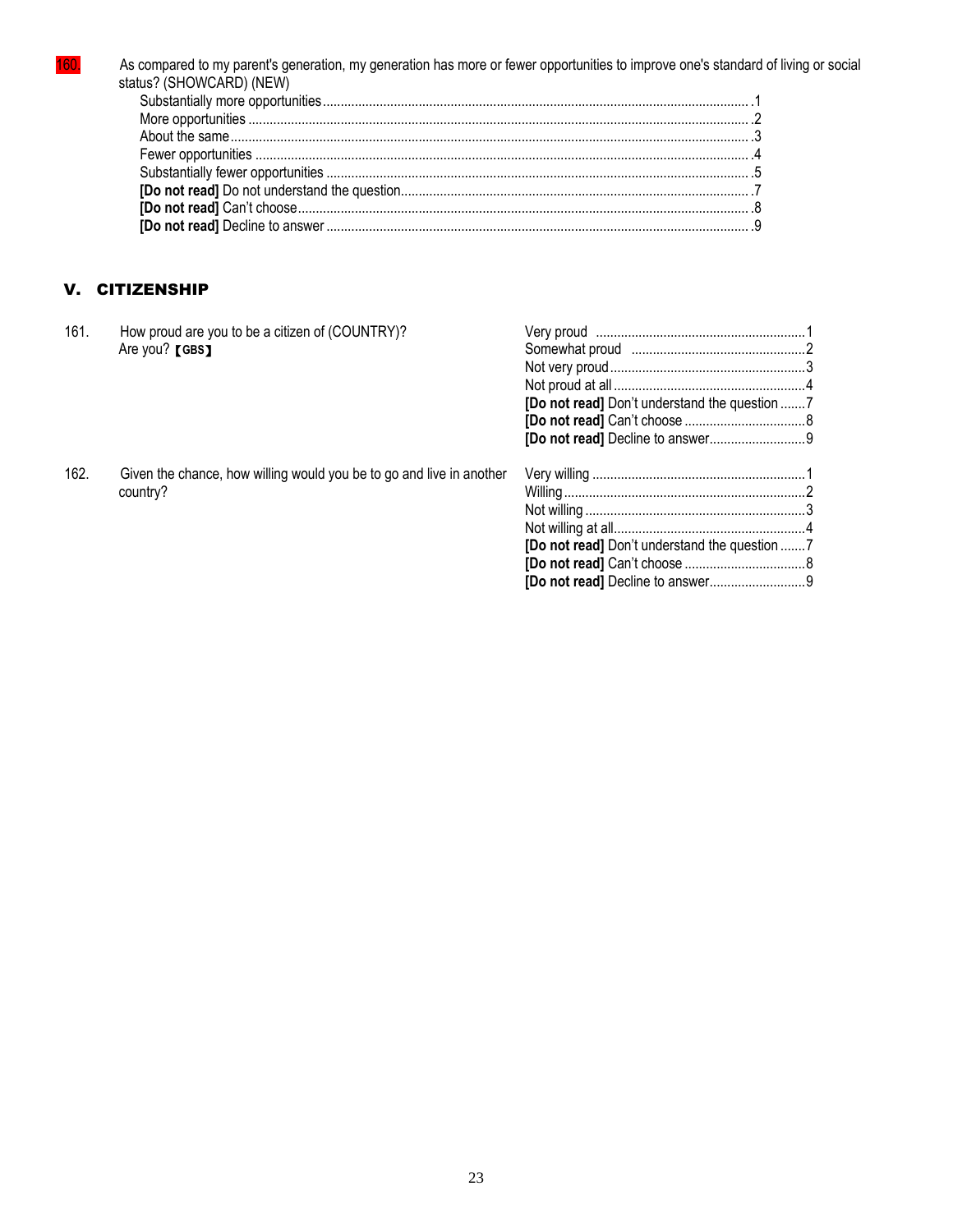# **W. INTERNATIONAL RELATIONS**

| 163. | Which country has the most influence in Asia?                             |  |
|------|---------------------------------------------------------------------------|--|
|      |                                                                           |  |
|      |                                                                           |  |
|      |                                                                           |  |
|      |                                                                           |  |
|      |                                                                           |  |
|      |                                                                           |  |
|      |                                                                           |  |
|      |                                                                           |  |
|      |                                                                           |  |
| 164. | Does the United States do more good or harm to the region? (NEW)          |  |
|      |                                                                           |  |
|      |                                                                           |  |
|      |                                                                           |  |
|      |                                                                           |  |
|      |                                                                           |  |
|      |                                                                           |  |
|      |                                                                           |  |
|      |                                                                           |  |
|      | Does China do more good or harm to the region? (NEW)                      |  |
|      |                                                                           |  |
|      |                                                                           |  |
|      |                                                                           |  |
|      |                                                                           |  |
|      |                                                                           |  |
|      |                                                                           |  |
|      |                                                                           |  |
|      |                                                                           |  |
| 166. | In ten years, which country will have the most influence in Asia?         |  |
|      |                                                                           |  |
|      |                                                                           |  |
|      |                                                                           |  |
|      |                                                                           |  |
|      |                                                                           |  |
|      |                                                                           |  |
|      |                                                                           |  |
|      |                                                                           |  |
| 167. | Which country should be a model for our own country's future development? |  |
|      |                                                                           |  |
|      |                                                                           |  |
|      |                                                                           |  |
|      |                                                                           |  |
|      |                                                                           |  |
|      |                                                                           |  |
|      |                                                                           |  |
|      |                                                                           |  |
|      |                                                                           |  |
|      |                                                                           |  |
|      |                                                                           |  |
| 168. | How much influence does China have on our country?                        |  |
|      |                                                                           |  |
|      |                                                                           |  |
|      |                                                                           |  |
|      |                                                                           |  |
|      |                                                                           |  |
|      |                                                                           |  |
|      |                                                                           |  |
|      |                                                                           |  |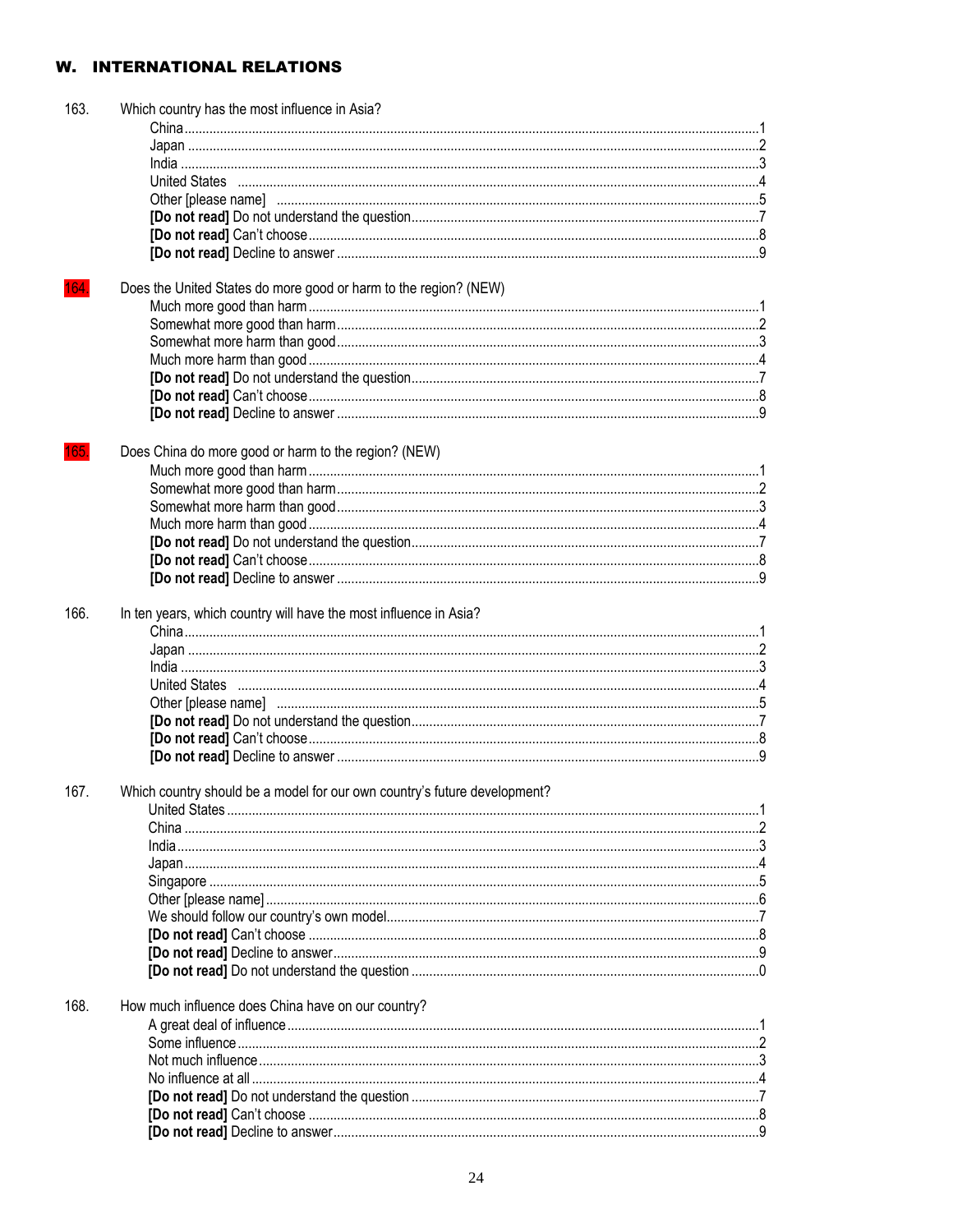| 169  | General speaking, the influence China has on our country is?                   |  |
|------|--------------------------------------------------------------------------------|--|
|      |                                                                                |  |
|      |                                                                                |  |
|      |                                                                                |  |
|      |                                                                                |  |
|      |                                                                                |  |
|      |                                                                                |  |
|      |                                                                                |  |
|      |                                                                                |  |
|      |                                                                                |  |
|      |                                                                                |  |
| 170. | How much influence does the United States have on our country? (NEW)           |  |
|      |                                                                                |  |
|      |                                                                                |  |
|      |                                                                                |  |
|      |                                                                                |  |
|      |                                                                                |  |
|      |                                                                                |  |
|      |                                                                                |  |
| 171. | General speaking, the influence the United States has on our country is? (NEW) |  |
|      |                                                                                |  |
|      |                                                                                |  |
|      |                                                                                |  |
|      |                                                                                |  |
|      |                                                                                |  |
|      |                                                                                |  |
|      |                                                                                |  |
| 172. | How close do you feel to ASEAN? (ASEAN countries only) (NEW)?                  |  |
|      |                                                                                |  |
|      |                                                                                |  |
|      |                                                                                |  |
|      |                                                                                |  |
|      |                                                                                |  |
|      |                                                                                |  |
|      |                                                                                |  |
|      |                                                                                |  |

THANK YOU VERY MUCH - GO TO SOCIO-ECONOMIC BACKGROUND SECTION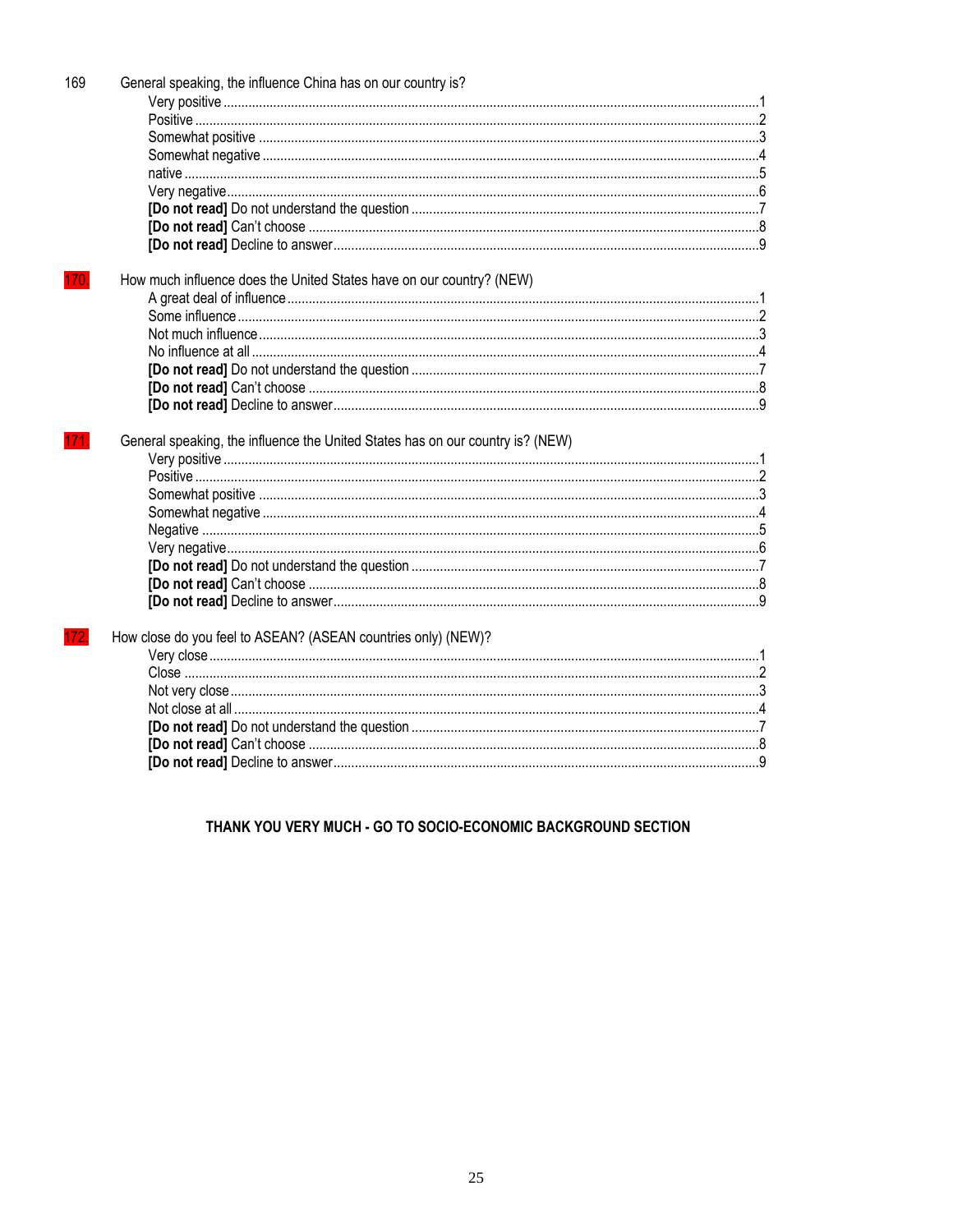#### X. SOCIO-ECONOMIC BACKGROUND

# VARIABLES

# **SE1 COUNTRY CODE**

| Japan          | 01 |
|----------------|----|
| Hong Kong      | 02 |
| Taiwan         | 03 |
| Korea          | 04 |
| Thailand       | 05 |
| Philippines    | 06 |
| Mainland China | 07 |
| Mongolia       | 08 |
| Indonesia      | 09 |
| Singapore      | 10 |
| Vietnam        | 11 |
| Cambodia       | 12 |
| Malaysia       | 13 |
| Myanmar (NEW)  | 14 |
|                |    |

# **SE2 GENDER**

| Male   |   |
|--------|---|
| Female | 2 |

# **SE3 BIRTH YEAR & ACTUAL AGE**

Use Year of Birth. Then convert to actual age. [Lower limit: the voting age. No upper limit.]

# **SE4 MARITAL STATUS**

| What is your marital status?                                    |   |
|-----------------------------------------------------------------|---|
| Single/Never married                                            | 1 |
| Married                                                         | 2 |
| Living-in as married                                            | 3 |
| Widowed                                                         | 4 |
| Separated/Married but separated/not living<br>with legal spouse | 5 |
| Divorced                                                        | 6 |
| [Do not read]Decline to answer                                  |   |

#### **SE5 EDUCATION**

| What is your highest level of education?                       |    |
|----------------------------------------------------------------|----|
| No formal education                                            | 01 |
| Incomplete primary/elementary                                  | 02 |
| Complete primary/elementary                                    | 03 |
| Incomplete secondary/high school:<br>technical/vocational type | 04 |
| Complete secondary/high school:<br>technical/vocational type   | 05 |
| Incomplete secondary/high school                               | 06 |
| Complete secondary/high school                                 | 07 |
| Some university education                                      | 08 |
| University education completed                                 | 09 |
| Post-graduate degree                                           | 10 |

**SE5a** How many years of formal education you have received? (EXCLUDE Kindergarten)



#### **SE6 RELIGION** *<country specific grid>* What is your religion? \_\_\_\_ (open-ended, pre-coded) **Country teams can devise more refined two-digit codes for specific denominations or country-specific religions under the generic decimal code. For example, 71~73**

| Roman Catholic        | 10 |
|-----------------------|----|
| Protestant            | 20 |
| Jews                  | 30 |
| Islam                 | 40 |
| Shia                  | 41 |
| Sunni                 | 42 |
| Hindu                 | 50 |
| <b>Buddhist</b>       | 60 |
| Other Asian religions | 70 |
| Sikhism               | 71 |
| Iglesia Ni Cristo     | 72 |
| Aglipayan             | 73 |
| Born Again            | 74 |
| Other, specify ____   |    |
| <b>NONE</b>           | 99 |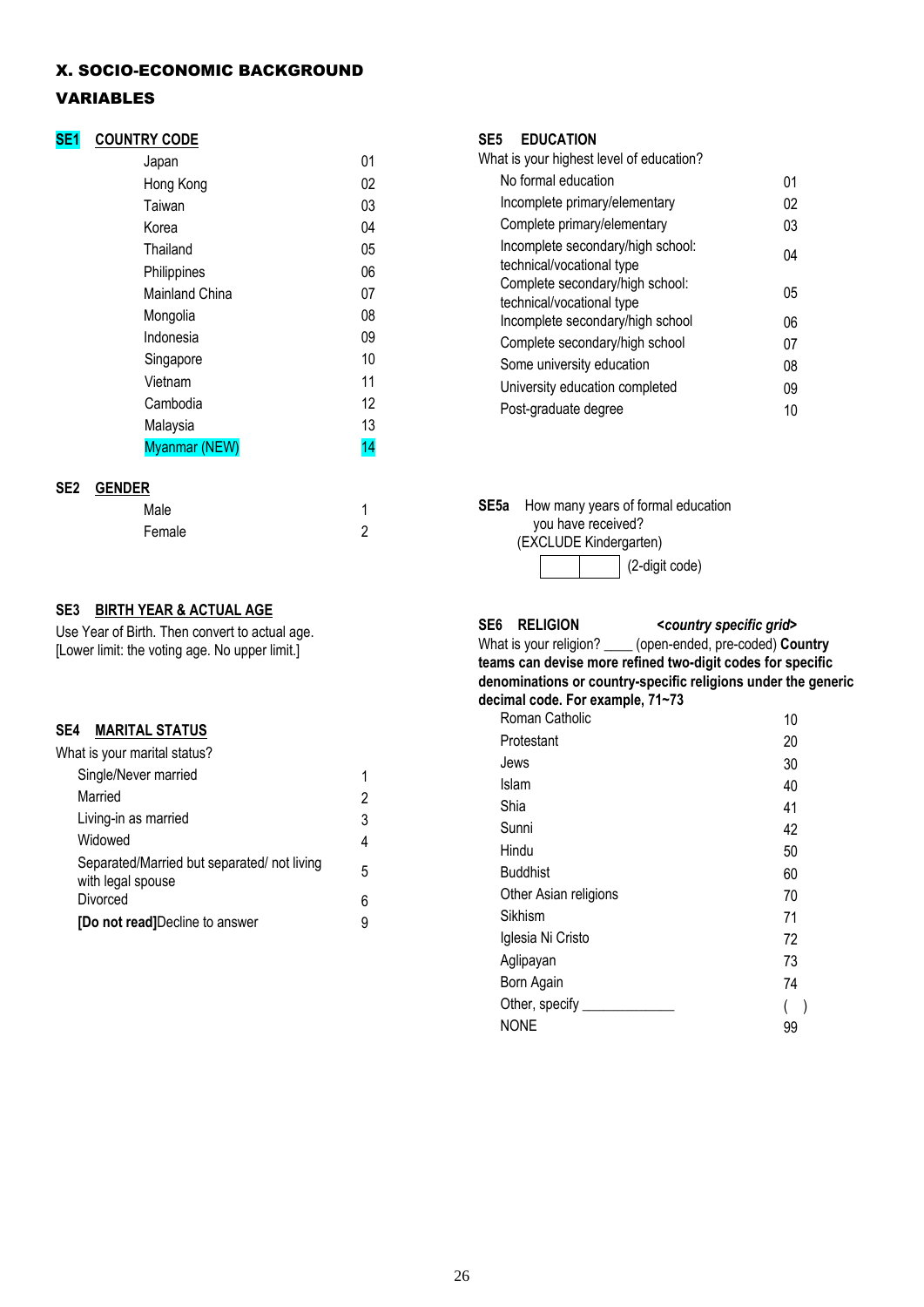# **SE7 RELIGIOSITY**

About how often do you practice religious services or rituals these days? (SHOWCARD)

| Several times a day                                 | 01 |
|-----------------------------------------------------|----|
| Once a day                                          | 02 |
| Several times a week                                | 03 |
| Once a week                                         | 04 |
| Once a month                                        | 05 |
| Only during festivals (or several times a year)     | 06 |
| Less often                                          | 07 |
| Practically never                                   | 08 |
| [Do not read] Decline to answer                     | 99 |
| [Note: Focusing on voluntary religious activities.] |    |
|                                                     |    |

**SE7a** Would you describe yourself as very religious, moderately religious, lightly religious, not religious at all? [Ask this question regardless how one answers SE7.]

| Very religious                         |   |
|----------------------------------------|---|
| Moderately religious                   | 2 |
| Lightly religious                      | 3 |
| Not religious at all                   | 4 |
| <b>[Do not read]</b> Decline to answer |   |

# **SE8 SIZE OF HOUSEHOLD**

| <b>SE8a</b> How many people live in this household? |                                                                 |   |
|-----------------------------------------------------|-----------------------------------------------------------------|---|
|                                                     | (Code EXACT no. of people)                                      |   |
|                                                     | <b>SE8b</b> How many generations of family members live in this |   |
| household?                                          |                                                                 |   |
| One generation                                      |                                                                 | 1 |
| Two generations                                     |                                                                 | 2 |
| Three generations                                   |                                                                 | 3 |
|                                                     | Mote than three generations                                     | 4 |
| ACTUAL COUNT                                        | (INCLUDE servants, transients/boarders)                         |   |
|                                                     |                                                                 |   |
| ACTUAL COUNT                                        |                                                                 |   |
|                                                     | (EXCLUDE servants, transients/boarders)                         |   |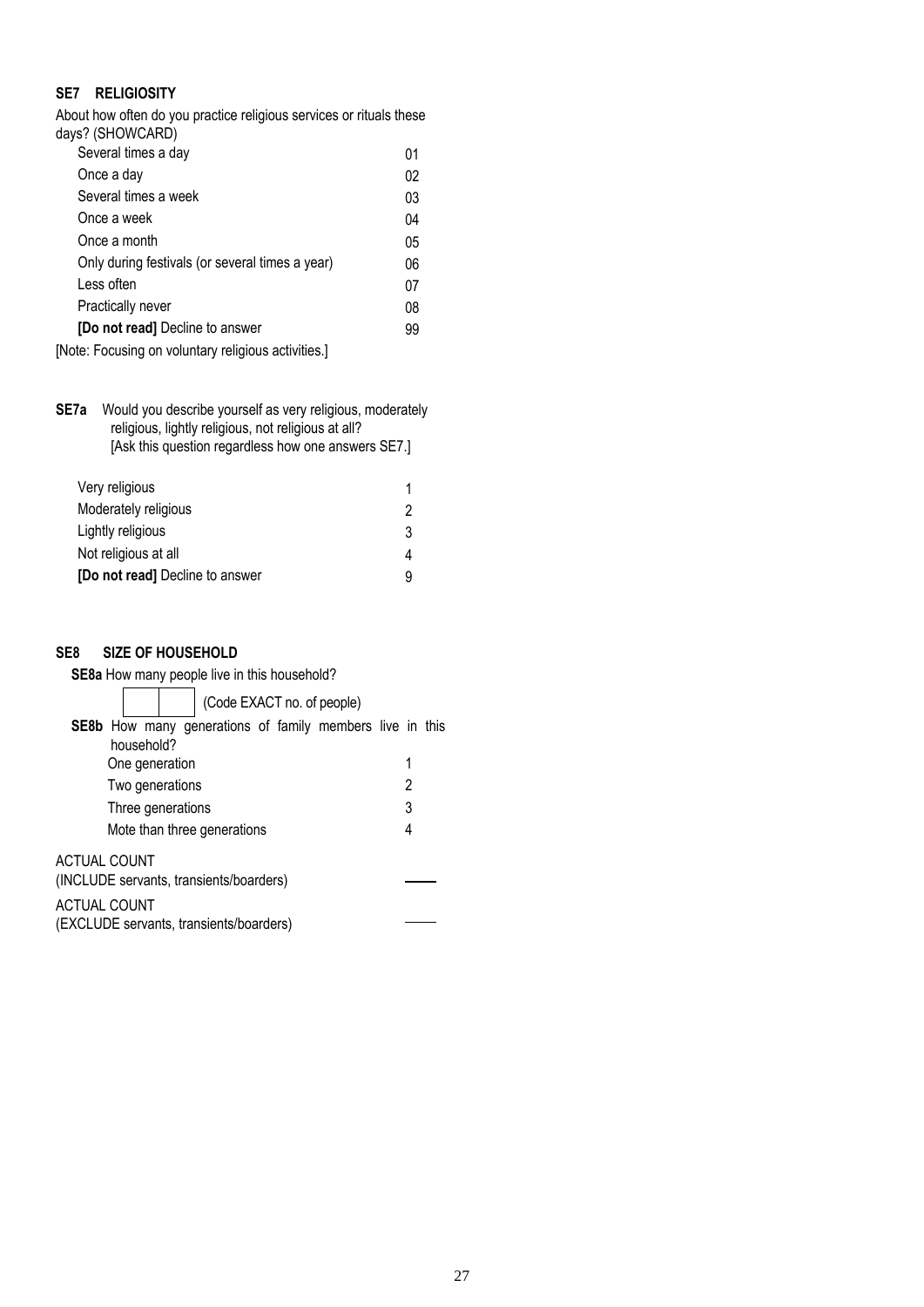# **SE9. MAIN OCCUPATION (RESPONDENT)**

|  |  | Are you currently employed? $\Box$ 1. Employed 【 Continue to SE9a 】 $\Box$ 2. Not employed 【 Skip to SE9d 】 |
|--|--|-------------------------------------------------------------------------------------------------------------|
|--|--|-------------------------------------------------------------------------------------------------------------|

|                                                                                                                                       |                                               | SE9a. Are you currently self-employed (including business owners), working in a family business, or working for an outside employer?       |  |
|---------------------------------------------------------------------------------------------------------------------------------------|-----------------------------------------------|--------------------------------------------------------------------------------------------------------------------------------------------|--|
| □1. Self-employed or business owner □2. Working in family business — K Continue to SE9b H                                             |                                               |                                                                                                                                            |  |
| $\square$ 3. Working for an outside employer $\blacksquare$ (Skip to SE9c)                                                            |                                               |                                                                                                                                            |  |
| SE9b. How many people does your business employ?                                                                                      |                                               |                                                                                                                                            |  |
| $\Box$ 1. No employees                                                                                                                | $\Box$ 2.1-9 employees $\Box$ 3.10+ employees |                                                                                                                                            |  |
| SE9c. What is your job title and job description? (open-ended)(Interviewer please ask in detail)                                      |                                               |                                                                                                                                            |  |
|                                                                                                                                       |                                               | (Please record according to the appendix A <the code="" isco="" number="" of="">) [Skip to SE10]</the>                                     |  |
|                                                                                                                                       |                                               |                                                                                                                                            |  |
| SE9d. Are you currently seeking employment?                                                                                           |                                               |                                                                                                                                            |  |
| $\Box$ 1. Yes (Currently unemployed but seeking work)                                                                                 |                                               | □ 2.No (Not currently employed and not seeking work)                                                                                       |  |
| $\square$ 3. Never employed                                                                                                           |                                               |                                                                                                                                            |  |
| SE9e. What is your current status?                                                                                                    |                                               |                                                                                                                                            |  |
| □01. Homemaker                                                                                                                        | $\Box$ 02. Student                            | $\Box$ 03. Retired                                                                                                                         |  |
| $\Box$ 04. Person with disabilities                                                                                                   | □05. Unemployed                               | □06. Other _________                                                                                                                       |  |
| SE10_1. Is the main earner in your household currently employed?<br>□1. Employed 【Continue to SE10a】 □2. Not employed 【Skip to SE10d】 |                                               |                                                                                                                                            |  |
|                                                                                                                                       |                                               | SE10a. Is he or she currently self-employed (including business owners), working in a family business, or working for an outside employer? |  |
| $\Box$ 1. Self-employed or business owner $\Box$ 2. Working in family business $\Box$ [Continue to SE10b ]                            |                                               |                                                                                                                                            |  |
| $\square$ 3. Working for an outside employer $\blacksquare$ Skip to SE10c $\blacksquare$                                              |                                               |                                                                                                                                            |  |
| SE10b. How many people do his or her business employ?                                                                                 |                                               |                                                                                                                                            |  |
| $\Box$ 1. No employees                                                                                                                | $\Box$ 2.1-9 employees                        | $\Box$ 3.10+ employees                                                                                                                     |  |
| [SE10c. What is his or her job title and job description? (open-ended)(Interviewer please ask in detail)                              |                                               |                                                                                                                                            |  |
|                                                                                                                                       |                                               | (Please record according to the appendix A <the code="" isco="" number="" of="">) [Skip to SE11]</the>                                     |  |
|                                                                                                                                       |                                               |                                                                                                                                            |  |
| SE10d. Is he or she currently seeking employment?                                                                                     |                                               |                                                                                                                                            |  |
| $\Box$ 1. Yes (Currently unemployed but seeking work)                                                                                 |                                               | □2.No (Not currently employed and not seeking work)                                                                                        |  |
| $\square$ 3. Never employed                                                                                                           |                                               |                                                                                                                                            |  |
| <b>SE10e.</b> What is his or her current status?                                                                                      |                                               |                                                                                                                                            |  |
| □01. Homemaker                                                                                                                        | $\Box$ 02. Student                            | $\Box$ 03. Retired                                                                                                                         |  |
| $\Box$ 04. Person with disabilities                                                                                                   | $\Box$ 05. Unemployed                         | $\Box$ 06. Other                                                                                                                           |  |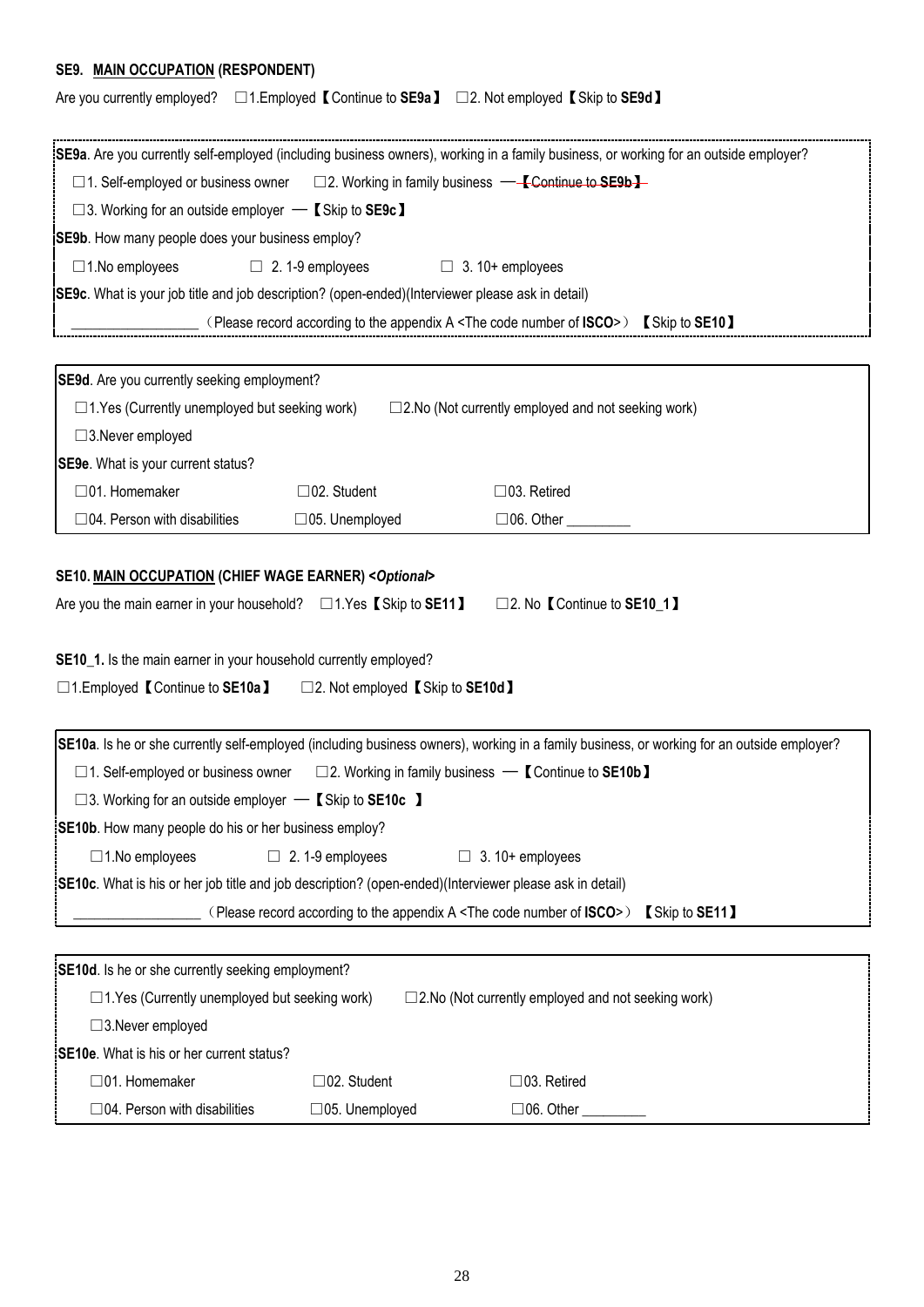## **SE11 LANGUAGE**

What language do you speak the most in the home?

| Only local language                      |  |
|------------------------------------------|--|
| Mostly local language                    |  |
| A mixture of local and official language |  |
| Mostly official language                 |  |
| Only official language                   |  |
|                                          |  |

# **SE11a Racial or Ethnic Background (NEW)**

What's your racial (ethnic) background? Response categories to be designed by local teams (Note: If the respondent is born to a mixed family, we ask the father's side.)

#### **SE12 SUBJECTIVE SOCIAL STATUS**

People sometimes think of the social status of their families in terms of being high or low.

Imagine a ladder with 10 steps. At step one stand the lowest status and step 10 stand the highest. Where would you place your family on the following scale? (SHOWCARD)

| Highest status                  | 10 |
|---------------------------------|----|
| Lowest status                   | 01 |
| [Do not read] Can't choose      | 98 |
| [Do not read] Decline to answer | 99 |
|                                 |    |



**Do not understand the question=97 Can't choose=98 Decline to answer=99**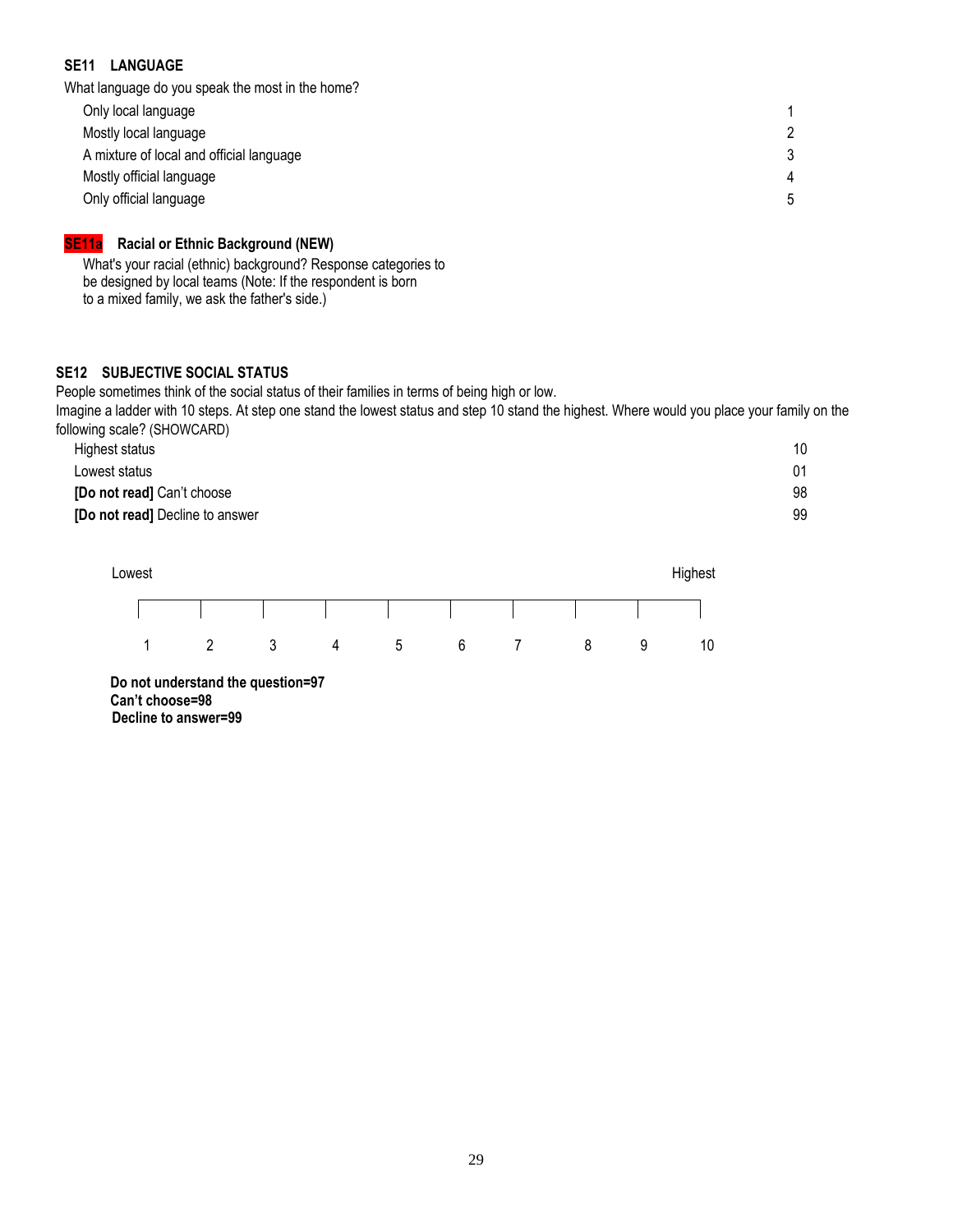#### **SE13 SOCIAL MOBILITY**

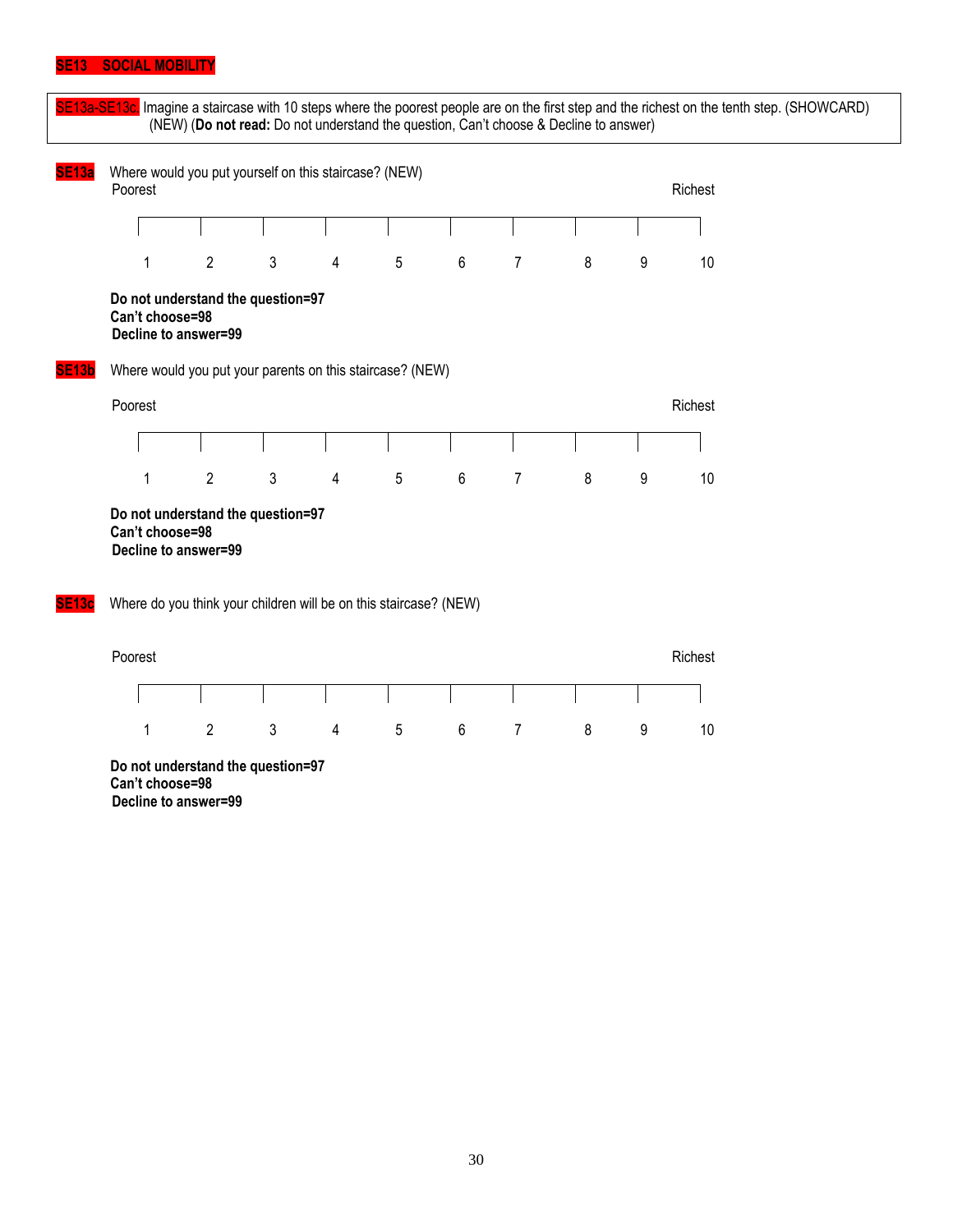# **SE14 ANNUAL OR MONTHLY HOUSEHOLD INCOME [REVISED, using quintiles]**

Here is a scale of household [fill in "annual" or "monthly"] incomes. We would like to know in what group your household on average is, counting all wages, salaries, pensions, dividends and other incomes that come in before taxes and other deduction. Just give the letter of the group your household falls into. (SHOWCARD)

[Country teams are required to use quintiles based on official household income statistics. If country team wants to get exact figures from respondents, it should convert them back to quintiles in the end.]

| The Fifth Quintile, i.e, Lowest 20% (Less than P 5,500) |   |
|---------------------------------------------------------|---|
| The Fourth Quintile 20% ( $P$ 5,501 to $P$ 10,000)      |   |
| The Third Quintile ( $P$ 10,001 to $P$ 20,000)          | c |
| The Second Quintile ( $P$ 20,001 to $P$ 40,000)         |   |
| The First Quintile, i.e., Top 20% (P40,001 and above)   |   |
| [Do not read] Decline to answer                         |   |

**SE14a** Does the total income of your household allow you to satisfactorily cover your needs? I will read out few statements about your income. Please tell me, which of the following statement is closest to your situation?

| "Our income covers the needs well, we can save."                     | $\mathbf{1}$  |
|----------------------------------------------------------------------|---------------|
| "Our income covers the needs all right, without much difficulty."    | 2             |
| "Our income does not cover the needs, there are difficulties."       | $\mathcal{S}$ |
| "Our income does not cover the needs, there are great difficulties." | 4             |
| [Do not read] Not applicable                                         | $\Omega$      |
| [Do not read] Do not understand the question                         | 7             |
| [Do not read] Decline to answer                                      |               |

| <optional><br/><b>SE15</b> Do you or your family own the following?</optional> | Yes | $\underline{\mathsf{No}}$ |
|--------------------------------------------------------------------------------|-----|---------------------------|
| a. Car/Jeep/Van (record exact number) ___                                      |     |                           |
| b. Tractor                                                                     |     |                           |
| c. Color or B/W Television                                                     |     |                           |
| d. Cable Television                                                            |     |                           |
| e. Scooter/ Motorcycle / Moped                                                 |     |                           |
| f. Telephone                                                                   |     |                           |
| g. Mobile Telephone                                                            |     |                           |
| h. Electric fan/cooler                                                         |     |                           |
| i. Bicycle                                                                     |     |                           |
| j. Radio/transistor                                                            |     |                           |
| k. Pumping set                                                                 |     |                           |
| I. Fridge                                                                      |     |                           |
| m. Camera                                                                      |     |                           |
| n. Goats/Sheep (Record exact number) ___                                       |     |                           |
| o. Cows/Buffalo (Record exact number)                                          |     |                           |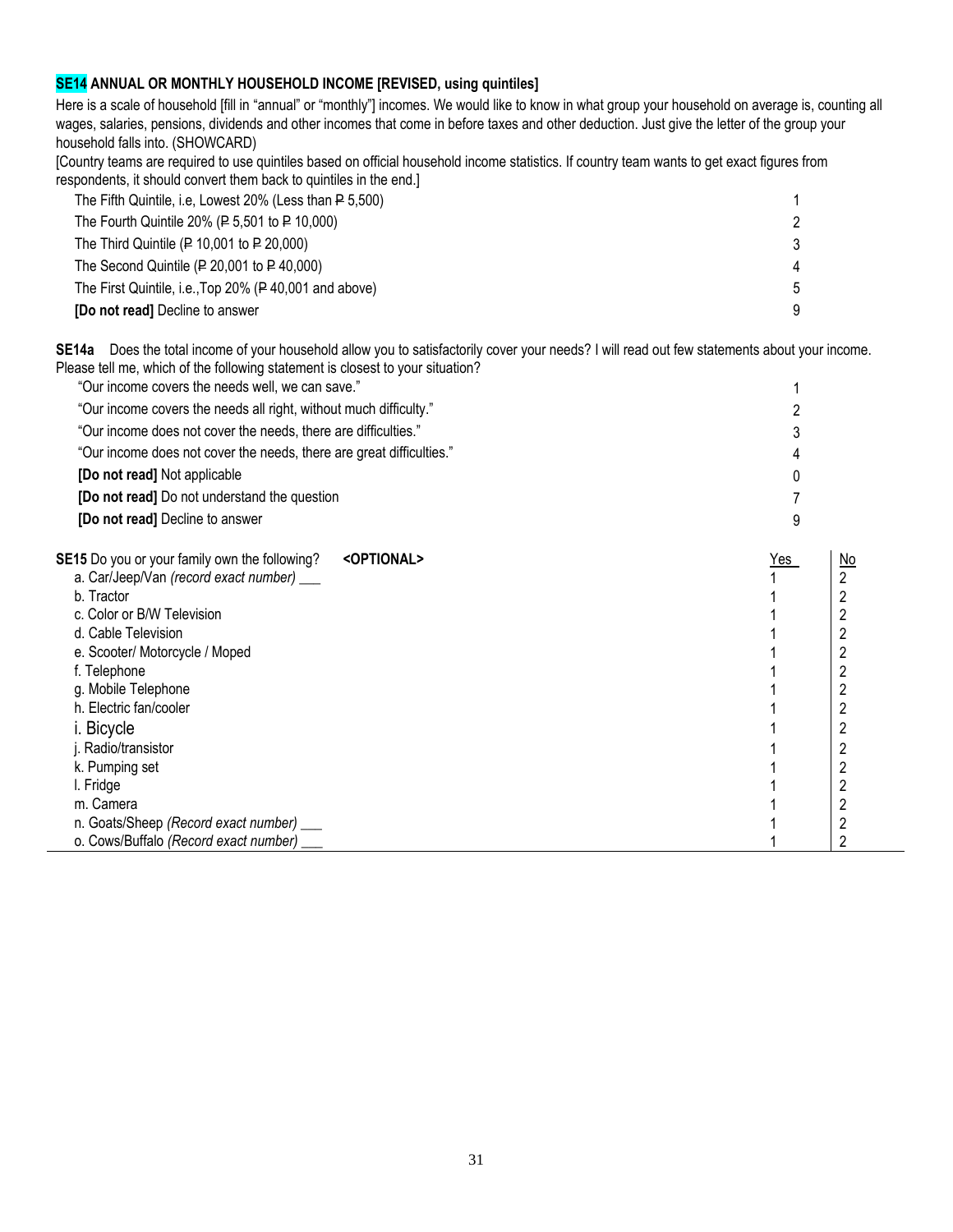# **Interview Record**

[To be filled in by interviewers only.]

| IR1.               | (a three-digit code)<br>Interviewer's number  ___                                                                                                                                                                                  |                                                                                             |  |
|--------------------|------------------------------------------------------------------------------------------------------------------------------------------------------------------------------------------------------------------------------------|---------------------------------------------------------------------------------------------|--|
| IR <sub>2</sub> .  | Is this the first questionnaire you have completed?                                                                                                                                                                                |                                                                                             |  |
| IR <sub>2a</sub> . | Interviewer's gender                                                                                                                                                                                                               |                                                                                             |  |
| IR <sub>2</sub> b. | Interviewer's Age                                                                                                                                                                                                                  |                                                                                             |  |
| IR <sub>2c</sub>   | What kind of language do you normally use at home?<br>[Country-specific]                                                                                                                                                           | Others, specify _________________________________()                                         |  |
| IR <sub>3</sub> .  | In the interview, other than the respondent, were others<br>present?                                                                                                                                                               |                                                                                             |  |
|                    | IR3a. Who were they? (Multiple answers allowed)                                                                                                                                                                                    | Others, specify $\sqrt{ }$                                                                  |  |
| IR4.               | Has the respondent ever refused to be interviewed during<br>the whole process?                                                                                                                                                     | Yes. Right at the beginning of the interview. 1<br>Yes. Towards the end of the interview. 3 |  |
| IR <sub>5</sub> .  | Has the respondent ever felt impatient during the<br>interview?                                                                                                                                                                    |                                                                                             |  |
| IR <sub>6</sub> .  | How cooperative was the respondent during the interview?                                                                                                                                                                           |                                                                                             |  |
| IR7.               | How sincere was the respondent when answering sensitive<br>questions?                                                                                                                                                              |                                                                                             |  |
| IR8.               | What proportion of the questions do you feel the respondent<br>had difficulty answering?                                                                                                                                           |                                                                                             |  |
| IR9.               | Date of Interview:<br>2<br>0<br>1<br>Month<br>Date<br>Year                                                                                                                                                                         |                                                                                             |  |
| IR <sub>10</sub> . | Language in which interview was conducted :                                                                                                                                                                                        |                                                                                             |  |
|                    | The main language of the country but not the native language or dialect (mother tongue) of the respondent2<br>The main language of the region/localities but not the native language or dialect (mother tongue) of the respondent3 |                                                                                             |  |
| IR10a.             | Was the interview conducted with the assistance of an                                                                                                                                                                              |                                                                                             |  |

interpreter?

| Yes |  |
|-----|--|
| No  |  |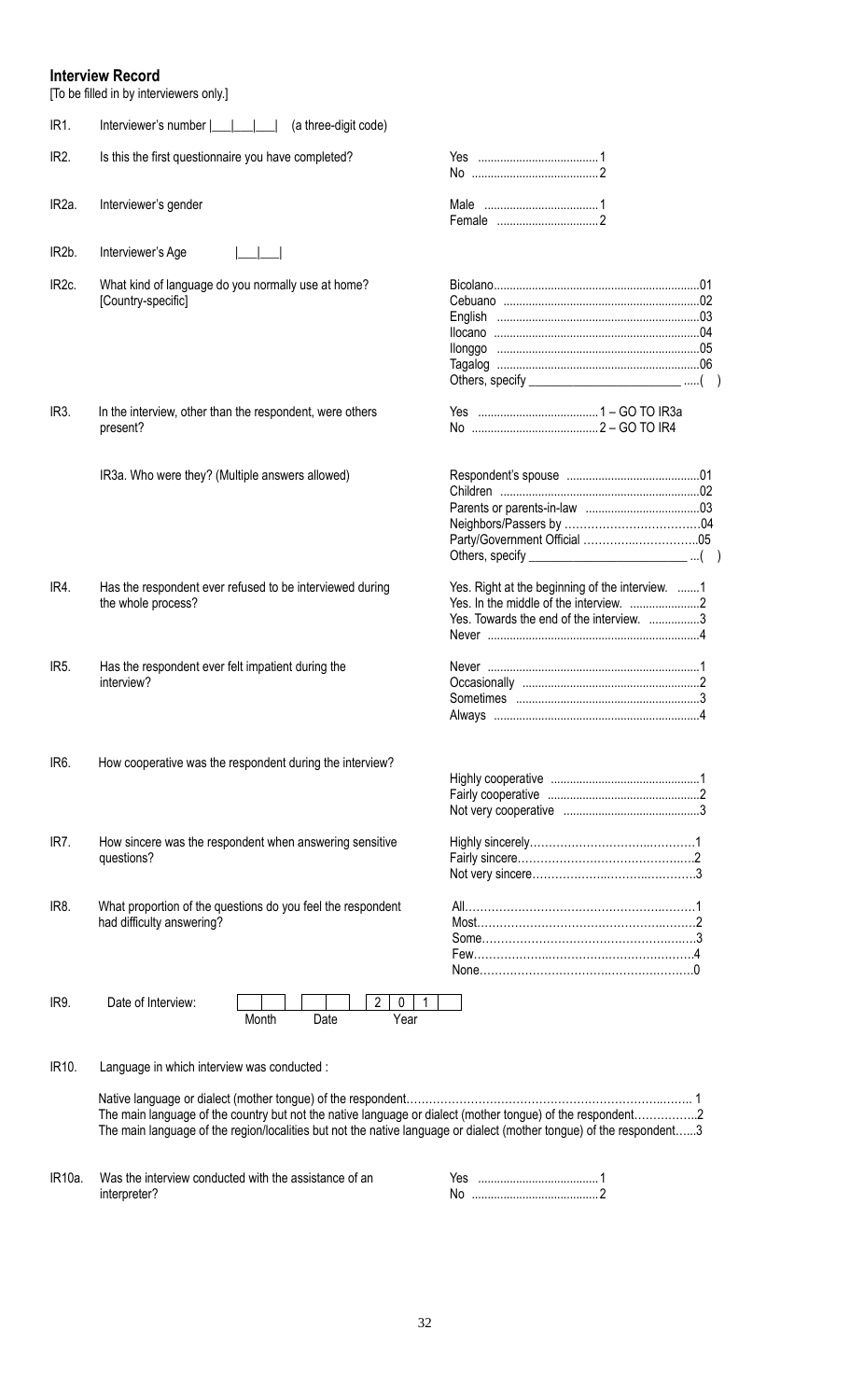# IR11. Based on your observation, (or inquiry if necessary … )

IR11a. What is the condition of the road leading to interviewee's residence?

| Not wide enough for car, but paved with asphalt, cement or man-made materials                                   |  |
|-----------------------------------------------------------------------------------------------------------------|--|
| Paved with stone measurements are constructed with stone measurements and all the stone measurements of the sto |  |
| Unpaved/dirt road minimum minimum minimum minimum minimum minimum 4                                             |  |
|                                                                                                                 |  |

IR11b. Please identify the main source of drinking water in the household?

| Shared tap water in the public place  2 |  |
|-----------------------------------------|--|
| Handbump for groundwater  3             |  |
| Shared handbump for groundwater 4       |  |
| From river, pound or lake 5             |  |

# IR11c. Is electricity the main source of lighting in the house?

Yes ................1 No ..................2

IR11d. Is this neighborhood covered by mobile phone network (signals)? [NEW]

Yes ................1 No ..................2 Don't Know ....3

IR11e. In terms of walking distance, how far is it between the nearest public transportation stop (bus, train, ferry, tram, etc.) and the respondent's house?

| Less than 10 minutes by walking 1                             |  |
|---------------------------------------------------------------|--|
|                                                               |  |
| Less than 40 minutes 3                                        |  |
| Less than an hour $\ldots, \ldots, \ldots, \ldots, \ldots, 4$ |  |
| Less than two hours 5                                         |  |
|                                                               |  |
|                                                               |  |
| More than fours hours ……………………8                               |  |
|                                                               |  |

IR12. Were the following services present within the neighborhood (i.e., within walking or easy driving distance)

IR12a. Estimate the distance of these services by :

|    |                                                                     | Yes | No. | Can't determine |
|----|---------------------------------------------------------------------|-----|-----|-----------------|
| A. | Post-office                                                         |     |     |                 |
| B. | School                                                              |     |     |                 |
|    | Police station                                                      |     |     |                 |
| D. | Sewerage system that most houses could access                       |     |     |                 |
|    | Health clinic                                                       |     |     |                 |
|    | Signal for cellular phone                                           |     |     |                 |
| G. | Recreational facilities, e.g., a sports field                       |     |     |                 |
| Н. | Any churches, mosques, temples or other public places of worship    |     |     |                 |
|    | Any town halls or community buildings that can be used for meetings |     |     |                 |
|    | Market stalls (selling groceries and/or clothing)                   |     |     |                 |

# IR13. GEOGRAPHIC LOCATION

Which of the following levels within the country the respondent live?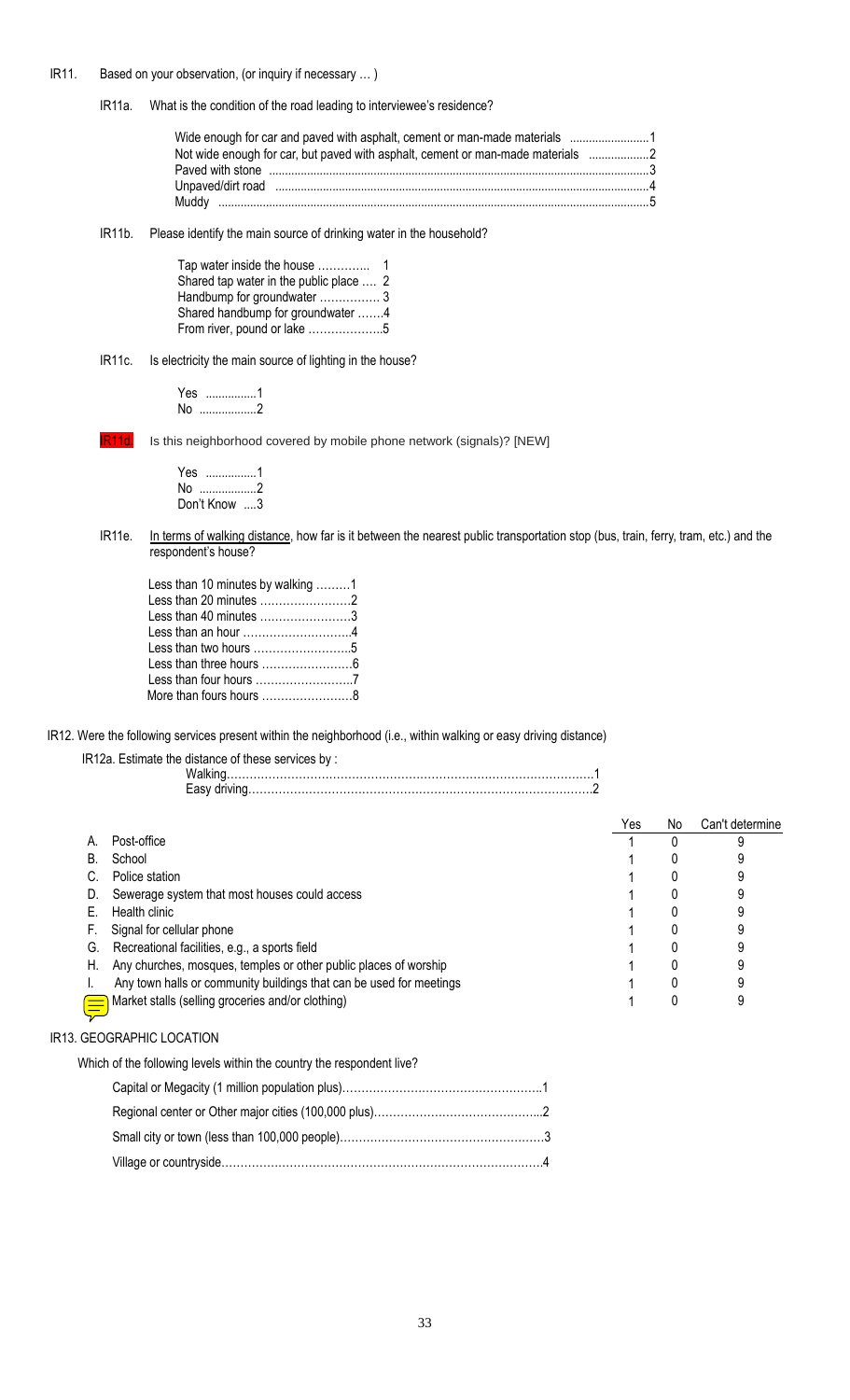# Appendix A

|      | Original coding                                                                                                                                                   |                | Coded by EGP      |
|------|-------------------------------------------------------------------------------------------------------------------------------------------------------------------|----------------|-------------------|
|      | International Standard Classification of Occupations (ISCO)                                                                                                       |                | Goldthorpe Scale  |
|      | value Description                                                                                                                                                 |                | value Description |
|      | 1000 LEGISLATORS, SENIOR OFFICIALS & MANAGERS                                                                                                                     |                |                   |
|      | 1100 LEGISLATORS & SENIOR OFFICIALS                                                                                                                               |                |                   |
|      | 1110  LEGISLATORS [incl. Member of Parliament, Member of Local Council]                                                                                           |                |                   |
|      | 1120 SENIOR [NATIONAL] GOVERNMENT OFFICIALS [incl. Minister, Ambassador]                                                                                          |                |                   |
|      | 1130  [SENIOR LOCAL GOVERNMENT OFFICIALS] [incl. Local Government Senior Officials, Mayor]                                                                        | 2              |                   |
|      | 1140 SENIOR OFFICIALS SPECIAL-INTEREST ORGANIZATIONS                                                                                                              | 2              |                   |
|      | 1141 Senior officials political-party organizations [incl. Politician]                                                                                            | $\overline{2}$ |                   |
|      | 1142 Senior officials economic-interest organizations [incl. Union Leader, Director Employers' Organization]                                                      | $\overline{2}$ |                   |
|      | 1143 Senior officials special-interest organizations [incl. Lodge Official, Official Red Cross]                                                                   |                |                   |
|      | 1200 CORPORATE MANAGERS [LARGE ENTERPRISES]                                                                                                                       |                |                   |
|      | 1210  LARGE ENTERPRISES] DIRECTORS & CHIEF EXECUTIVES [incl. CEO, Large Business Owner 251 employees]                                                             |                |                   |
|      | 1220  [LARGE ENTERPRISE OPERATION] DEPARTMENT MANAGERS [incl. Manager in establishment with 251 employees]                                                        |                |                   |
|      | 1221 Production department managers agriculture & fishing                                                                                                         | 11             | VIII              |
|      | 1222 Production department managers manufacturing [incl. Factory Manager nfs]                                                                                     |                |                   |
|      | 1223 Production department managers construction                                                                                                                  |                |                   |
|      | 1224 Production department managers wholesale & retail trade [incl. Floor Manager]                                                                                |                |                   |
|      | 1225 Production department managers restaurants & hotels                                                                                                          |                |                   |
|      | 1226 Production department managers transportation, storage & communications [incl. Postmaster, Stationmaster]                                                    |                |                   |
|      | 1227 Production department managers business services [incl. Banker, Bank Manager]                                                                                |                |                   |
|      |                                                                                                                                                                   |                |                   |
|      | 1228 Production department managers personal care, cleaning, etc.                                                                                                 |                |                   |
|      | 1229 Production department managers nec [incl. Impresario, Film Producer, College Dean, School Principal]<br>1230   [LARGE ENTERPRISES] OTHER DEPARTMENT MANAGERS |                |                   |
|      |                                                                                                                                                                   |                |                   |
|      | 1231 Finance & administration department managers [incl. Company Secretary]<br>1232 Personnel & industrial relations department managers                          |                |                   |
|      | 1233 Sales & marketing department managers                                                                                                                        |                |                   |
|      | 1234 Advertising & public relations department managers                                                                                                           |                |                   |
|      | 1235 Supply & distribution department managers                                                                                                                    |                |                   |
|      | 1236 Computing services department managers                                                                                                                       |                |                   |
|      | 1237 Research & development department managers                                                                                                                   |                |                   |
|      | 1239 Other department managers nec                                                                                                                                |                |                   |
|      | 1240 OFFICE MANAGERS [incl. Clerical Supervisor]                                                                                                                  | $\overline{c}$ |                   |
|      | 1250 MILITARY OFFICERS                                                                                                                                            |                |                   |
|      | 1251 Higher military officers [Captain and above]                                                                                                                 |                |                   |
|      | 1252 Lower-grade commissioned officers [incl. Army Lieutenant]                                                                                                    | 2              |                   |
|      | 1300   [SMALL ENTERPRISE] GENERAL MANAGERS                                                                                                                        |                |                   |
|      | 1310 [SMALL ENTERPRISE] GENERAL MANAGERS [incl. Businessman, Trader, Manager nfs]                                                                                 | 2              |                   |
|      | [Small enterprise] General managers agriculture, forestry & fishing [incl. Farm Manager, Self-employed Farmer with                                                |                |                   |
| 1311 | personnel]                                                                                                                                                        | 11             | VIII              |
|      | 1312   Small enterprise] General managers manufacturing                                                                                                           | $\overline{2}$ |                   |
|      | 1313 [Small enterprise] General managers construction [incl. Building Contractor]                                                                                 | 2              |                   |
|      | [Small enterprise] General managers wholesale & retail trade [incl. Shop Owner/Manager, Retail Owner/Manager,                                                     |                |                   |
| 1314 | Merchant]                                                                                                                                                         | $\overline{c}$ | Ш                 |
| 1315 | [Small enterprise] General managers restaurants & hotels [incl. Manager Camping Site, Bar Owner/Manager,<br>Restaurateur]                                         | 2              | Ш                 |
|      | 1316 [Small enterprise] General managers transp., storage & communications<br>[incl. Owner Small Transport Company]                                               | 2              |                   |
|      | 1317 [Small enterprise] General managers business services [incl. Manager Insurance Agency]                                                                       | $\overline{2}$ |                   |
|      | 1318 [Small enterprise] General managers personal care, cleaning, etc.services [incl. Owner Laundry]                                                              | $\overline{2}$ |                   |
|      | 1319 [Small enterprise] General managers nec                                                                                                                      | 2              |                   |
|      | 2000 PROFESSIONALS                                                                                                                                                |                |                   |
|      | 2100 PHYSICAL, MATHEMATICAL & ENGINEERING SCIENCE PROFESSIONALS                                                                                                   | 1              |                   |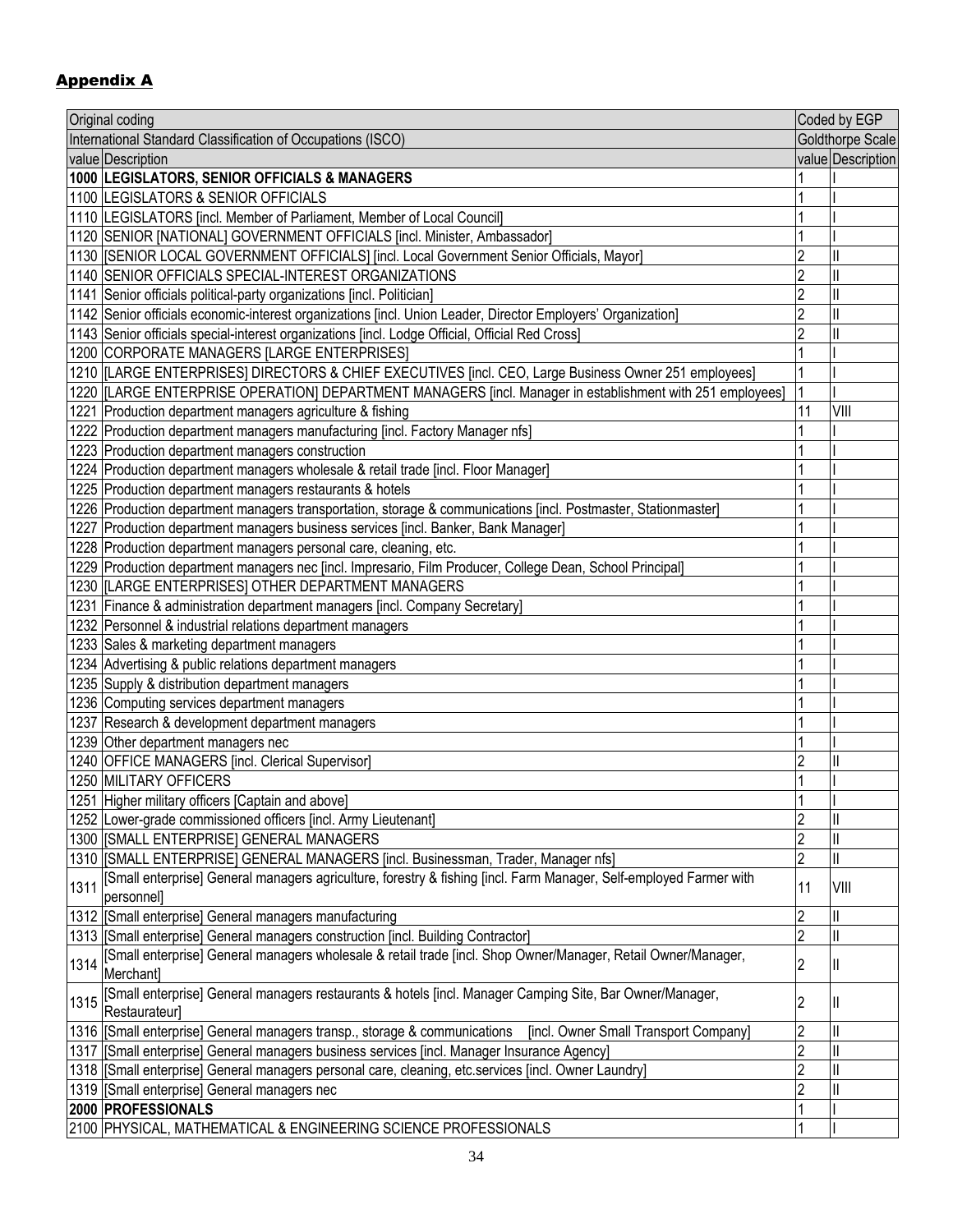| Original coding                                                                                            |                | Coded by EGP      |
|------------------------------------------------------------------------------------------------------------|----------------|-------------------|
| International Standard Classification of Occupations (ISCO)                                                |                | Goldthorpe Scale  |
| value Description                                                                                          |                | value Description |
| 2110 PHYSICISTS, CHEMISTS & RELATED PROFESSIONALS                                                          |                |                   |
| 2111 Physicists & astronomers                                                                              |                |                   |
| 2112 Meteorologists                                                                                        |                |                   |
| 2113 Chemists                                                                                              |                |                   |
| 2114 Geologists & geophysicists [incl. Geodesist]                                                          |                |                   |
| 2120 MATHEMATICIANS, STATISTICIANS, ETC. PROFESSIONALS                                                     |                |                   |
| 2121 Mathematicians, etc. professionals                                                                    |                |                   |
| 2122 Statisticians [incl. Actuary]                                                                         |                |                   |
| 2130 COMPUTING PROFESSIONALS                                                                               |                |                   |
| 2131 Computer systems designers & analysts [incl. Software Engineer]                                       |                |                   |
| 2132 Computer programmers                                                                                  | 2              |                   |
| 2139 Computing professionals nec                                                                           |                |                   |
| 2140 ARCHITECTS, ENGINEERS, ETC. PROFESSIONALS                                                             |                |                   |
| 2141 Architects town & traffic planners [incl. Landscape Architect]                                        |                |                   |
| 2142 Civil engineers [incl. Construction Engineer]                                                         |                |                   |
| 2143 Electrical engineers                                                                                  |                |                   |
| 2144 Electronics & telecommunications engineers                                                            |                |                   |
|                                                                                                            |                |                   |
| 2145 Mechanical engineers                                                                                  |                |                   |
| 2146 Chemical engineers                                                                                    |                |                   |
| 2147 Mining engineers, metallurgists, etc. professionals                                                   |                |                   |
| 2148 Cartographers & surveyors                                                                             |                |                   |
| 2149 Architects, engineers, etc. professionals nec [incl. Consultant]                                      |                |                   |
| 2200 LIFE SCIENCE & HEALTH PROFESSIONALS                                                                   |                |                   |
| 2210 LIFE SCIENCE PROFESSIONALS                                                                            |                |                   |
| 2211 Biologists, botanists, zoologists, etc. professionals                                                 |                |                   |
| 2212 Pharmacologists, pathologists, etc. professionals [incl. Biochemist]                                  |                |                   |
| 2213 Agronomists, etc. professionals                                                                       |                |                   |
| 2220 HEALTH PROFESSIONALS (EXCEPT NURSING)                                                                 |                |                   |
| 2221 Medical doctors                                                                                       |                |                   |
| 2222 Dentists                                                                                              |                |                   |
| 2223 Veterinarians                                                                                         |                |                   |
| 2224 Pharmacists                                                                                           |                |                   |
| 2229 Health professionals except nursing nec                                                               |                |                   |
| 2230 NURSING & MIDWIFERY PROFESSIONALS [incl. Registered Nurses, Registered Midwives, Nurse nfs]           | $\overline{2}$ | $\mathsf{I}$      |
| 2300 TEACHING PROFESSIONALS                                                                                | $\overline{2}$ |                   |
| 2310 HIGHER EDUCATION TEACHING PROFESSIONALS [incl. University Professor]                                  |                |                   |
| 2320 SECONDARY EDUCATION TEACHING PROFESSIONALS                                                            | $\overline{2}$ |                   |
| 2321   [Secondary teachers, academic track] [incl. Middle-School Teacher]                                  | $\overline{2}$ |                   |
| [2322 [[Secondary teachers, vocational track] [incl. Vocational Instructor]                                | $\overline{2}$ |                   |
| 2330 PRIMARY & PRE-PRIMARY EDUCATION TEACHING PROFESSIONALS                                                | 2              |                   |
| 2331 Primary education teaching professionals                                                              | $\overline{2}$ |                   |
| 2332 Pre-primary education teaching professionals [incl. Kindergarten Teacher]                             | $\overline{2}$ |                   |
| 2340 SPECIAL EDUCATION TEACHING PROFESSIONALS [incl. Remedial Teacher, Teacher of the Blind]               | 2              |                   |
| 2350 OTHER TEACHING PROFESSIONALS                                                                          |                |                   |
| 2351 Education methods specialists [incl. Curricula Developer]                                             |                |                   |
| 2352 School inspectors                                                                                     |                |                   |
| 2359 Other teaching professionals nec                                                                      | $\overline{c}$ |                   |
| 2400 OTHER PROFESSIONALS [incl. Professional nfs, Administrative Professional]                             |                |                   |
| 2410 BUSINESS PROFESSIONALS                                                                                | 2              |                   |
| 2411 Accountants [incl. Auditor]                                                                           |                |                   |
| 2412 Personnel & careers professionals [incl. Job Analyst, Student Counselor]                              | 2              |                   |
| 2419 Business professionals nec [incl. Publicity Agent, Patent Agent, Home Economist, Market<br>Researcher | $\overline{2}$ | $\mathsf{I}$      |
|                                                                                                            |                |                   |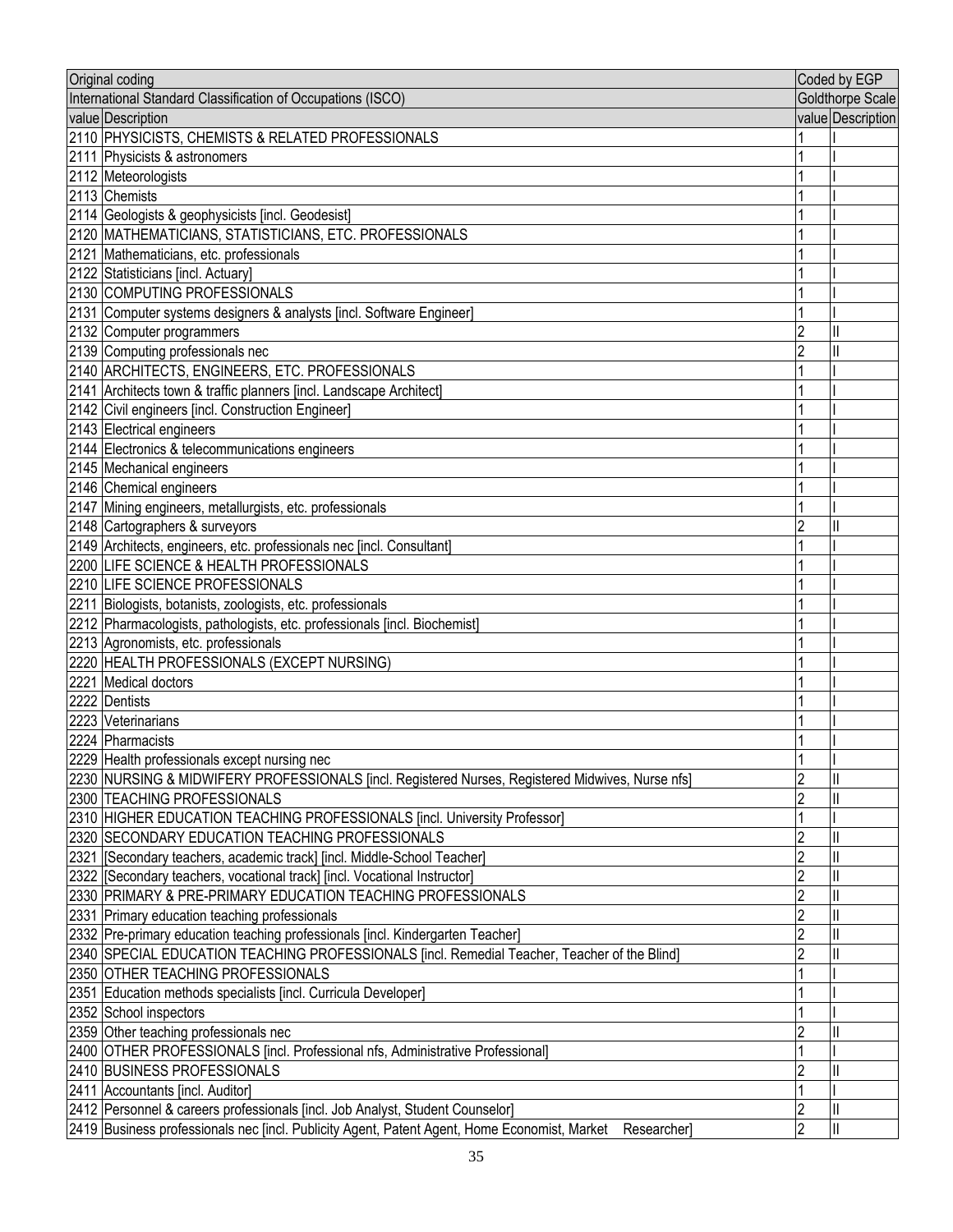| International Standard Classification of Occupations (ISCO)<br><b>Goldthorpe Scale</b><br>value Description<br>value Description<br>2420 LEGAL PROFESSIONALS<br>2421 Lawyers<br>2422 Judges<br>2429 Legal professionals nec [incl. Notary, Notary Public]<br>2430 ARCHIVISTS, LIBRARIANS, ETC. INFORMATION PROFESSIONALS<br>2431 Archivists & curators<br>2432 Librarians, etc. information professionals [incl. Documentalist, Health Records Technician]<br>2440 SOCIAL SCIENCE, ETC. PROFESSIONALS<br>2441 Economists<br>2442 Sociologists, anthropologists, etc. professionals<br>2443 Philosophers, historians & political scientists<br>2444 Philologists, translators & interpreters<br>2<br>Ш<br>2445 Psychologists<br>2446 Social work professionals [incl. Welfare Worker]<br>2450 WRITERS & CREATIVE OR PERFORMING ARTISTS<br>2<br>2451 Authors, journalists & other writers [incl. Editor, Technical Writer]<br>Ш<br>2452 Sculptors, painters, etc. artists<br>2453 Composers, musicians & singers<br>Ш<br>2454 Choreographers & dancers<br>2455 Film, stage, etc. actors & directors<br>2460 RELIGIOUS PROFESSIONALS [incl. Priest, Chaplain, Theologian, Professional Nun]<br>2<br>3000 TECHNICIANS AND ASSOCIATE PROFESSIONALS<br>3100 PHYSICAL & ENGINEERING SCIENCE ASSOCIATE PROFESSIONALS<br>3110 PHYSICAL & ENGINEERING SCIENCE TECHNICIANS<br>2<br>3111 Chemical & physical science technicians<br>2<br>3112 Civil engineering technicians<br>3113 Electrical engineering technicians<br>3114 Electronics & telecommunications engineering technicians<br>3115 Mechanical engineering technicians<br>3116 Chemical engineering technicians<br>3117 Mining & metallurgical technicians<br>3118 Draftspersons [incl. Technical Illustrator]<br>2<br>Ш<br>3119 Physical & engineering science technicians nec [incl. Quantity Surveyor]<br>3120 COMPUTER ASSOCIATE PROFESSIONALS<br>$\overline{2}$<br>Ш<br>3121 Computer assistants [incl. Assistant Users' Services]<br>3122 Computer equipment operators[incl. Computer Printer Equipment Operator]<br>3123 Industrial robot controllers<br>3130 OPTICAL & ELECTRONIC EQUIPMENT OPERATORS<br>3131 Photographers & electronic equipment operators [incl. Cameraman, Sound Mixer]<br>3132 Broadcasting & telecommunications equipment operators<br>3133 Medical equipment operators [incl. X-ray Technician]<br>3139 Optical & electronic equipment operators nec [incl. Cinema Projectionist, Telegrapher]<br>3140 SHIP & AIRCRAFT CONTROLLERS & TECHNICIANS<br>3141 Ships engineers<br>3142 Ships deck officers & pilots [incl. River Boat Captain]<br>3143 Aircraft pilots, etc. associate professionals<br>3144 Air traffic controllers<br>3145 Air traffic safety technicians<br>3150 SAFETY & QUALITY INSPECTORS<br>3151 Building & fire inspectors<br>3152 Safety, health & quality inspectors [incl. Occupational Safety Inspector, Inspector nfs]<br>3200 LIFE SCIENCE & HEALTH ASSOCIATE PROFESSIONALS | Original coding | Coded by EGP |
|------------------------------------------------------------------------------------------------------------------------------------------------------------------------------------------------------------------------------------------------------------------------------------------------------------------------------------------------------------------------------------------------------------------------------------------------------------------------------------------------------------------------------------------------------------------------------------------------------------------------------------------------------------------------------------------------------------------------------------------------------------------------------------------------------------------------------------------------------------------------------------------------------------------------------------------------------------------------------------------------------------------------------------------------------------------------------------------------------------------------------------------------------------------------------------------------------------------------------------------------------------------------------------------------------------------------------------------------------------------------------------------------------------------------------------------------------------------------------------------------------------------------------------------------------------------------------------------------------------------------------------------------------------------------------------------------------------------------------------------------------------------------------------------------------------------------------------------------------------------------------------------------------------------------------------------------------------------------------------------------------------------------------------------------------------------------------------------------------------------------------------------------------------------------------------------------------------------------------------------------------------------------------------------------------------------------------------------------------------------------------------------------------------------------------------------------------------------------------------------------------------------------------------------------------------------------------------------------------------------------------------------------------------------------------------------------------------------------------------------------------------------------------------------------------------------------------------------------------------------------------------------------------------------------------------------------------------------------------------|-----------------|--------------|
|                                                                                                                                                                                                                                                                                                                                                                                                                                                                                                                                                                                                                                                                                                                                                                                                                                                                                                                                                                                                                                                                                                                                                                                                                                                                                                                                                                                                                                                                                                                                                                                                                                                                                                                                                                                                                                                                                                                                                                                                                                                                                                                                                                                                                                                                                                                                                                                                                                                                                                                                                                                                                                                                                                                                                                                                                                                                                                                                                                                    |                 |              |
|                                                                                                                                                                                                                                                                                                                                                                                                                                                                                                                                                                                                                                                                                                                                                                                                                                                                                                                                                                                                                                                                                                                                                                                                                                                                                                                                                                                                                                                                                                                                                                                                                                                                                                                                                                                                                                                                                                                                                                                                                                                                                                                                                                                                                                                                                                                                                                                                                                                                                                                                                                                                                                                                                                                                                                                                                                                                                                                                                                                    |                 |              |
|                                                                                                                                                                                                                                                                                                                                                                                                                                                                                                                                                                                                                                                                                                                                                                                                                                                                                                                                                                                                                                                                                                                                                                                                                                                                                                                                                                                                                                                                                                                                                                                                                                                                                                                                                                                                                                                                                                                                                                                                                                                                                                                                                                                                                                                                                                                                                                                                                                                                                                                                                                                                                                                                                                                                                                                                                                                                                                                                                                                    |                 |              |
|                                                                                                                                                                                                                                                                                                                                                                                                                                                                                                                                                                                                                                                                                                                                                                                                                                                                                                                                                                                                                                                                                                                                                                                                                                                                                                                                                                                                                                                                                                                                                                                                                                                                                                                                                                                                                                                                                                                                                                                                                                                                                                                                                                                                                                                                                                                                                                                                                                                                                                                                                                                                                                                                                                                                                                                                                                                                                                                                                                                    |                 |              |
|                                                                                                                                                                                                                                                                                                                                                                                                                                                                                                                                                                                                                                                                                                                                                                                                                                                                                                                                                                                                                                                                                                                                                                                                                                                                                                                                                                                                                                                                                                                                                                                                                                                                                                                                                                                                                                                                                                                                                                                                                                                                                                                                                                                                                                                                                                                                                                                                                                                                                                                                                                                                                                                                                                                                                                                                                                                                                                                                                                                    |                 |              |
|                                                                                                                                                                                                                                                                                                                                                                                                                                                                                                                                                                                                                                                                                                                                                                                                                                                                                                                                                                                                                                                                                                                                                                                                                                                                                                                                                                                                                                                                                                                                                                                                                                                                                                                                                                                                                                                                                                                                                                                                                                                                                                                                                                                                                                                                                                                                                                                                                                                                                                                                                                                                                                                                                                                                                                                                                                                                                                                                                                                    |                 |              |
|                                                                                                                                                                                                                                                                                                                                                                                                                                                                                                                                                                                                                                                                                                                                                                                                                                                                                                                                                                                                                                                                                                                                                                                                                                                                                                                                                                                                                                                                                                                                                                                                                                                                                                                                                                                                                                                                                                                                                                                                                                                                                                                                                                                                                                                                                                                                                                                                                                                                                                                                                                                                                                                                                                                                                                                                                                                                                                                                                                                    |                 |              |
|                                                                                                                                                                                                                                                                                                                                                                                                                                                                                                                                                                                                                                                                                                                                                                                                                                                                                                                                                                                                                                                                                                                                                                                                                                                                                                                                                                                                                                                                                                                                                                                                                                                                                                                                                                                                                                                                                                                                                                                                                                                                                                                                                                                                                                                                                                                                                                                                                                                                                                                                                                                                                                                                                                                                                                                                                                                                                                                                                                                    |                 |              |
|                                                                                                                                                                                                                                                                                                                                                                                                                                                                                                                                                                                                                                                                                                                                                                                                                                                                                                                                                                                                                                                                                                                                                                                                                                                                                                                                                                                                                                                                                                                                                                                                                                                                                                                                                                                                                                                                                                                                                                                                                                                                                                                                                                                                                                                                                                                                                                                                                                                                                                                                                                                                                                                                                                                                                                                                                                                                                                                                                                                    |                 |              |
|                                                                                                                                                                                                                                                                                                                                                                                                                                                                                                                                                                                                                                                                                                                                                                                                                                                                                                                                                                                                                                                                                                                                                                                                                                                                                                                                                                                                                                                                                                                                                                                                                                                                                                                                                                                                                                                                                                                                                                                                                                                                                                                                                                                                                                                                                                                                                                                                                                                                                                                                                                                                                                                                                                                                                                                                                                                                                                                                                                                    |                 |              |
|                                                                                                                                                                                                                                                                                                                                                                                                                                                                                                                                                                                                                                                                                                                                                                                                                                                                                                                                                                                                                                                                                                                                                                                                                                                                                                                                                                                                                                                                                                                                                                                                                                                                                                                                                                                                                                                                                                                                                                                                                                                                                                                                                                                                                                                                                                                                                                                                                                                                                                                                                                                                                                                                                                                                                                                                                                                                                                                                                                                    |                 |              |
|                                                                                                                                                                                                                                                                                                                                                                                                                                                                                                                                                                                                                                                                                                                                                                                                                                                                                                                                                                                                                                                                                                                                                                                                                                                                                                                                                                                                                                                                                                                                                                                                                                                                                                                                                                                                                                                                                                                                                                                                                                                                                                                                                                                                                                                                                                                                                                                                                                                                                                                                                                                                                                                                                                                                                                                                                                                                                                                                                                                    |                 |              |
|                                                                                                                                                                                                                                                                                                                                                                                                                                                                                                                                                                                                                                                                                                                                                                                                                                                                                                                                                                                                                                                                                                                                                                                                                                                                                                                                                                                                                                                                                                                                                                                                                                                                                                                                                                                                                                                                                                                                                                                                                                                                                                                                                                                                                                                                                                                                                                                                                                                                                                                                                                                                                                                                                                                                                                                                                                                                                                                                                                                    |                 |              |
|                                                                                                                                                                                                                                                                                                                                                                                                                                                                                                                                                                                                                                                                                                                                                                                                                                                                                                                                                                                                                                                                                                                                                                                                                                                                                                                                                                                                                                                                                                                                                                                                                                                                                                                                                                                                                                                                                                                                                                                                                                                                                                                                                                                                                                                                                                                                                                                                                                                                                                                                                                                                                                                                                                                                                                                                                                                                                                                                                                                    |                 |              |
|                                                                                                                                                                                                                                                                                                                                                                                                                                                                                                                                                                                                                                                                                                                                                                                                                                                                                                                                                                                                                                                                                                                                                                                                                                                                                                                                                                                                                                                                                                                                                                                                                                                                                                                                                                                                                                                                                                                                                                                                                                                                                                                                                                                                                                                                                                                                                                                                                                                                                                                                                                                                                                                                                                                                                                                                                                                                                                                                                                                    |                 |              |
|                                                                                                                                                                                                                                                                                                                                                                                                                                                                                                                                                                                                                                                                                                                                                                                                                                                                                                                                                                                                                                                                                                                                                                                                                                                                                                                                                                                                                                                                                                                                                                                                                                                                                                                                                                                                                                                                                                                                                                                                                                                                                                                                                                                                                                                                                                                                                                                                                                                                                                                                                                                                                                                                                                                                                                                                                                                                                                                                                                                    |                 |              |
|                                                                                                                                                                                                                                                                                                                                                                                                                                                                                                                                                                                                                                                                                                                                                                                                                                                                                                                                                                                                                                                                                                                                                                                                                                                                                                                                                                                                                                                                                                                                                                                                                                                                                                                                                                                                                                                                                                                                                                                                                                                                                                                                                                                                                                                                                                                                                                                                                                                                                                                                                                                                                                                                                                                                                                                                                                                                                                                                                                                    |                 |              |
|                                                                                                                                                                                                                                                                                                                                                                                                                                                                                                                                                                                                                                                                                                                                                                                                                                                                                                                                                                                                                                                                                                                                                                                                                                                                                                                                                                                                                                                                                                                                                                                                                                                                                                                                                                                                                                                                                                                                                                                                                                                                                                                                                                                                                                                                                                                                                                                                                                                                                                                                                                                                                                                                                                                                                                                                                                                                                                                                                                                    |                 |              |
|                                                                                                                                                                                                                                                                                                                                                                                                                                                                                                                                                                                                                                                                                                                                                                                                                                                                                                                                                                                                                                                                                                                                                                                                                                                                                                                                                                                                                                                                                                                                                                                                                                                                                                                                                                                                                                                                                                                                                                                                                                                                                                                                                                                                                                                                                                                                                                                                                                                                                                                                                                                                                                                                                                                                                                                                                                                                                                                                                                                    |                 |              |
|                                                                                                                                                                                                                                                                                                                                                                                                                                                                                                                                                                                                                                                                                                                                                                                                                                                                                                                                                                                                                                                                                                                                                                                                                                                                                                                                                                                                                                                                                                                                                                                                                                                                                                                                                                                                                                                                                                                                                                                                                                                                                                                                                                                                                                                                                                                                                                                                                                                                                                                                                                                                                                                                                                                                                                                                                                                                                                                                                                                    |                 |              |
|                                                                                                                                                                                                                                                                                                                                                                                                                                                                                                                                                                                                                                                                                                                                                                                                                                                                                                                                                                                                                                                                                                                                                                                                                                                                                                                                                                                                                                                                                                                                                                                                                                                                                                                                                                                                                                                                                                                                                                                                                                                                                                                                                                                                                                                                                                                                                                                                                                                                                                                                                                                                                                                                                                                                                                                                                                                                                                                                                                                    |                 |              |
|                                                                                                                                                                                                                                                                                                                                                                                                                                                                                                                                                                                                                                                                                                                                                                                                                                                                                                                                                                                                                                                                                                                                                                                                                                                                                                                                                                                                                                                                                                                                                                                                                                                                                                                                                                                                                                                                                                                                                                                                                                                                                                                                                                                                                                                                                                                                                                                                                                                                                                                                                                                                                                                                                                                                                                                                                                                                                                                                                                                    |                 |              |
|                                                                                                                                                                                                                                                                                                                                                                                                                                                                                                                                                                                                                                                                                                                                                                                                                                                                                                                                                                                                                                                                                                                                                                                                                                                                                                                                                                                                                                                                                                                                                                                                                                                                                                                                                                                                                                                                                                                                                                                                                                                                                                                                                                                                                                                                                                                                                                                                                                                                                                                                                                                                                                                                                                                                                                                                                                                                                                                                                                                    |                 |              |
|                                                                                                                                                                                                                                                                                                                                                                                                                                                                                                                                                                                                                                                                                                                                                                                                                                                                                                                                                                                                                                                                                                                                                                                                                                                                                                                                                                                                                                                                                                                                                                                                                                                                                                                                                                                                                                                                                                                                                                                                                                                                                                                                                                                                                                                                                                                                                                                                                                                                                                                                                                                                                                                                                                                                                                                                                                                                                                                                                                                    |                 |              |
|                                                                                                                                                                                                                                                                                                                                                                                                                                                                                                                                                                                                                                                                                                                                                                                                                                                                                                                                                                                                                                                                                                                                                                                                                                                                                                                                                                                                                                                                                                                                                                                                                                                                                                                                                                                                                                                                                                                                                                                                                                                                                                                                                                                                                                                                                                                                                                                                                                                                                                                                                                                                                                                                                                                                                                                                                                                                                                                                                                                    |                 |              |
|                                                                                                                                                                                                                                                                                                                                                                                                                                                                                                                                                                                                                                                                                                                                                                                                                                                                                                                                                                                                                                                                                                                                                                                                                                                                                                                                                                                                                                                                                                                                                                                                                                                                                                                                                                                                                                                                                                                                                                                                                                                                                                                                                                                                                                                                                                                                                                                                                                                                                                                                                                                                                                                                                                                                                                                                                                                                                                                                                                                    |                 |              |
|                                                                                                                                                                                                                                                                                                                                                                                                                                                                                                                                                                                                                                                                                                                                                                                                                                                                                                                                                                                                                                                                                                                                                                                                                                                                                                                                                                                                                                                                                                                                                                                                                                                                                                                                                                                                                                                                                                                                                                                                                                                                                                                                                                                                                                                                                                                                                                                                                                                                                                                                                                                                                                                                                                                                                                                                                                                                                                                                                                                    |                 |              |
|                                                                                                                                                                                                                                                                                                                                                                                                                                                                                                                                                                                                                                                                                                                                                                                                                                                                                                                                                                                                                                                                                                                                                                                                                                                                                                                                                                                                                                                                                                                                                                                                                                                                                                                                                                                                                                                                                                                                                                                                                                                                                                                                                                                                                                                                                                                                                                                                                                                                                                                                                                                                                                                                                                                                                                                                                                                                                                                                                                                    |                 |              |
|                                                                                                                                                                                                                                                                                                                                                                                                                                                                                                                                                                                                                                                                                                                                                                                                                                                                                                                                                                                                                                                                                                                                                                                                                                                                                                                                                                                                                                                                                                                                                                                                                                                                                                                                                                                                                                                                                                                                                                                                                                                                                                                                                                                                                                                                                                                                                                                                                                                                                                                                                                                                                                                                                                                                                                                                                                                                                                                                                                                    |                 |              |
|                                                                                                                                                                                                                                                                                                                                                                                                                                                                                                                                                                                                                                                                                                                                                                                                                                                                                                                                                                                                                                                                                                                                                                                                                                                                                                                                                                                                                                                                                                                                                                                                                                                                                                                                                                                                                                                                                                                                                                                                                                                                                                                                                                                                                                                                                                                                                                                                                                                                                                                                                                                                                                                                                                                                                                                                                                                                                                                                                                                    |                 |              |
|                                                                                                                                                                                                                                                                                                                                                                                                                                                                                                                                                                                                                                                                                                                                                                                                                                                                                                                                                                                                                                                                                                                                                                                                                                                                                                                                                                                                                                                                                                                                                                                                                                                                                                                                                                                                                                                                                                                                                                                                                                                                                                                                                                                                                                                                                                                                                                                                                                                                                                                                                                                                                                                                                                                                                                                                                                                                                                                                                                                    |                 |              |
|                                                                                                                                                                                                                                                                                                                                                                                                                                                                                                                                                                                                                                                                                                                                                                                                                                                                                                                                                                                                                                                                                                                                                                                                                                                                                                                                                                                                                                                                                                                                                                                                                                                                                                                                                                                                                                                                                                                                                                                                                                                                                                                                                                                                                                                                                                                                                                                                                                                                                                                                                                                                                                                                                                                                                                                                                                                                                                                                                                                    |                 |              |
|                                                                                                                                                                                                                                                                                                                                                                                                                                                                                                                                                                                                                                                                                                                                                                                                                                                                                                                                                                                                                                                                                                                                                                                                                                                                                                                                                                                                                                                                                                                                                                                                                                                                                                                                                                                                                                                                                                                                                                                                                                                                                                                                                                                                                                                                                                                                                                                                                                                                                                                                                                                                                                                                                                                                                                                                                                                                                                                                                                                    |                 |              |
|                                                                                                                                                                                                                                                                                                                                                                                                                                                                                                                                                                                                                                                                                                                                                                                                                                                                                                                                                                                                                                                                                                                                                                                                                                                                                                                                                                                                                                                                                                                                                                                                                                                                                                                                                                                                                                                                                                                                                                                                                                                                                                                                                                                                                                                                                                                                                                                                                                                                                                                                                                                                                                                                                                                                                                                                                                                                                                                                                                                    |                 |              |
|                                                                                                                                                                                                                                                                                                                                                                                                                                                                                                                                                                                                                                                                                                                                                                                                                                                                                                                                                                                                                                                                                                                                                                                                                                                                                                                                                                                                                                                                                                                                                                                                                                                                                                                                                                                                                                                                                                                                                                                                                                                                                                                                                                                                                                                                                                                                                                                                                                                                                                                                                                                                                                                                                                                                                                                                                                                                                                                                                                                    |                 |              |
|                                                                                                                                                                                                                                                                                                                                                                                                                                                                                                                                                                                                                                                                                                                                                                                                                                                                                                                                                                                                                                                                                                                                                                                                                                                                                                                                                                                                                                                                                                                                                                                                                                                                                                                                                                                                                                                                                                                                                                                                                                                                                                                                                                                                                                                                                                                                                                                                                                                                                                                                                                                                                                                                                                                                                                                                                                                                                                                                                                                    |                 |              |
|                                                                                                                                                                                                                                                                                                                                                                                                                                                                                                                                                                                                                                                                                                                                                                                                                                                                                                                                                                                                                                                                                                                                                                                                                                                                                                                                                                                                                                                                                                                                                                                                                                                                                                                                                                                                                                                                                                                                                                                                                                                                                                                                                                                                                                                                                                                                                                                                                                                                                                                                                                                                                                                                                                                                                                                                                                                                                                                                                                                    |                 |              |
|                                                                                                                                                                                                                                                                                                                                                                                                                                                                                                                                                                                                                                                                                                                                                                                                                                                                                                                                                                                                                                                                                                                                                                                                                                                                                                                                                                                                                                                                                                                                                                                                                                                                                                                                                                                                                                                                                                                                                                                                                                                                                                                                                                                                                                                                                                                                                                                                                                                                                                                                                                                                                                                                                                                                                                                                                                                                                                                                                                                    |                 |              |
|                                                                                                                                                                                                                                                                                                                                                                                                                                                                                                                                                                                                                                                                                                                                                                                                                                                                                                                                                                                                                                                                                                                                                                                                                                                                                                                                                                                                                                                                                                                                                                                                                                                                                                                                                                                                                                                                                                                                                                                                                                                                                                                                                                                                                                                                                                                                                                                                                                                                                                                                                                                                                                                                                                                                                                                                                                                                                                                                                                                    |                 |              |
|                                                                                                                                                                                                                                                                                                                                                                                                                                                                                                                                                                                                                                                                                                                                                                                                                                                                                                                                                                                                                                                                                                                                                                                                                                                                                                                                                                                                                                                                                                                                                                                                                                                                                                                                                                                                                                                                                                                                                                                                                                                                                                                                                                                                                                                                                                                                                                                                                                                                                                                                                                                                                                                                                                                                                                                                                                                                                                                                                                                    |                 |              |
|                                                                                                                                                                                                                                                                                                                                                                                                                                                                                                                                                                                                                                                                                                                                                                                                                                                                                                                                                                                                                                                                                                                                                                                                                                                                                                                                                                                                                                                                                                                                                                                                                                                                                                                                                                                                                                                                                                                                                                                                                                                                                                                                                                                                                                                                                                                                                                                                                                                                                                                                                                                                                                                                                                                                                                                                                                                                                                                                                                                    |                 |              |
|                                                                                                                                                                                                                                                                                                                                                                                                                                                                                                                                                                                                                                                                                                                                                                                                                                                                                                                                                                                                                                                                                                                                                                                                                                                                                                                                                                                                                                                                                                                                                                                                                                                                                                                                                                                                                                                                                                                                                                                                                                                                                                                                                                                                                                                                                                                                                                                                                                                                                                                                                                                                                                                                                                                                                                                                                                                                                                                                                                                    |                 |              |
|                                                                                                                                                                                                                                                                                                                                                                                                                                                                                                                                                                                                                                                                                                                                                                                                                                                                                                                                                                                                                                                                                                                                                                                                                                                                                                                                                                                                                                                                                                                                                                                                                                                                                                                                                                                                                                                                                                                                                                                                                                                                                                                                                                                                                                                                                                                                                                                                                                                                                                                                                                                                                                                                                                                                                                                                                                                                                                                                                                                    |                 |              |
|                                                                                                                                                                                                                                                                                                                                                                                                                                                                                                                                                                                                                                                                                                                                                                                                                                                                                                                                                                                                                                                                                                                                                                                                                                                                                                                                                                                                                                                                                                                                                                                                                                                                                                                                                                                                                                                                                                                                                                                                                                                                                                                                                                                                                                                                                                                                                                                                                                                                                                                                                                                                                                                                                                                                                                                                                                                                                                                                                                                    |                 |              |
|                                                                                                                                                                                                                                                                                                                                                                                                                                                                                                                                                                                                                                                                                                                                                                                                                                                                                                                                                                                                                                                                                                                                                                                                                                                                                                                                                                                                                                                                                                                                                                                                                                                                                                                                                                                                                                                                                                                                                                                                                                                                                                                                                                                                                                                                                                                                                                                                                                                                                                                                                                                                                                                                                                                                                                                                                                                                                                                                                                                    |                 |              |
|                                                                                                                                                                                                                                                                                                                                                                                                                                                                                                                                                                                                                                                                                                                                                                                                                                                                                                                                                                                                                                                                                                                                                                                                                                                                                                                                                                                                                                                                                                                                                                                                                                                                                                                                                                                                                                                                                                                                                                                                                                                                                                                                                                                                                                                                                                                                                                                                                                                                                                                                                                                                                                                                                                                                                                                                                                                                                                                                                                                    |                 |              |
|                                                                                                                                                                                                                                                                                                                                                                                                                                                                                                                                                                                                                                                                                                                                                                                                                                                                                                                                                                                                                                                                                                                                                                                                                                                                                                                                                                                                                                                                                                                                                                                                                                                                                                                                                                                                                                                                                                                                                                                                                                                                                                                                                                                                                                                                                                                                                                                                                                                                                                                                                                                                                                                                                                                                                                                                                                                                                                                                                                                    |                 |              |
|                                                                                                                                                                                                                                                                                                                                                                                                                                                                                                                                                                                                                                                                                                                                                                                                                                                                                                                                                                                                                                                                                                                                                                                                                                                                                                                                                                                                                                                                                                                                                                                                                                                                                                                                                                                                                                                                                                                                                                                                                                                                                                                                                                                                                                                                                                                                                                                                                                                                                                                                                                                                                                                                                                                                                                                                                                                                                                                                                                                    |                 |              |
|                                                                                                                                                                                                                                                                                                                                                                                                                                                                                                                                                                                                                                                                                                                                                                                                                                                                                                                                                                                                                                                                                                                                                                                                                                                                                                                                                                                                                                                                                                                                                                                                                                                                                                                                                                                                                                                                                                                                                                                                                                                                                                                                                                                                                                                                                                                                                                                                                                                                                                                                                                                                                                                                                                                                                                                                                                                                                                                                                                                    |                 |              |
|                                                                                                                                                                                                                                                                                                                                                                                                                                                                                                                                                                                                                                                                                                                                                                                                                                                                                                                                                                                                                                                                                                                                                                                                                                                                                                                                                                                                                                                                                                                                                                                                                                                                                                                                                                                                                                                                                                                                                                                                                                                                                                                                                                                                                                                                                                                                                                                                                                                                                                                                                                                                                                                                                                                                                                                                                                                                                                                                                                                    |                 |              |
|                                                                                                                                                                                                                                                                                                                                                                                                                                                                                                                                                                                                                                                                                                                                                                                                                                                                                                                                                                                                                                                                                                                                                                                                                                                                                                                                                                                                                                                                                                                                                                                                                                                                                                                                                                                                                                                                                                                                                                                                                                                                                                                                                                                                                                                                                                                                                                                                                                                                                                                                                                                                                                                                                                                                                                                                                                                                                                                                                                                    |                 |              |
|                                                                                                                                                                                                                                                                                                                                                                                                                                                                                                                                                                                                                                                                                                                                                                                                                                                                                                                                                                                                                                                                                                                                                                                                                                                                                                                                                                                                                                                                                                                                                                                                                                                                                                                                                                                                                                                                                                                                                                                                                                                                                                                                                                                                                                                                                                                                                                                                                                                                                                                                                                                                                                                                                                                                                                                                                                                                                                                                                                                    |                 |              |
|                                                                                                                                                                                                                                                                                                                                                                                                                                                                                                                                                                                                                                                                                                                                                                                                                                                                                                                                                                                                                                                                                                                                                                                                                                                                                                                                                                                                                                                                                                                                                                                                                                                                                                                                                                                                                                                                                                                                                                                                                                                                                                                                                                                                                                                                                                                                                                                                                                                                                                                                                                                                                                                                                                                                                                                                                                                                                                                                                                                    |                 |              |
|                                                                                                                                                                                                                                                                                                                                                                                                                                                                                                                                                                                                                                                                                                                                                                                                                                                                                                                                                                                                                                                                                                                                                                                                                                                                                                                                                                                                                                                                                                                                                                                                                                                                                                                                                                                                                                                                                                                                                                                                                                                                                                                                                                                                                                                                                                                                                                                                                                                                                                                                                                                                                                                                                                                                                                                                                                                                                                                                                                                    |                 |              |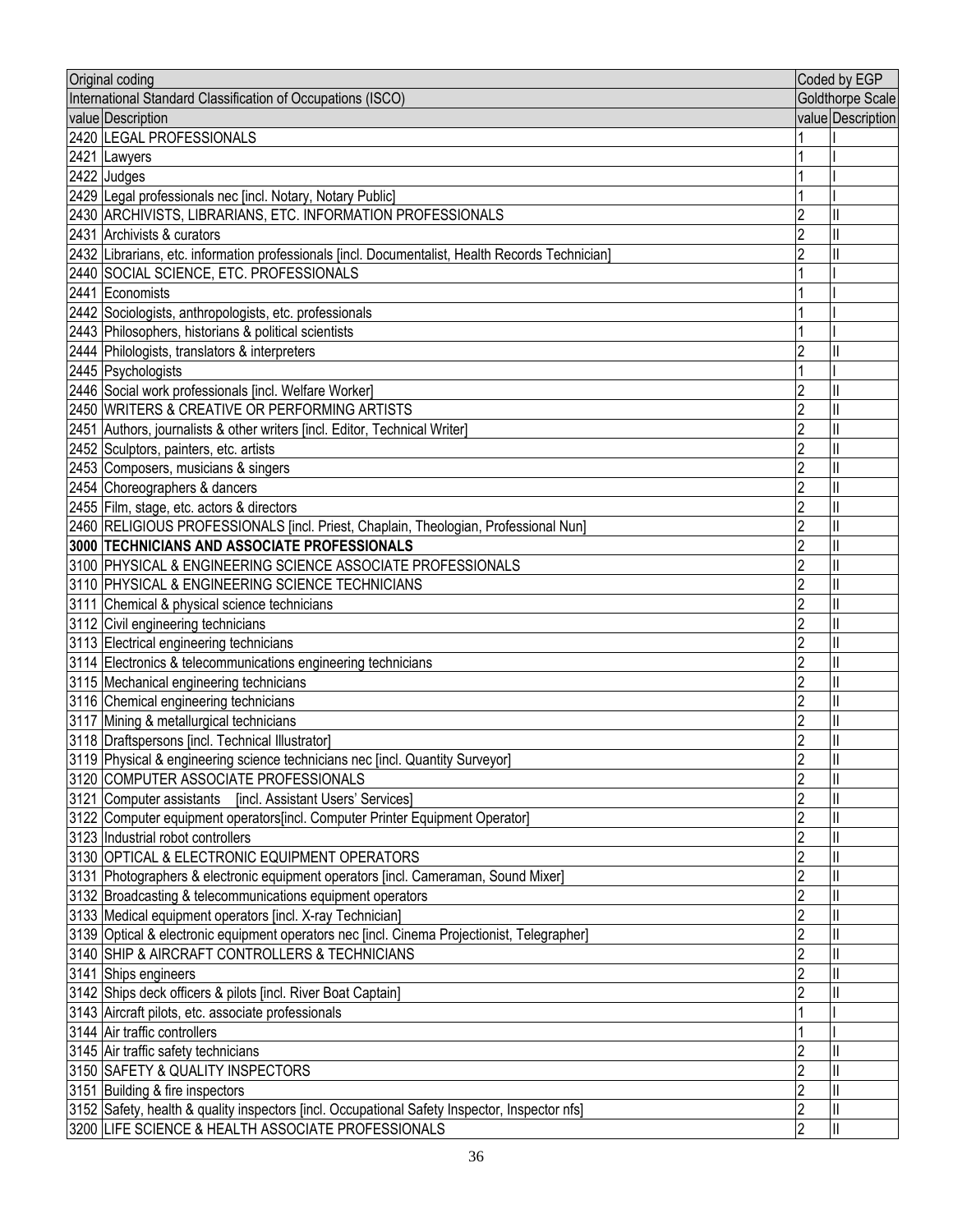| Original coding                                                                                                                                                       |                | Coded by EGP            |
|-----------------------------------------------------------------------------------------------------------------------------------------------------------------------|----------------|-------------------------|
| International Standard Classification of Occupations (ISCO)                                                                                                           |                | <b>Goldthorpe Scale</b> |
| value Description                                                                                                                                                     |                | value Description       |
| 3210 LIFE SCIENCE TECHNICIANS, ETC. ASSOCIATE PROFES SIONALS                                                                                                          |                |                         |
| Life science technicians [incl. Medical Laboratory Assistant, Medical Technician nfs, Physicaland Life Science Technician,  2<br>3211<br>Technician nfs, Taxidermist] |                |                         |
| 3212 Agronomy & forestry technicians                                                                                                                                  | 2              |                         |
| 3213 Farming & forestry advisers                                                                                                                                      | 2              |                         |
| 3220 MODERN HEALTH ASSOCIATE PROFESSIONALS EXCEPT NURSING                                                                                                             | $\overline{2}$ |                         |
| 3221 Medical assistants                                                                                                                                               |                |                         |
| 3222 Sanitarians                                                                                                                                                      |                |                         |
| 3223 Dieticians & nutritionists                                                                                                                                       | 2              |                         |
| 3224 Optometrists & opticians [incl. Dispensing Optician]                                                                                                             |                |                         |
| 3225 Dental assistants [incl. Oral Hygienist]                                                                                                                         |                |                         |
| 3226 Physiotherapsits, etc. associate professionals [incl. Chiropractor, Masseur, Osteopath]                                                                          | 2              |                         |
| 3227 Veterinary assistants [incl. Veterinarian Vaccinator]                                                                                                            | 2              |                         |
| 3228 Pharmaceutical assistants                                                                                                                                        |                |                         |
| 3229 Modern health associate professionals except nursing nec [incl. Homeopath, Speech Therapist, Occupational Therapist]                                             | $\overline{2}$ | $\mathsf{I}$            |
| 3230 NURSING & MIDWIFERY ASSOCIATE PROFESSIONALS                                                                                                                      | 3              | Ш                       |
| 3231 Nursing associate professionals [incl. Trainee Nurses]                                                                                                           | 3              | $\mathbf{III}$          |
| 3232 Midwifery associate professionals [incl. Trainee Midwife]                                                                                                        | 3              | $\mathsf{III}$          |
| 3240 TRADITIONAL MEDICINE PRACTITIONERS & FAITH HEALERS                                                                                                               | $\overline{2}$ |                         |
| 3241 Traditional medicine practitioners [incl. Herbalist]                                                                                                             | 2              |                         |
| 3242 Faith healers                                                                                                                                                    | 2              | $\mathsf{II}$           |
| 3300 TEACHING ASSOCIATE PROFESSIONALS                                                                                                                                 | 3              | $\mathbb{H}$            |
| 3310 PRIMARY EDUCATION TEACHING ASSOCIATE PROFESSIONALS [incl. Teacher's Aid]                                                                                         | 3              | Ш                       |
| 3320 PRE-PRIMARY EDUCATION TEACHING ASSOCIATE PROFESSIONALS [incl. Kindergarten Teacher's Aid]                                                                        | 3              | $\mathbb{H}$            |
| 3330 SPECIAL EDUCATION TEACHING ASSOCIATE PROFESSIONALS                                                                                                               | 3              | $\mathsf{III}$          |
| 3340 OTHER TEACHING ASSOCIATE PROFESSIONALS                                                                                                                           | 3              | $\mathbf{III}$          |
| 3400 OTHER ASSOCIATE PROFESSIONALS                                                                                                                                    | 2              |                         |
| 3410 FINANCE & SALES ASSOCIATE PROFESSIONALS                                                                                                                          | 2              |                         |
| 3411 Securities & finance dealers & brokers                                                                                                                           | 2              |                         |
| 3412 Insurance representative [incl. Insurance Agent, Underwriter]                                                                                                    | 2              |                         |
| 3413 [Real] estate agents [incl. Real Estate Broker]                                                                                                                  | 2              |                         |
| 3414 Travel consultants & organizers                                                                                                                                  | 2              |                         |
| 3415 Technical & commercial sales representatives [incl. Traveling Salesman, Technical Salesman]                                                                      | $\overline{2}$ | $\mathbf{II}$           |
| 3416 Buyers                                                                                                                                                           | $\overline{c}$ | II                      |
| 3417 Appraisers, valuers & auctioneers [incl. Claims Adjuster]                                                                                                        | 2              | Ш                       |
| 3419 Finance & sales associate professionals nec                                                                                                                      | 2              | $\mathsf{I}$            |
| 3420 BUSINESS SERVICES AGENTS AND TRADE BROKERS                                                                                                                       | $\overline{2}$ | $\mathsf{I}$            |
| 3421 Trade brokers                                                                                                                                                    | 2              | $\mathsf{I}$            |
| 3422 Clearing & forwarding agents                                                                                                                                     | 2              | $\mathsf{I}$            |
| 3423 Employment agents & labor contractors                                                                                                                            | $\overline{2}$ | $\mathsf{I}$            |
| 3429 Business services agents & trade brokers nec [incl. Literary Agent, Sports Promoter, Salesman Advertisements]                                                    | $\overline{2}$ | $\mathsf{I}$            |
| 3430 ADMINISTRATIVE ASSOCIATE PROFESSIONALS                                                                                                                           | 3              | $\mathsf{III}$          |
| 3431 Administrative secretaries, etc. associate professionals                                                                                                         | $\overline{2}$ | $\mathsf{I}$            |
| 3432 Legal, etc. business associate professionals [incl. Bailiff, Law Clerk]                                                                                          | $\overline{2}$ | $\mathsf{I}$            |
| 3433 Bookkeepers                                                                                                                                                      | 3              | $\mathbf{III}$          |
| 3434 Statistical, mathematical, etc. associate professionals                                                                                                          | $\overline{c}$ | $\mathsf{I}$            |
| 3439 Administrative associate professionals nec [incl. Management Assistant]                                                                                          | 3              | Ш                       |
| 3440 CUSTOMS, TAX, ETC. GOVERNMENT ASSOCIATE PROFESSIONALS[incl. Administrative Associate Professional,                                                               |                |                         |
| Executive Civil Servantsnfs, Public Administrator]                                                                                                                    | 2              | Ш                       |
| 3441 Customs & border inspectors                                                                                                                                      | $\overline{c}$ | Ш                       |
| 3442 Government tax & excise officials                                                                                                                                | $\overline{c}$ |                         |
| 3443 Government social benefits officials                                                                                                                             | $\overline{2}$ | $\mathbf{II}$           |
|                                                                                                                                                                       |                |                         |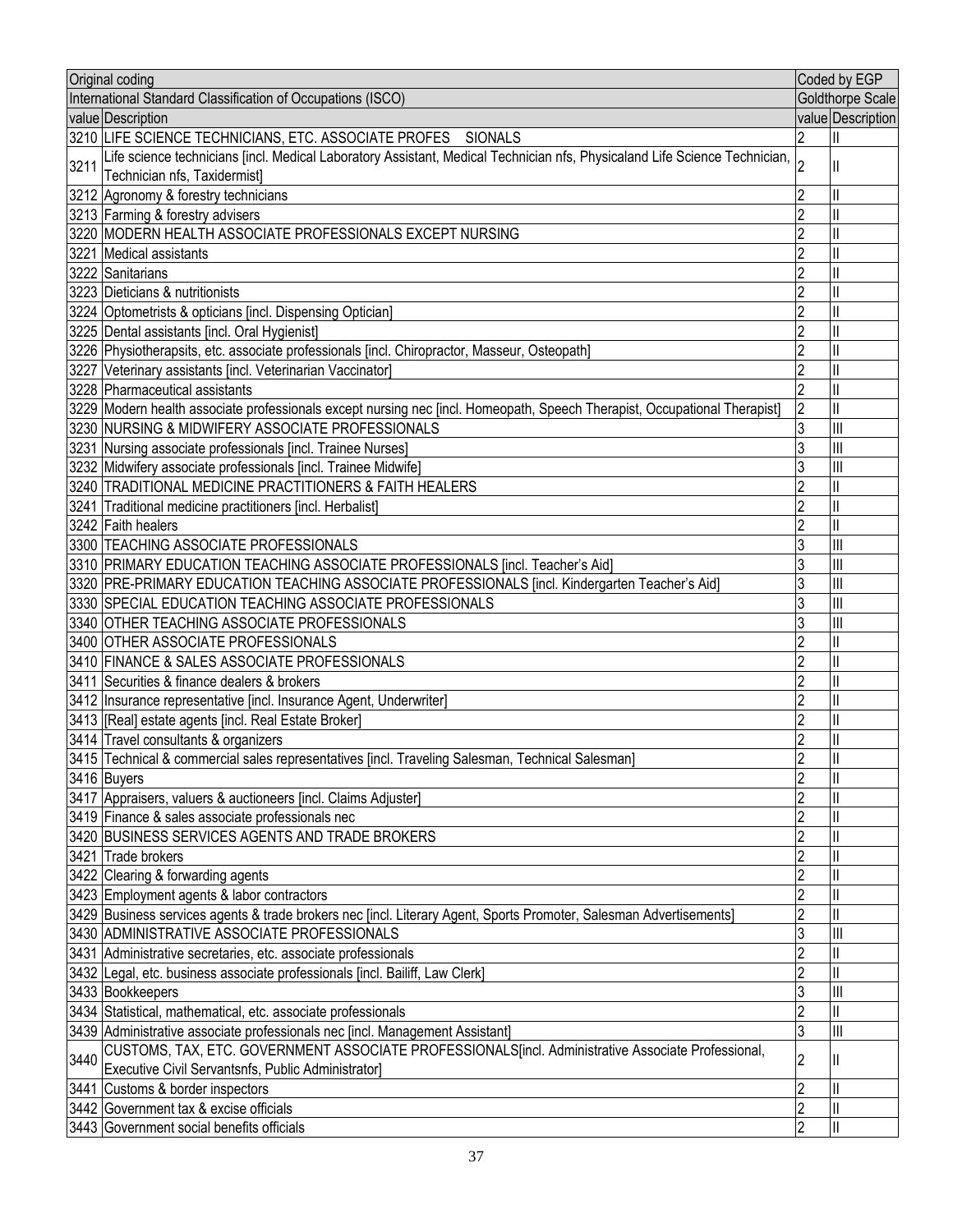| Original coding                                                                                                                                |                | Coded by EGP                          |
|------------------------------------------------------------------------------------------------------------------------------------------------|----------------|---------------------------------------|
| International Standard Classification of Occupations (ISCO)                                                                                    |                | <b>Goldthorpe Scale</b>               |
| value Description                                                                                                                              |                | value Description                     |
| 3449 Government licensing officials                                                                                                            |                |                                       |
| Customs tax, etc. government associate professionals nec [incl. Price Inspector, Electoral Official, Middle-Rank Civil<br>3449<br>Servant]     | $\overline{2}$ |                                       |
| 3450 POLICE INSPECTORS & DETECTIVES/[ARMY]                                                                                                     | 2              |                                       |
| 3451 Police inspectors & detectives [incl. Police Investigator, Private Detective]                                                             | $\overline{2}$ |                                       |
| 3452 [Armed forces non commissioned officers] [incl. Sergeant]                                                                                 |                | V                                     |
| 3460 SOCIAL WORK ASSOCIATE PROFESSIONALS                                                                                                       | 3              | Ш                                     |
| 3470 ARTISTIC, ENTERTAINMENT & SPORTS ASSOCIATE PROFESSIONALS                                                                                  | $\overline{2}$ |                                       |
| Decorators & commercial designers [incl. Window Dresser, Interior Decorator, Furniture Designer, BookIllustrator,<br>3471<br><b>Tattooistl</b> | 2              |                                       |
| 3472 Radio, television & other announcers                                                                                                      | $\overline{2}$ |                                       |
| 3473 Street nightclub, etc. musicians, singers & dancers [incl. Band Leader, Chorus Dancer, Nightclub Singer]                                  | $\overline{2}$ |                                       |
| 3474 Clowns, magicians, acrobats, etc. associate professionals [incl. Striptease Artist, Juggler]                                              | $\overline{2}$ |                                       |
| 3475 Athletes, sports persons, etc. associate professionals[incl. Trainer, Umpire]                                                             | $\overline{2}$ |                                       |
| 3480 RELIGIOUS ASSOCIATE PROFESSIONALS [incl. Evangelist, Lay Preacher, Salvationist]                                                          | 3              | Ш                                     |
| 4000 CLERKS                                                                                                                                    | 3              | IШ                                    |
| 4100 OFFICE CLERKS [incl. Clerk nfs, Government Office Clerk nfs]                                                                              | 3              | Ш                                     |
| 4110 SECRETARIES & KEYBOARD-OPERATING CLERKS                                                                                                   | 3              | $\mathbf{  }$                         |
| 4111 Stenographers & typists                                                                                                                   | 3              | $\mathbf{III}$                        |
| 4112 Word-processor, etc. operators [incl. Teletypist]                                                                                         | 3              | $\mathbb{H}$                          |
| 4113 Data-entry operators [incl. Key Puncher]                                                                                                  | 3              | Ш                                     |
| 4114 Calculating-machine operators [incl. Bookkeeping Machine Operator]                                                                        | 3              | IШ                                    |
| 4115 Secretaries                                                                                                                               | 3              | IШ                                    |
| 4120 NUMERICAL CLERKS                                                                                                                          | 3              | Ш                                     |
| 4121 Accounting & bookkeeping clerks [incl. Payroll Clerk]                                                                                     | 3              | IШ                                    |
| 4122 Statistical & finance clerks [incl. Credit Clerk]                                                                                         | 3              | Ш                                     |
| 4130 MATERIAL-RECORDING & TRANSPORT CLERKS                                                                                                     | 3              | Ш                                     |
| 4131 Stock clerks [incl. Weighing Clerk, Storehouse Clerk]                                                                                     | 3              | IШ                                    |
| 4132 Production clerks [incl. Planning Clerks]                                                                                                 | 3              | Ш                                     |
| 4133 Transport clerks [incl. Dispatcher, Expeditor]                                                                                            | 3              | $\mathbf{  }$                         |
| 4140 LIBRARY, MAIL, ETC. CLERKS                                                                                                                | 3              | Ш                                     |
| 4141 Library & filing clerks                                                                                                                   | 3              | $\begin{array}{c} \hline \end{array}$ |
| 4142 Mail carriers & sorting clerks                                                                                                            | ļ9             | VIIa                                  |
| 4143 Coding proofreading, etc. clerks                                                                                                          | 3              | Ш                                     |
| 4144 Scribes, etc. workers [incl. Form Filling Assistance Clerk]                                                                               | 3              | IШ                                    |
| 4190 OTHER OFFICE CLERKS [incl. Address Clerk, Timekeeper, Office Boy, Photocopy Machine Operator]                                             | 3              | III                                   |
| 4200 CUSTOMER SERVICES CLERKS [incl. Customer Service Clerk nfs]                                                                               | 3              | IШ                                    |
| 4210 CASHIERS, TELLERS, ETC. CLERKS                                                                                                            | 3              | III                                   |
| 4211 Cashiers & ticket clerks [incl. Bank Cashier, Store Cashier, Toll Collector]                                                              | 3              | Ш                                     |
| 4212 Tellers & other counter clerks [incl. Bank Teller, Post Office Clerk]                                                                     | 3              | III                                   |
|                                                                                                                                                | 3              | Ш                                     |
| 4213 Bookmakers & croupiers<br>4214 Pawnbrokers & money-lenders                                                                                | 3              | III                                   |
|                                                                                                                                                | 3              | III                                   |
| 4215 Debt-collectors, etc. workers                                                                                                             |                |                                       |
| 4220 CLIENT INFORMATION CLERKS                                                                                                                 | 3              | Ш<br>Ш                                |
| 4221 Travel agency, etc. clerks                                                                                                                | 3<br>3         | III                                   |
| 4222 Receptionists & information clerks [incl. Medical Receptionist]                                                                           |                |                                       |
| 4223 Telephone switchboard operators [incl. Telephone Operator]                                                                                | 3              | Ш                                     |
| 5000 SERVICE WORKERS & SHOP & MARKET SALES WORKERS                                                                                             | 3              | Ш                                     |
| 5100 PERSONAL & PROTECTIVE SERVICES WORKERS                                                                                                    | 3              | III                                   |
| 5110 TRAVEL ATTENDANTS, ETC.                                                                                                                   | 3              | III                                   |
| 5111 Travel attendants & travel stewards [incl. Airplane Steward, Airplane Purser]                                                             | 3              | III                                   |
| 5112 Transport conductors [incl. Train Conductor]                                                                                              | 3              | Ш                                     |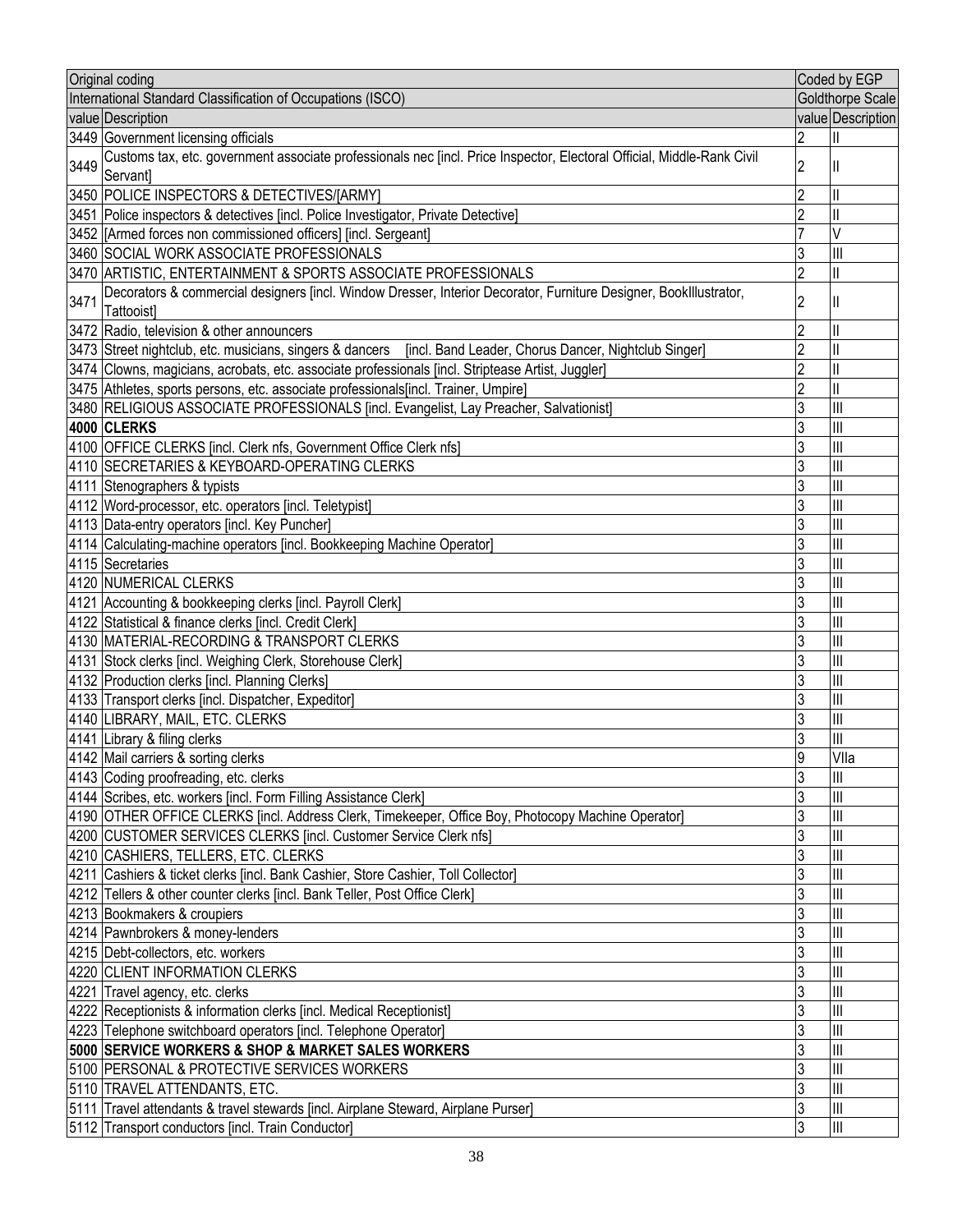| Original coding                                                                                                                              |                 | Coded by EGP      |
|----------------------------------------------------------------------------------------------------------------------------------------------|-----------------|-------------------|
| International Standard Classification of Occupations (ISCO)                                                                                  |                 | Goldthorpe Scale  |
| value Description                                                                                                                            |                 | value Description |
| 5113 Travel, museum guides                                                                                                                   | 3               | Ш                 |
| 5120 HOUSEKEEPING & RESTAURANT SERVICES WORKERS                                                                                              | 3               | $\mathbb{H}$      |
| Housekeepers, etc. workers [incl. Butler, Matron, Dormitory Warden, Estate Manager, Property Manager, Building<br>5121                       | 2               | Ш                 |
| Superintendent, Apartment Manager]                                                                                                           |                 |                   |
| 5122 Cooks                                                                                                                                   | 8               | VI                |
| 5123 Waiters, waitresses & bartenders                                                                                                        | 9               | Vlla              |
| 5130 PERSONAL CARE, ETC. WORK                                                                                                                | 9               | Vlla              |
| 5131 Child-care workers [incl. Nursemaid, Governess]                                                                                         | 3               | Ш                 |
| 5132 Institution-based personal care workers [incl. Ambulance Man, Hospital Orderly]                                                         | 9               | Vlla              |
| 5133 Home-based personal care workers [incl. Attendant]                                                                                      | 3               | $\mathbf{III}$    |
| 5139 [Other] care, etc. workers nec [incl. Animal Feeder]                                                                                    | 9               | Vlla              |
| 5140 OTHER PERSONAL SERVICES WORKERS                                                                                                         | 8               | VI                |
| 5141 Hairdressers, barbers, beauticians, etc. workers                                                                                        | 8               | VI                |
| 5142 Companions & valets [incl. Personal Maid]                                                                                               | 9               | Vlla              |
| 5143 Undertakers & embalmers [incl. Funeral Director]                                                                                        | 8               | VI                |
| 5149 Other personal services workers nec [incl. Escort, Dancing Partner, Prostitute]                                                         | 9               | Vlla              |
| 5150 ASTROLOGERS, FORTUNE-TELLERS, ETC. WORKERS                                                                                              | $\overline{2}$  |                   |
| 5151 Astrologers, etc. workers                                                                                                               | 2               | II                |
| 5152 Fortune-tellers, palmists, etc. workers                                                                                                 | 2               | II                |
| 5160 PROTECTIVE SERVICES WORKERS                                                                                                             | 9               | Vlla              |
| 5161 Firefighters                                                                                                                            | 8               | VI                |
| 5162 Police officers [incl. Policeman, Constable, Marshal]                                                                                   | 8               | VI                |
| 5163 Prison guards                                                                                                                           | 9               | Vlla              |
| 5164 [Armed forces, soldiers] [incl. Enlisted Man]                                                                                           | 8               | VI                |
| 5169 Protective services workers nec [incl. Night Guard, Bodyguard, Coast Guard]                                                             | 9               | Vlla              |
| 5200   [SALESPERSONS, MODELS & DEMONSTRATORS]                                                                                                | 3               | $\mathbb{H}$      |
| 5210 FASHION & OTHER MODELS [incl. Mannequin, Artist's Model]                                                                                | 3               | $\mathbb{H}$      |
| 5220 SHOP SALESPERSONS & DEMONSTRATORS [incl. Shop Assistant, Gas Station Attendant, Retail Assistant]                                       | 3               | $\mathbb{H}$      |
| 5230 STALL & MARKET SALESPERSONS                                                                                                             | 3               | Ш                 |
| 6000 SKILLED AGRICULTURAL & FISHERY WORKERS                                                                                                  | 10              | VIIb              |
| 6100 MARKET-ORIENTED SKILLED AGRICULTURAL & FISHERY WORKERS [This category includes skilled farm workers                                     | 10              | VIIb              |
| and self-employed small farmers who have no employees.]                                                                                      |                 |                   |
| 6110 MARKET GARDENERS & CROP GROWERS                                                                                                         | $\overline{10}$ | VIIb              |
| 6111 Field crop & vegetable growers [incl. Specialized Crop Farmers, Specialized Crop Farm Workers]                                          | 10              | VIIb              |
| 6112 Tree & shrub crop growers [incl. Skilled Rubber Worker, Coffee Farmer, Tea Grower, Fruit Tree<br>Pruner]                                | 10              | VIIb              |
| 6113 Gardeners, horticultural & nursery growers<br>[incl. Bulb Grower, Market Gardener]                                                      | 10              | VIIb              |
| 6114 Mixed-crop growers [incl. Share Cropper]                                                                                                | 10              | VIIb              |
| 6120 MARKET-ORIENTED ANIMAL PRODUCERS, ETC. WORKERS                                                                                          | 10              | VIIb              |
| 6121 Dairy & livestock producers [incl. Cattle Breeder, Dairy Farmer, Grazier, Shepherd]                                                     | 10              | VIIb              |
| 6122 Poultry producers [incl. Chicken Farmer, Skilled Hatchery Worker]                                                                       | 10              | VIIb              |
| 6123 Apiarists & sericulturists [incl. Beekeeper, Silkworm Raiser]                                                                           | 10              | VIIb              |
| 6124 Mixed-animal producers                                                                                                                  | 10              | VIIb              |
| Market-oriented animal producers, etc. workers nec [incl. Bird Breeder, Gamekeeper, Kennel Keeper, Dog Trainer, Animal<br>6129<br>Caretaker] | 10              | VIIb              |
| 6130 MARKET-ORIENTED CROP & ANIMAL PRODUCERS                                                                                                 | 10              | VIIb              |
| 6131 [Mixed farmers]                                                                                                                         | 11              | VIII              |
| 6132 [Farm foremen/supervisor]                                                                                                               | 11              | VIII              |
| 6133   [Farmers nfs]                                                                                                                         | 11              | VIII              |
| 6134   [Skilled farm workers nfs]                                                                                                            | 10              | VIIb              |
| 6140 FORESTRY, ETC. WORKERS                                                                                                                  | 10              | VIIb              |
| 6141 Forestry workers & loggers [incl. Forestery, Rafter, Timber Cruiser]                                                                    | 10              | VIIb              |
| 6142 Charcoal burners, etc. workers                                                                                                          | 10              | VIIb              |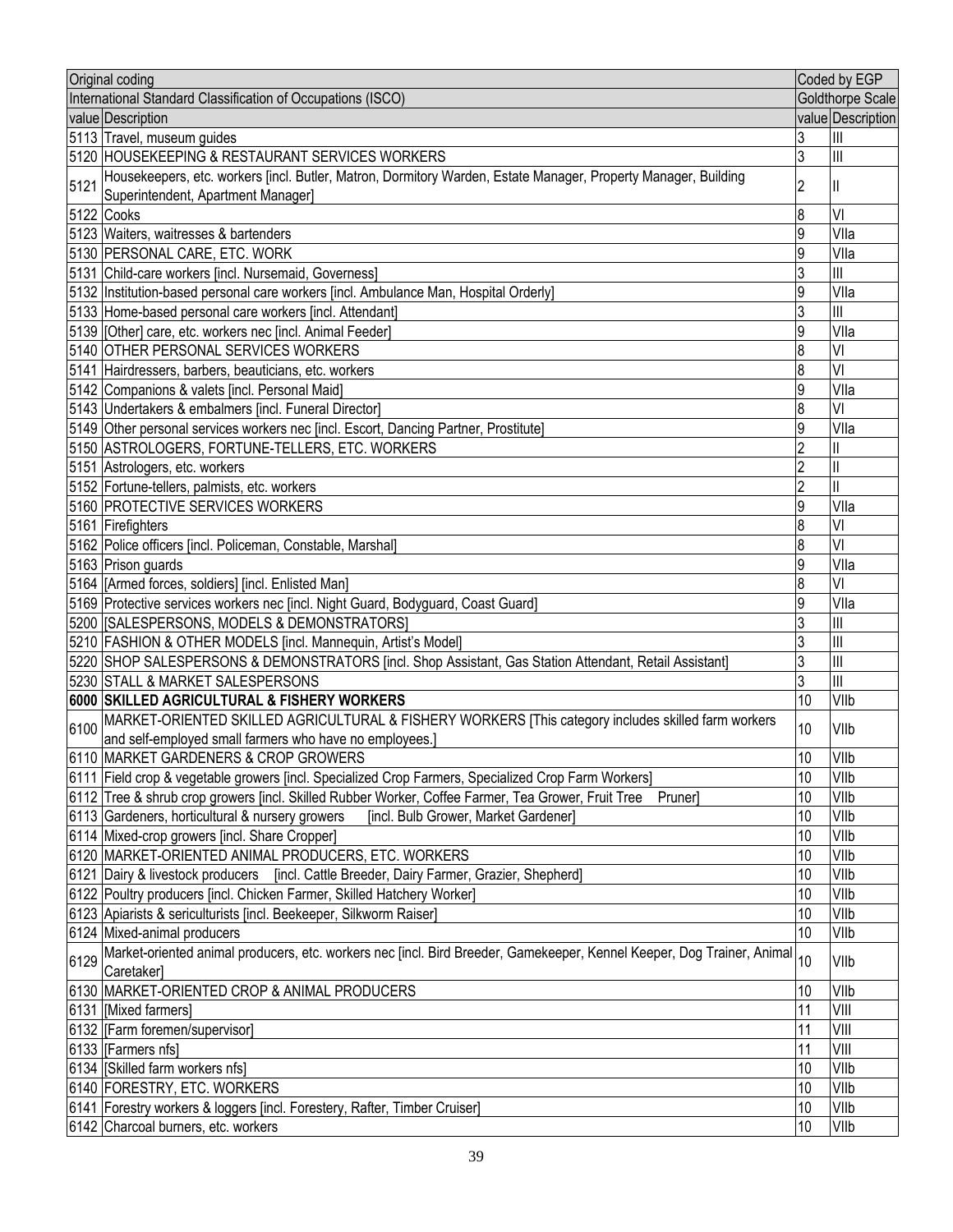| Original coding                                                                                                                                         |                       | Coded by EGP      |
|---------------------------------------------------------------------------------------------------------------------------------------------------------|-----------------------|-------------------|
| International Standard Classification of Occupations (ISCO)                                                                                             |                       | Goldthorpe Scale  |
| value Description                                                                                                                                       |                       | value Description |
| 6150 FISHERY WORKERS, HUNTERS & TRAPPERS                                                                                                                | 10                    | VIIb              |
| 6151 Aquatic-life cultivation workers [incl. Oyster Farmer, Pearl Cultivator, Fish Hatcher]                                                             | 10                    | VIIb              |
| 6152 Inland & coastal waters fishery workers [incl. Sponge Diver, Fisherman]                                                                            | 10                    | VIIb              |
| 6153   Deep-sea fishery workers [incl. Fisherman nfs, Trawler Crewman]                                                                                  | 10                    | VIIb              |
| 6154 Hunters & trappers [incl. Whaler]                                                                                                                  | 10                    | VIIb              |
| 6200 SUBSISTENCE AGRICULTURAL & FISHERY WORKERS                                                                                                         | 11                    | VIII              |
| 6210 SUBSISTENCE AGRICULTURAL & FISHERY WORKERS                                                                                                         | 11                    | VIII              |
| 7000 CRAFT, ETC. TRADES WORKERS                                                                                                                         | 8                     | VI                |
| 7100 EXTRACTION & BUILDING TRADES WORKERS                                                                                                               | 9                     | Vlla              |
| 7110 MINERS, SHOTFIRERS, STONE CUTTERS & CARVERS                                                                                                        | 9                     | Vlla              |
| 7111 Miners & quarry workers [incl. Miner nfs]                                                                                                          | 9                     | Vlla              |
| 7112 Shotfirers & blasters                                                                                                                              | 9                     | Vlla              |
| [7113 Stone splitters, cutters & carvers [incl. Tombstone Carver]                                                                                       | 9                     | Vlla              |
| 7120 BUILDING FRAME, ETC. TRADES WORKERS                                                                                                                | 8                     | VI                |
| 7121 Builders traditional materials                                                                                                                     | 9                     | Vlla              |
| 7122 Bricklayers & stonemasons [incl. Pavior]                                                                                                           | 9                     | Vlla              |
| 7123 Concrete placers, concrete finishers, etc. workers [incl. Terrazzo Worker]                                                                         | 9                     | Vlla              |
| 7124 Carpenters & joiners                                                                                                                               | 8                     | VI                |
| [7129  Building frame, etc. trades workers nec [incl. Construction Worker nfs, Billboard Erector, Demolition Worker, Scaffolder]                        | 8                     | VI                |
| 7130 BUILDING FINISHERS, ETC. TRADES WORKERS                                                                                                            | 8                     | VI                |
| 7131 Roofers                                                                                                                                            | 9                     | Vlla              |
| 7132 Floor layers & tile setters [incl. Parquetry Worker]                                                                                               | 8                     | VI                |
| 7133 Plasterers [incl. Stucco Mason]                                                                                                                    | 8                     | VI                |
| 7134 Insulation workers                                                                                                                                 | 8                     | VI                |
| 7135 Glaziers                                                                                                                                           | 9                     | Vlla              |
| 7136 Plumbers & pipe fitters [incl. Well Digger]                                                                                                        | 8                     | VI                |
| 7137 Building, etc. electricians                                                                                                                        | $\boldsymbol{8}$<br>8 | VI<br>VI          |
| 7140 PAINTERS, BUILDING STRUCTURE CLEANERS, ETC. TRADES WORKERS                                                                                         | 8                     | VI                |
| 7141   Painters, etc. workers [incl. Construction Painter, Paperhanger]                                                                                 | 9                     | Vlla              |
| 7142 Varnishers, etc. painters [incl. Automobile Painter]<br>7143 Building structure cleaners [incl. Chimney Sweep, Sandblaster, Boiler Engine Cleaner] | 9                     | VIIa              |
| 7200 METAL, MACHINERY, ETC. TRADES WORKERS                                                                                                              | 8                     | VI                |
| 7210  METAL MOLDERS, WELDERS, SHEETMETAL WORKERS STRUCTURAL METAL                                                                                       | R                     | VI                |
| 7211 Metal molders & coremakers                                                                                                                         | 8                     | VI                |
| 7212 Welders & flamecutters [incl. Brazier, Solderer]                                                                                                   | 8                     | VI                |
| 7213 Sheet-metal workers [incl. Panel Beater, Coppersmith, Tinsmith]                                                                                    | 8                     | VI                |
| 7214 Structural-metal preparers & erectors [incl. Ship Plater, Riveter, Shipwright]                                                                     | 8                     | VI                |
| 7215 Riggers & cable splicers                                                                                                                           | 8                     | VI                |
| 7216 Underwater workers [incl. Frogman]                                                                                                                 | 8                     | VI                |
| 7220 BLACKSMITHS, TOOL-MAKERS, ETC. TRADES WORKERS                                                                                                      | $\boldsymbol{8}$      | VI                |
| 7221 Blacksmiths, hammer-smiths & forging press workers [incl. Toolsmith]                                                                               | 8                     | VI                |
| 7222 Tool-makers, etc. workers<br>[incl. Locksmith]                                                                                                     | 8                     | VI                |
| 7223 Machine-tool setters & setter-operators [incl. Metal driller, Turner]                                                                              | 8                     | VI                |
| 7224 Metal wheel-grinders, polishers & tool sharpeners                                                                                                  | 8                     | VI                |
| 7230   MACHINERY MECHANICS & FITTERS                                                                                                                    | 8                     | VI                |
| 7231<br>Motor vehicle mechanics & fitters [incl. Bicycle Repairman]                                                                                     | $\boldsymbol{8}$      | VI                |
| Aircraft engine mechanics & fitters<br>7232                                                                                                             | 8                     | VI                |
| 7233 [Industrial & agricultural] machinery mechanics & fitters [incl. Mechanic Heavy Equipment, Millwright]                                             | 8                     | VI                |
| 7234 [Unskilled garage worker] [incl. Oiler-Greaser]                                                                                                    | 9                     | VIIa              |
| 7240 ELECTRICAL & ELECTRONIC EQUIPMENT MECHANICS & FIT-TERS                                                                                             | 8                     | VI                |
| 7241 Electrical mechanics & fitters [incl. Office Machine Repairman]                                                                                    | 8                     | VI                |
| 7242 Electronics fitters                                                                                                                                | 8                     | VI                |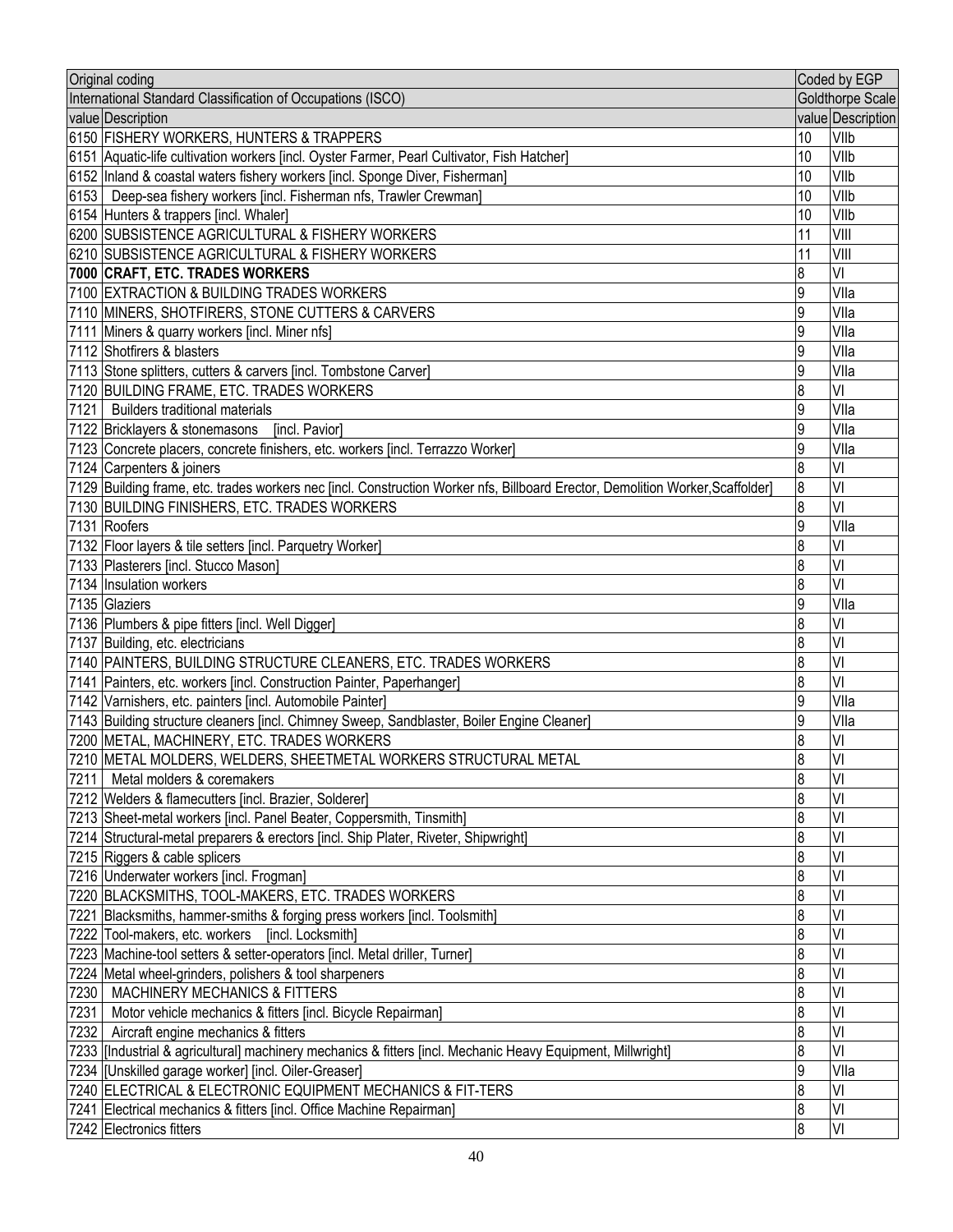| Original coding                                                                                         |        | Coded by EGP      |
|---------------------------------------------------------------------------------------------------------|--------|-------------------|
| International Standard Classification of Occupations (ISCO)                                             |        | Goldthorpe Scale  |
| value Description                                                                                       |        | value Description |
| 7243 Electronics mechanics & servicers                                                                  | 8      | VI                |
| 7244 Telegraph & telephone installers & servicers                                                       | 8      | VI                |
| 7245 Electrical line installers, repairers & cable jointers                                             | 8      | VI                |
| 7300 PRECISION, HANDICRAFT, PRINTING, ETC. TRADES WORKERS                                               | 8      | VI                |
| 7310 PRECISION WORKERS IN METAL, ETC. MATERIALS                                                         | 8      | VI                |
| 7311 Precision-instrument makers & repairers [incl. Dental Mechanic, Watch Maker]                       | 8      | VI                |
| 7312 Musical-instrument makers & tuners                                                                 | 8      | VI                |
| 7313 Jewelry & precious-metal workers [incl. Diamond Cutter, Goldsmith]                                 | 8      | VI                |
| 7320 POTTERS, GLASS-MAKERS, ETC. TRADES WORKERS                                                         | 9      | Vlla              |
| 7321 Abrasive wheel formers, potters, etc. workers                                                      | 9      | Vlla              |
| 7322 Glass-makers, cutters, grinders & finishers                                                        | 9      | Vlla              |
| 7323 Glass engravers & etchers                                                                          | 8      | VI                |
| 7324 Glass ceramics, etc. decorative painters [incl. Decorative Painter, Signpainter]                   | 8      | VI                |
| 7330 HANDICRAFT WORKERS IN WOOD, TEXTILE, LEATHER, ETC.                                                 | 9      | Vlla              |
| 7331 Handicraft workers in wood, etc. materials [incl. Candle Maker, Straw-Hat Maker]                   | 9      | Vlla              |
| 7332 Handicraft workers in textile, leather, etc. materials [incl. Carpet Weaver]                       | 9      | Vlla              |
| 7340 PRINTING, ETC. TRADES WORKERS                                                                      | 8      | VI                |
| 7341 Compositors, typesetters, etc. workers                                                             | 8      | VI                |
| 7342 Stereotypers & electrotypers                                                                       | 8      | VI                |
| 7343 Printing engravers & etchers                                                                       | 8      | VI                |
| 7344 Photographic, etc. workers [incl. Darkroom worker]                                                 | 8      | VI                |
| 7345 Bookbinders, etc. workers                                                                          | 8      | VI                |
| 7346 Silkscreen, block & textile printers                                                               | 8      | VI                |
| 7400 OTHER CRAFT, ETC. TRADES WORKERS                                                                   | 8      | VI                |
| 7410 FOOD PROCESSING, ETC. TRADES WORKERS                                                               | 8      | VI                |
| 7411 Butchers, fishmongers, etc. food preparers                                                         | 8      | VI                |
| 7412 Bakers, pastry-cooks & confectionery makers                                                        | 8      | VI                |
| 7413 Dairy-products makers                                                                              | 8      | VI                |
| 7414 Fruit, vegetable, etc. preservers                                                                  | 8      | VI                |
| 7415 Food & beverage tasters & graders                                                                  | 8      | VI                |
| 7416 Tobacco preparers & tobacco products makers                                                        | 8      | VI                |
| 7420 WOOD TREATERS, CABINET-MAKERS, ETC. TRADES WORKERS                                                 | 8      | VI                |
| 7421 Wood treaters [incl. Wood Grader, Wood Impregnator]                                                | ۱a     | Vlla              |
| 7422   Cabinet-makers, etc. workers [incl. Cartwright, Cooper]                                          | 8      | VI                |
| 7423 Woodworking-machine setters & setter-operators [incl. Wood-Turner]                                 | 8      | VI                |
| 7424 Basketry weavers, brush makers, etc. workers [incl. Broom Maker]                                   | 9      | Vlla              |
| 7430  TEXTILE, GARMENT, ETC. TRADES WORKERS                                                             | 8      | VI                |
| 7431 Fiber preparers                                                                                    | 9      | Vlla              |
| 7432 Weavers, knitters, etc. workers                                                                    | 9      | Vlla              |
| 7433 Tailors, dressmakers & hatters [incl. Milliner]                                                    | 8      | VI                |
| 7434 Furriers, etc. workers                                                                             | 8      | VI                |
| 7435 Textile, leather, etc. pattern-makers & cutters                                                    | 8      | VI                |
| 7436 Sewers, embroiderers, etc. workers                                                                 | 8      | VI                |
| 7437 Upholsterers, etc. workers                                                                         | 8      | VI                |
| 7440 PELT, LEATHER & SHOEMAKING TRADES WORKERS                                                          | 8      | VI<br>VI          |
| 7441 Pelt dressers, tanners & fellmongers<br>7442 Shoe-makers, etc. workers                             | 8<br>8 | VI                |
|                                                                                                         | 8      | VI                |
| 7500   [SKILLED WORKERS NFS]                                                                            |        | V                 |
| 7510   MANUAL FOREMEN NFS-NON-FARM]                                                                     | 8      | VI                |
| 7520 [SKILLED WORKERS NFS] [incl. Craftsman, Artisan, Tradesman]<br>7530   APPRENTICE SKILLED WORK NFS] | 9      | Vlla              |
|                                                                                                         |        | Vlla              |
| 8000 PLANT & MACHINE OPERATORS & ASSEMBLERS                                                             | 9      |                   |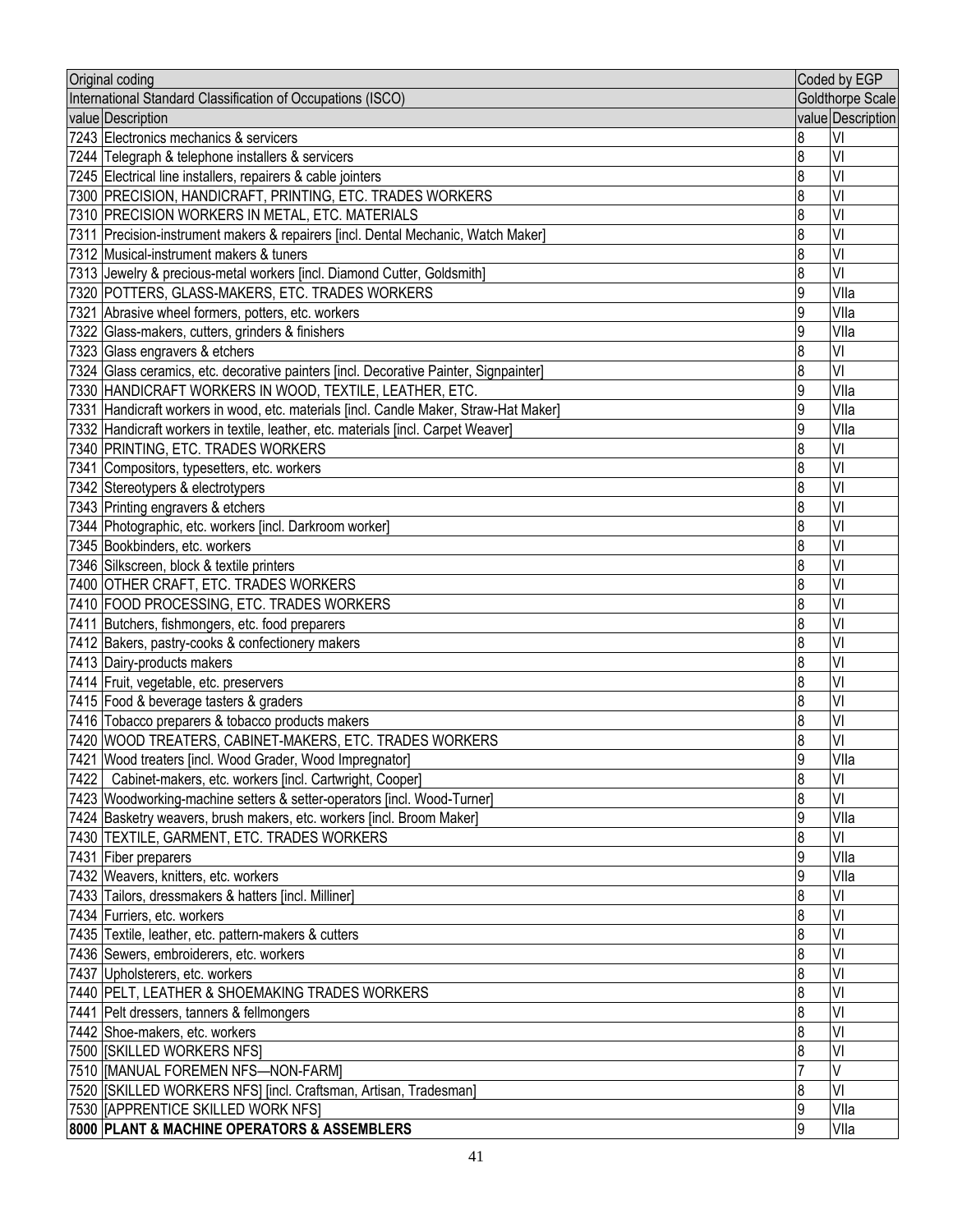| Original coding                                                                              |                  | Coded by EGP      |
|----------------------------------------------------------------------------------------------|------------------|-------------------|
| International Standard Classification of Occupations (ISCO)                                  |                  | Goldthorpe Scale  |
| value Description                                                                            |                  | value Description |
| 8100 STATIONARY-PLANT, ETC. OPERATORS                                                        | 9                | Vlla              |
| 8110 MINING- & MINERAL-PROCESSING PLANT OPERATORS                                            | 9                | Vlla              |
| 8111 Mining-plant operators                                                                  | 9                | Vlla              |
| 8112 Mineral-ore- & stone-processing plant operators                                         | 9                | Vlla              |
| 8113 Well-drillers & borers, etc. workers                                                    | 9                | Vlla              |
| 8120 METAL-PROCESSING PLANT OPERATORS                                                        | 9                | Vlla              |
| 8121 Ore & metal furnace operators                                                           | 9                | Vlla              |
| 8122 Metal melters, casters & rolling-mill operators                                         | 9                | Vlla              |
| 8123 Metal heat-treating plant operators                                                     | 9                | Vlla              |
| 8124 Metal drawers & extruders                                                               | 9                | Vlla              |
| 8130 GLASS, CERAMICS, ETC. PLANT OPERATORS                                                   | 9                | Vlla              |
| 8131 Glass & ceramics kiln, etc. machine operators                                           | 9                | Vlla              |
| 8139 Glass, ceramics, etc. plant operators nec                                               | 9                | Vlla              |
| 8140 WOOD-PROCESSING & PAPERMAKING PLANT OPERATORS                                           | 9                | Vlla              |
| 8141 Wood-processing plant operators [incl. Sawyer]                                          | 9                | Vlla              |
| 8142 Paper-pulp plant operators                                                              | 9                | Vlla              |
| 8143 Papermaking plant operators                                                             | 9                | Vlla              |
| 8150 CHEMICAL-PROCESSING PLANT OPERATORS                                                     | 8                | VI                |
| 8151 Crushing grinding & chemical-mixing machinery operators                                 | 8                | VI                |
| 8152 Chemical heat-treating plant operators                                                  | 8                | VI                |
| 8153 Chemical-filtering & separating-equipment operators                                     | 8                | VI                |
| 8154 Chemical-still & reactor operators                                                      | $\overline{8}$   | VI                |
| 8155 Petroleum & natural-gas refining plant operators                                        | $\overline{8}$   | VI                |
| 8159 Chemical-processing plant operators nec                                                 | $\boldsymbol{8}$ | VI                |
| 8160 POWER-PRODUCTION, ETC. PLANT OPERATORS                                                  | 8                | VI                |
| 8161 Power-production plant operators                                                        | 8                | VI                |
| 8162 Steam-engine & boiler operators [incl. Stoker, Ship Engine Room Ratings]                | $\boldsymbol{8}$ | VI                |
| 8163 Incinerator water-treatment, etc. plant operators [incl. Sewage Plant Operator]         | 8                | VI                |
| 8170 AUTOMATED ASSEMBLY-LINE & INDUSTRIAL-ROBOT OPER-TORS                                    | 8                | VI                |
| 8171 Automated assembly-line operators                                                       | 8                | VI                |
| 8172 Industrial-robot operators                                                              | 8                | VI                |
| 8200 MACHINE OPERATORS & ASSEMBLERS                                                          | 9                | Vlla              |
| 18210 IMETAL- & MINERAL-PRODUCTS MACHINE OPERATORS                                           | q                | Vlla              |
| 8211 Machine-tool operators [incl. Machine Operator nfs]                                     | 9                | Vlla              |
| 8212 Cement & other mineral products machine operators                                       | 9                | Vlla              |
| 8220 CHEMICAL-PRODUCTS MACHINE OPERATORS                                                     | 9                | Vlla              |
| 8221 Pharmaceutical & toiletry products machine operators                                    | 9                | Vlla              |
| 8222 Ammunition & explosive-products machine operators                                       | 9                | Vlla              |
| 8223  Metal-finishing, -plating, & -coating machine operators [incl. Electroplater, Fettler] | 9                | Vlla              |
| 8224 Photographic-products machine operators                                                 | 9                | VIIa              |
| 8229 Chemical-products machine operators nec                                                 | 9                | Vlla              |
| 8230 RUBBER- & PLASTIC-PRODUCTS MACHINE OPERATORS                                            | 9                | Vlla              |
| 8231 Rubber-products machine operators                                                       | 9                | Vlla              |
| 8232 Plastic-products machine operators                                                      | 9                | Vlla              |
| 8240 WOOD-PRODUCTS MACHINE OPERATORS                                                         | 9                | Vlla              |
| 8250 PRINTING, BINDING & PAPER-PRODUCTS MACHINE OPERA-TORS                                   | 9                | Vlla              |
| 8251 Printing-machine operators                                                              | 9                | Vlla              |
| 8252 Bookbinding-machine operators                                                           | 9                | Vlla              |
| 8253 Paper-products machine operators                                                        | 9                | Vlla              |
| 8260 TEXTILE, FUR & LEATHER-PRODUCTS MACHINE OPERATORS                                       | 9                | Vlla              |
| 8261 Fiber-preparing, spinning & winding machine operators                                   | 9                | Vlla              |
| 8262 Weaving- & knitting-machine operators                                                   | 9                | VIIa              |
|                                                                                              |                  |                   |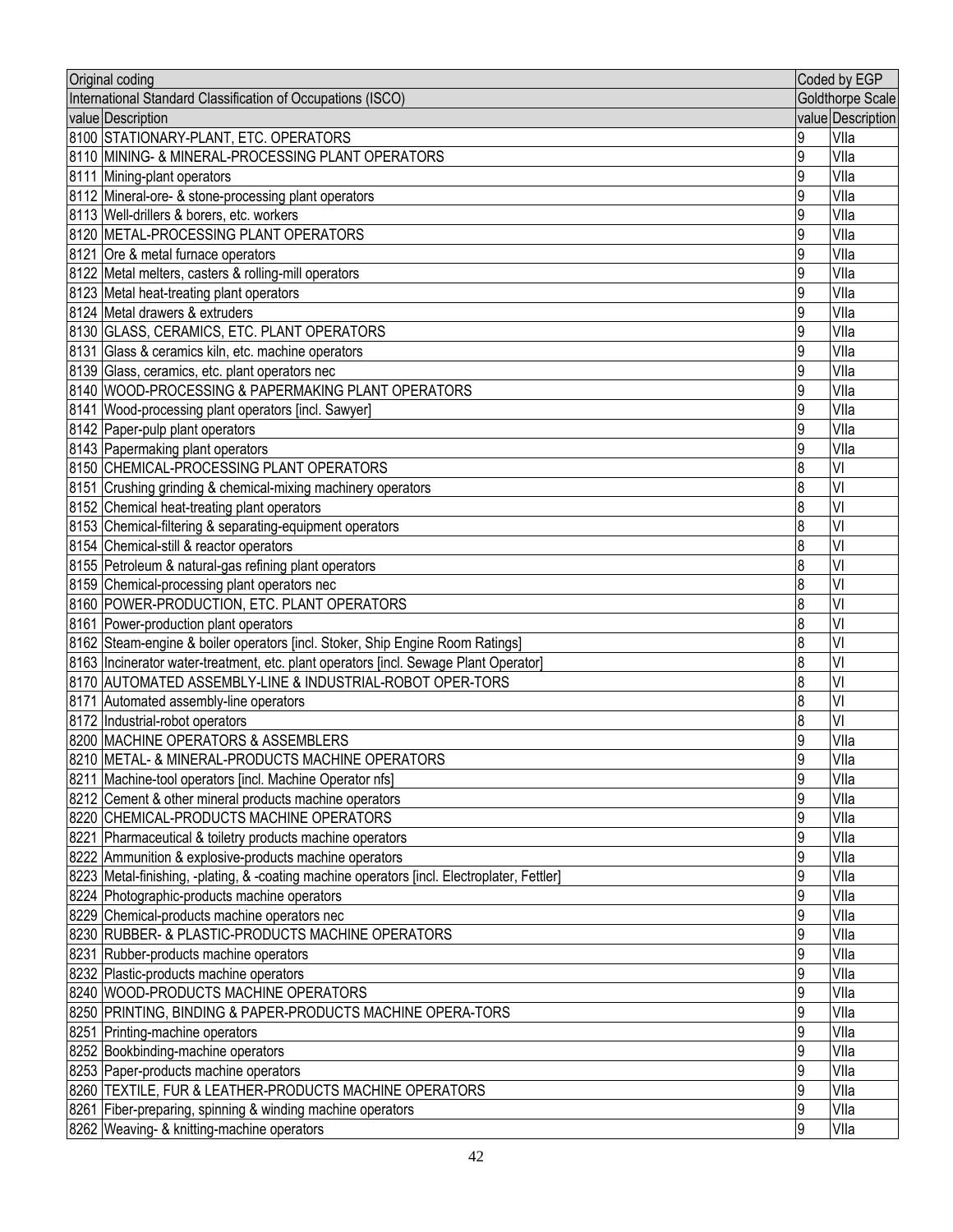| Original coding                                                                                       |    | Coded by EGP            |
|-------------------------------------------------------------------------------------------------------|----|-------------------------|
| International Standard Classification of Occupations (ISCO)                                           |    | <b>Goldthorpe Scale</b> |
| value Description                                                                                     |    | value Description       |
| 8263 Sewing-machine operators                                                                         | 9  | VIIa                    |
| 8264 Bleaching-, dyeing- & cleaning-machine operators [incl. Launderer]                               | 9  | Vlla                    |
| 8265   Fur- & leather-preparing-maching operators                                                     | 9  | Vlla                    |
| 8266 Shoemaking-, etc. machine operators                                                              | 9  | Vlla                    |
| 8269 Textile, fur & leather-products machine operators nec                                            | 9  | Vlla                    |
| 8270 FOOD, ETC. PRODUCTS MACHINE OPERATORS                                                            | 9  | Vlla                    |
| 8271 Meat- & fish-processing machine operators                                                        | 9  | Vlla                    |
| 8272 Dairy-products machine operators                                                                 | 9  | VIIa                    |
| 8273 Grain- & spice-milling machine operators                                                         | 9  | Vlla                    |
| 8274 Baked-goods cereal & chocolate products machine operators                                        | 9  | Vlla                    |
| 8275 Fruit-, vegetable- & nut-processing machine operators                                            | 9  | Vlla                    |
| 8276 Sugar-production machine operators                                                               | 9  | Vlla                    |
| 8277 Tea-, coffee- & cocoa-processing machine operators                                               | 9  | Vlla                    |
| 8278 Brewers-, wine & other beverage machine operators                                                | 9  | Vlla                    |
| 8279 Tobacco-production machine operators                                                             | 9  | Vlla                    |
| 8280 ASSEMBLERS                                                                                       | 9  | Vlla                    |
| 8281 Mechanical-machinery assemblers [incl. Car Assembly-Line Worker]                                 | 9  | Vlla                    |
| 8282 Electrical-equipment assemblers                                                                  | 9  | Vlla                    |
| 8283 Electronic-equipment assemblers                                                                  | 9  | Vlla                    |
| 8284 Metal, rubber & plastic products assemblers                                                      | 9  | Vlla                    |
| 8285 Wood, etc. products assemblers                                                                   | 9  | Vlla                    |
| 8286 Paperboard, textile, etc. products assemblers                                                    | 9  | Vlla                    |
| 8290 OTHER MACHINE OPERATORS & ASSEMBLERS                                                             | 9  | Vlla                    |
| 8300 DRIVERS & MOBILE-PLANT OPERATORS                                                                 | 9  | Vlla                    |
| 8310 LOCOMOTIVE-ENGINE DRIVERS, ETC. WORKERS                                                          | 9  | Vlla                    |
| 8311 Locomotive-engine drivers                                                                        | 8  | VI                      |
| 8312 Railway brakers signalers & shunters                                                             | 9  | Vlla                    |
| 8320 MOTOR-VEHICLE DRIVERS [incl. Driver nfs]                                                         | 9  | Vlla                    |
| 8321 Motorcycle drivers                                                                               | 9  | Vlla                    |
| 8322 Car, taxi & van drivers [incl. Taxi Owner nfs]                                                   | 9  | Vlla                    |
| 8323 Bus & tram drivers                                                                               | 9  | VIIa                    |
| 8324 Heavy truck & lorry drivers                                                                      | 9  | VIIa                    |
| 8330 AGRICULTURAL & OTHER MOBILE PLANT OPERATORS                                                      | Q  | Vlla                    |
| 8331 Motorized farm & forestry plant operators [incl. Tractor Driver, Combine Harvester Operator]     | 10 | VIIb                    |
| 8332 Earth-moving, etc. plant operators [incl. Bulldozer Driver, Dredge Operator, Road-Roller Driver] | 8  | VI                      |
| 8333 Crane, hoist, etc. plant operators                                                               | 8  | VI                      |
| 8334 Lifting-truck operators                                                                          | 9  | Vlla                    |
| 8340 SHIPS DECK CREWS, ETC. WORKERS [incl. Boatman, Deck Hand, Sailor, Ship Deck Ratings]             | 9  | Vlla                    |
| 8400 SEMISKILLED WORKERS NFS [incl. Production Process Worker nfs, Factory Worker nfs]                | 9  | Vlla                    |
| 9000 ELEMENTARY OCCUPATIONS                                                                           | 9  | VIIa                    |
| 9100 SALES & SERVICES ELEMENTARY OCCUPATIONS                                                          |    | Ш                       |
| 9110 STREET VENDORS, ETC. WORKERS                                                                     |    | Ш                       |
| 9111 Street food vendors                                                                              | 3  | Ш                       |
| 9112 Street vendors nonfood products [incl. Hawker, Peddler, Newsvendor, Rag Picker, Scavenger]       | 3  | Ш                       |
| 9113 Door-to-door & telephone salespersons [incl. Solicitor, Canvasser]                               | 3  | Ш                       |
| 9120 STREET SERVICES ELEMENTARY OCCUPATIONS [incl. Billposter, Shoeshiner, Car Window Washer]         | 9  | Vlla                    |
| 9130 DOMESTIC, ETC. HELPERS, CLEANERS & LAUNDERERS                                                    | 9  | Vlla                    |
| 9131 Domestic helpers & cleaners [incl. Housemaid, Housekeeper nfs]                                   | 9  | Vlla                    |
| 9132 Helpers & cleaners in establishments [Kitchen Hand, Chambermaid]                                 | 9  | Vlla                    |
| 9133 Hand-launderers & pressers                                                                       | 9  | VIIa                    |
| 9140 BUILDING CARETAKERS, WINDOW, ETC. CLEANERS                                                       | 9  | VIIa                    |
| [9141 Building caretakers [incl. Janitor, Sexton, Verger]                                             | 9  | VIIa                    |